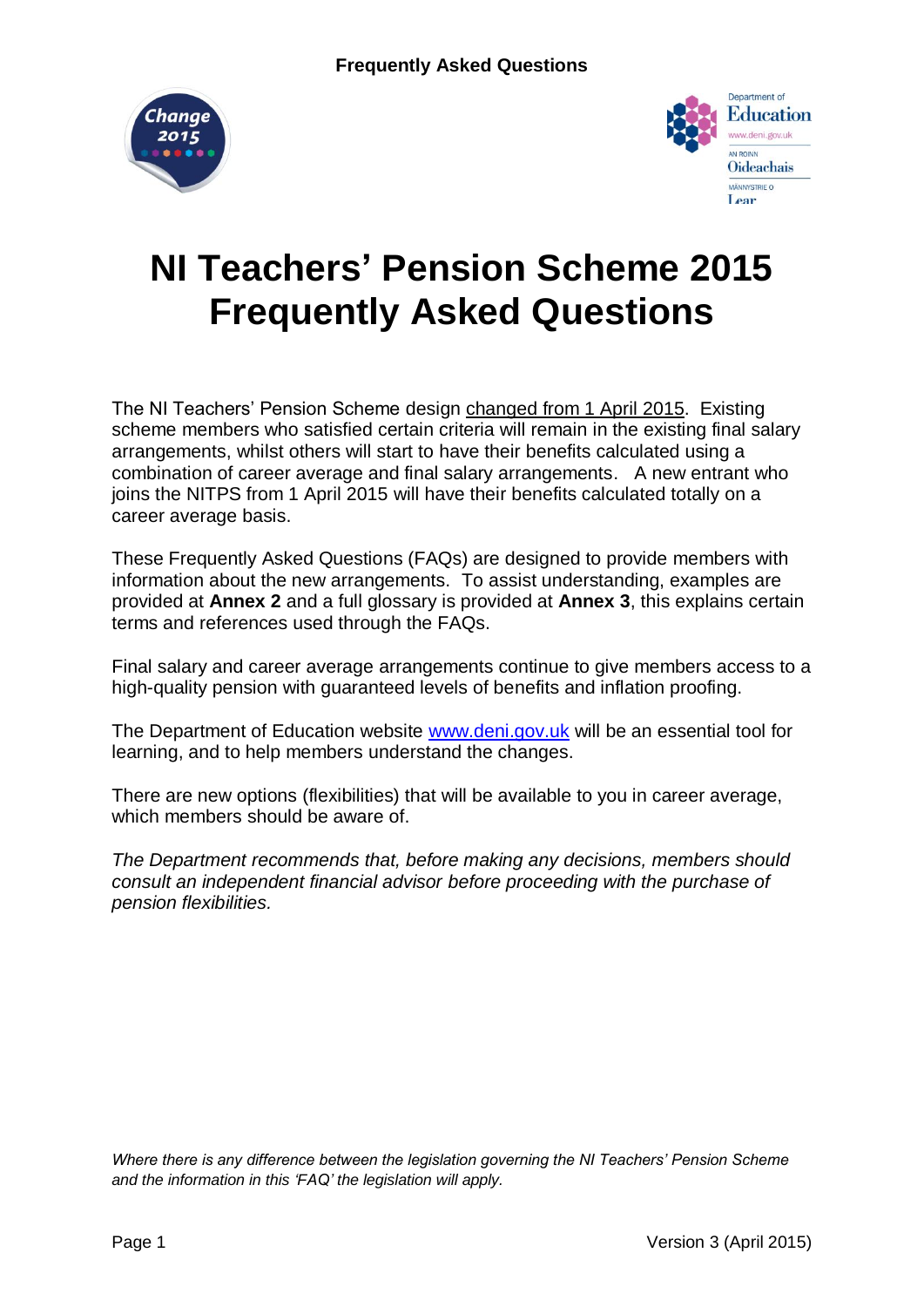



# **NI Teachers' Pension Scheme 2015 Overview**

**What are the main features of the NITPS pension scheme 2015 design?**

The main features of the new scheme design were set out in the NI Proposed Final Agreement, published by the Department of Education and are summarised as follows:

- o Pension based on career average;
- o A member's normal pension age is equal to their state pension age or 65 what ever is higher;
- $\circ$  An accrual rate of 1/57th of each year's pensionable earnings;
- o Benefits accrued prior to 1 April 2015 will be protected and remain in final salary arrangements;
- o Active member indexation of Consumer Prices Index (CPI) plus 1.6% (also referred to as "a cost of living adjustment or increase"). Note: For an active member with a break in service of more than 5 years (disqualifying break), indexation applies at deferred member rate;
- o Deferred member indexation of CPI; and
- o Flexibilities allowing members to purchase a faster accrual rate or buy out any actuarial reduction.

#### **Factsheets**

The Department has developed a series of six factsheets which look at specific topics listed below:

- Factsheet 1 An introduction to the changes from 1 April 2015
- $\bullet$  Factsheet 2 ill-health
- Factsheet 3 Bereavement and nominations
- Factsheet 4 Retirement
- Factsheet 5 Breaks in service and transfers
- Factsheet  $6$  Increasing you pension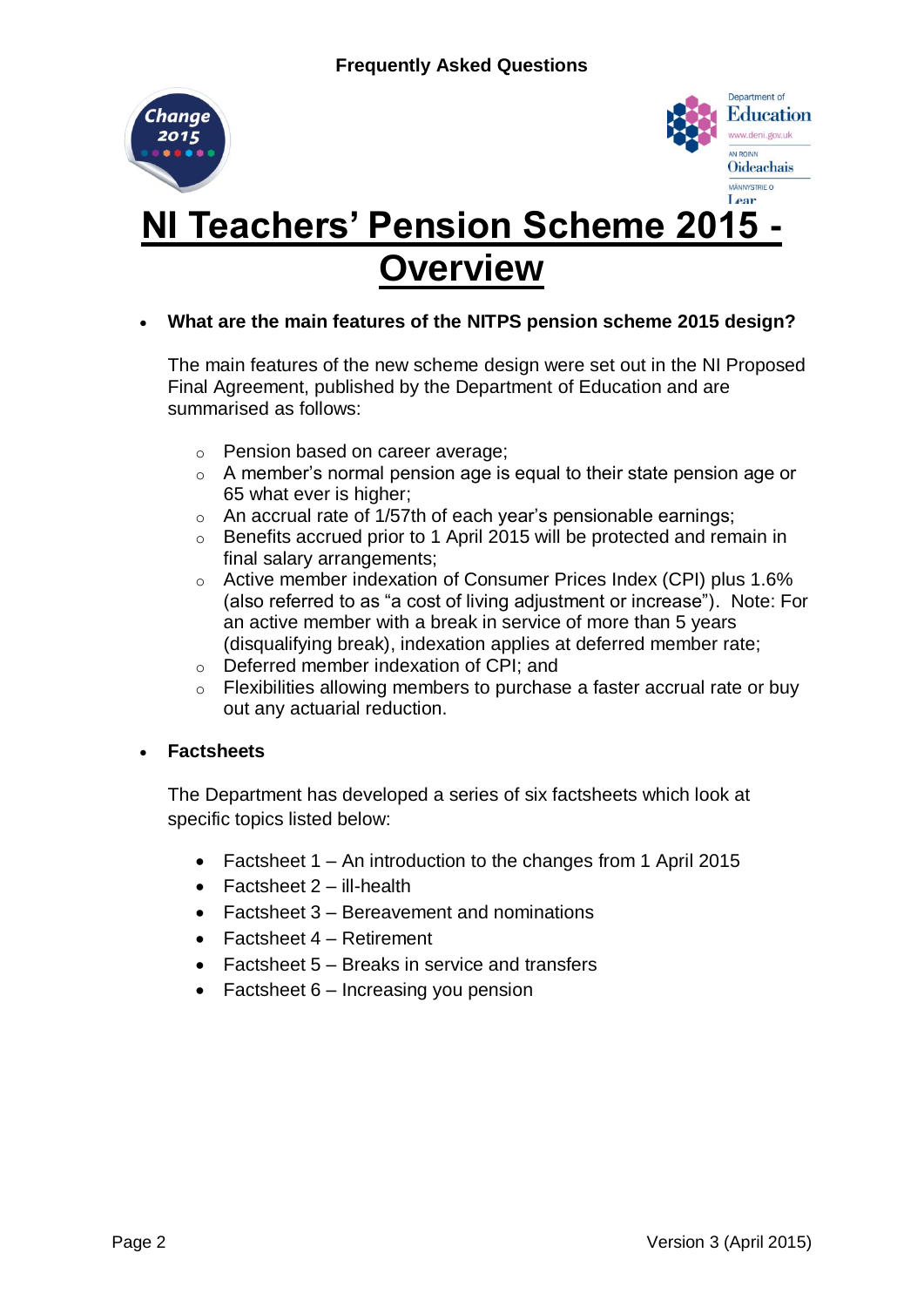



### **How does career average work?**

For members in career average arrangements, the amount of pension they receive when they retire is based on a percentage of pensionable earnings from each year of membership with a cost of living adjustment added to it each year.

A scheme year, is between 01 April and 31 March. Each scheme year an active member will "bank" a pension of  $1/57<sup>th</sup>$  of their pensionable earnings.

An active member's pension is increased each year by CPI plus 1.6%.

A deferred member's pension amount is increased each year by CPI only. Please note for CPI only to be applied a member has to be a deferred member or have a disqualifying break i.e. a break in service of more than 5 years.

#### **Figure 1: How an active member's pension builds up in career average (no breaks in service)**

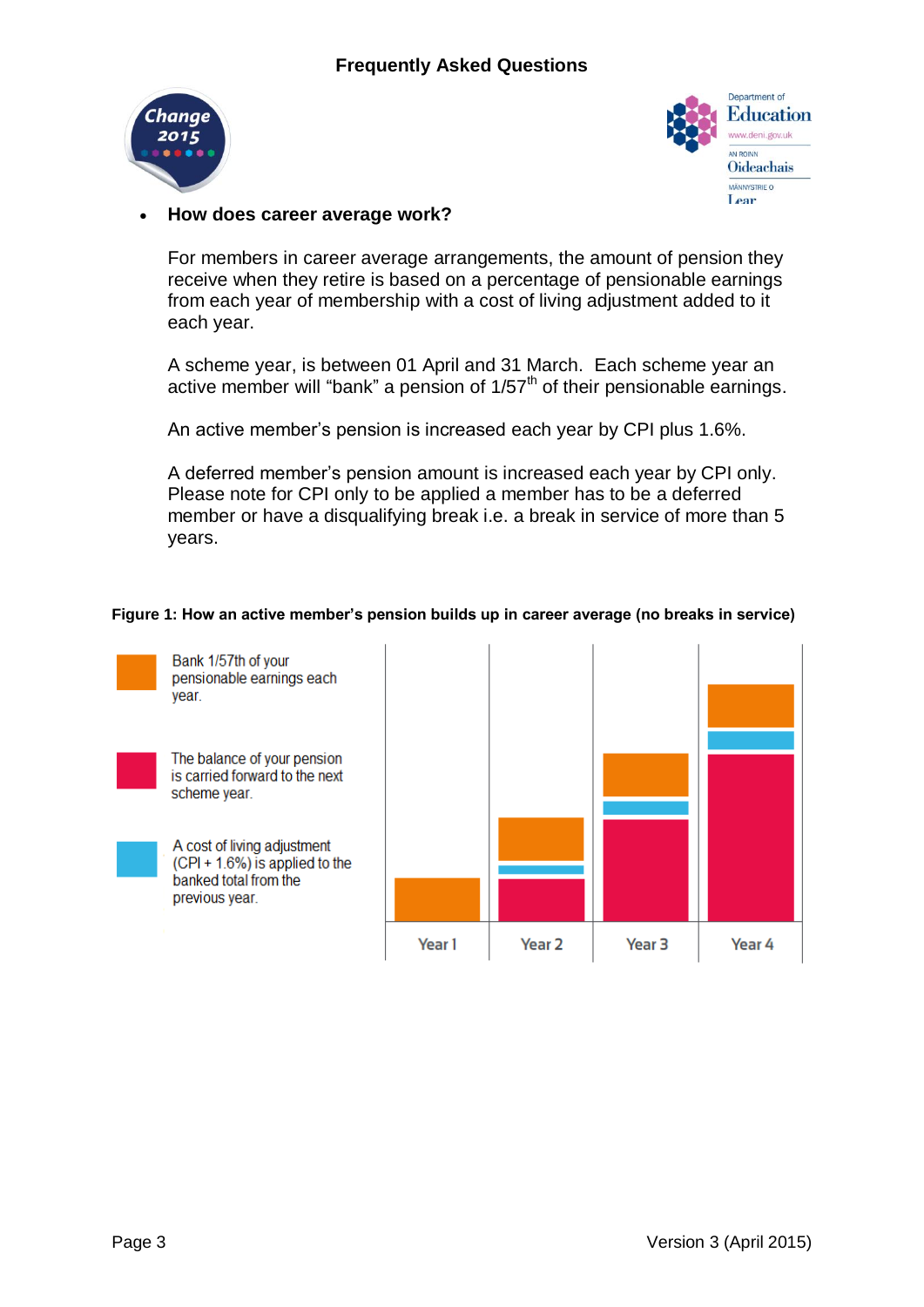### **Frequently Asked Questions**





**Figure 2: How a member's pension builds up in career average with a qualifying break i.e. a break of no more than 5 years service (break in service years 4-8)**



**Figure 3: How a member's pension builds up in career average with a disqualifying break i.e. a break of more than 5 years in service**

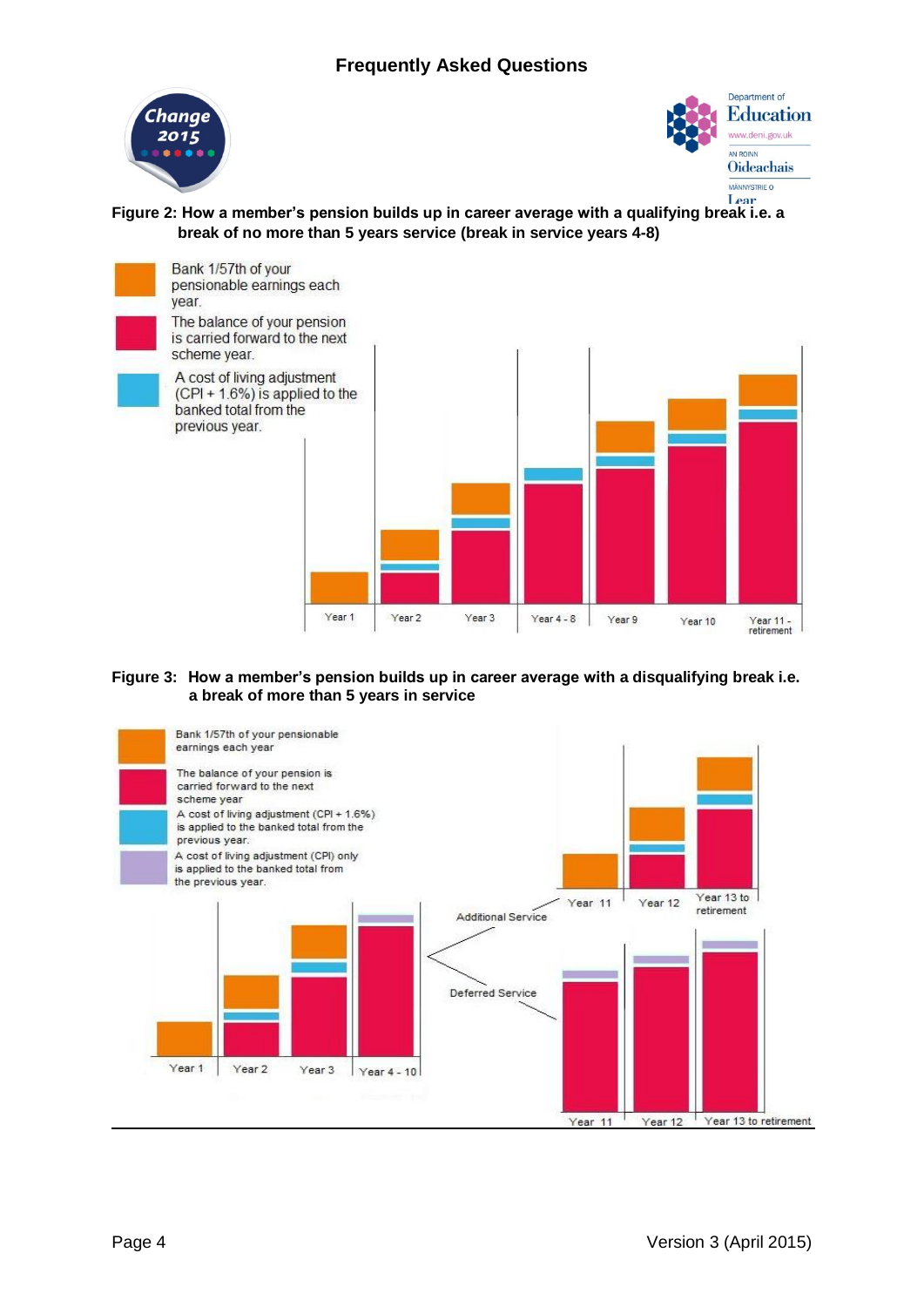



# **How Are NITPS Members Affected By The Change From 1 April 2015?**

## **Will all NITPS members move into the career average arrangements?**

Not all NITPS members will move into the career average arrangements. Members who meet certain criteria will remain in the existing (Normal Pension Age (NPA) 60 and NPA 65) arrangements.

### **(1) Fully Protected Members (Remain in Final Salary Arrangements).**

Active members of the NITPS NPA 60 or NITPS NPA 65 schemes on 31 March 2012, and who were within 10 years of their normal pension age on 1 April 2012 will remain in their final salary arrangements. For example this applies to:

- members in the NPA 60 scheme with a date of birth of 1 April 1962 and order; or
- members in the NPA 65 scheme with a date of birth of 1 April 1957 and older.

These members are **fully protected**. There will be no changes to the benefits these members or their family are currently entitled to.

### **(2) Partial/Tapered Protection Members (A transition date to move to the career average scheme - pension will be based on final salary and career average arrangements).**

Active members in the NITPS NPA 60 or NPA 65 schemes who were between 10 and 13.5 years of their normal pension age on 1 April 2012 are **partial**/**tapered protection members**. Refer to **Annex 1** which details the transition date of entry to career average arrangements for NITPS members of the NPA 60 and NPA 65 schemes. For example this applies to members in the NPA 60 scheme with a date of birth between 2 April 1962 – 30 September 1965, and members in the NPA 65 scheme with a date of birth between 2 April 1957 – 30 September 1960.

Member's pension is based on amounts built up in both the final salary and career average schemes.

**(3) Availability of full and partial/tapered protection.**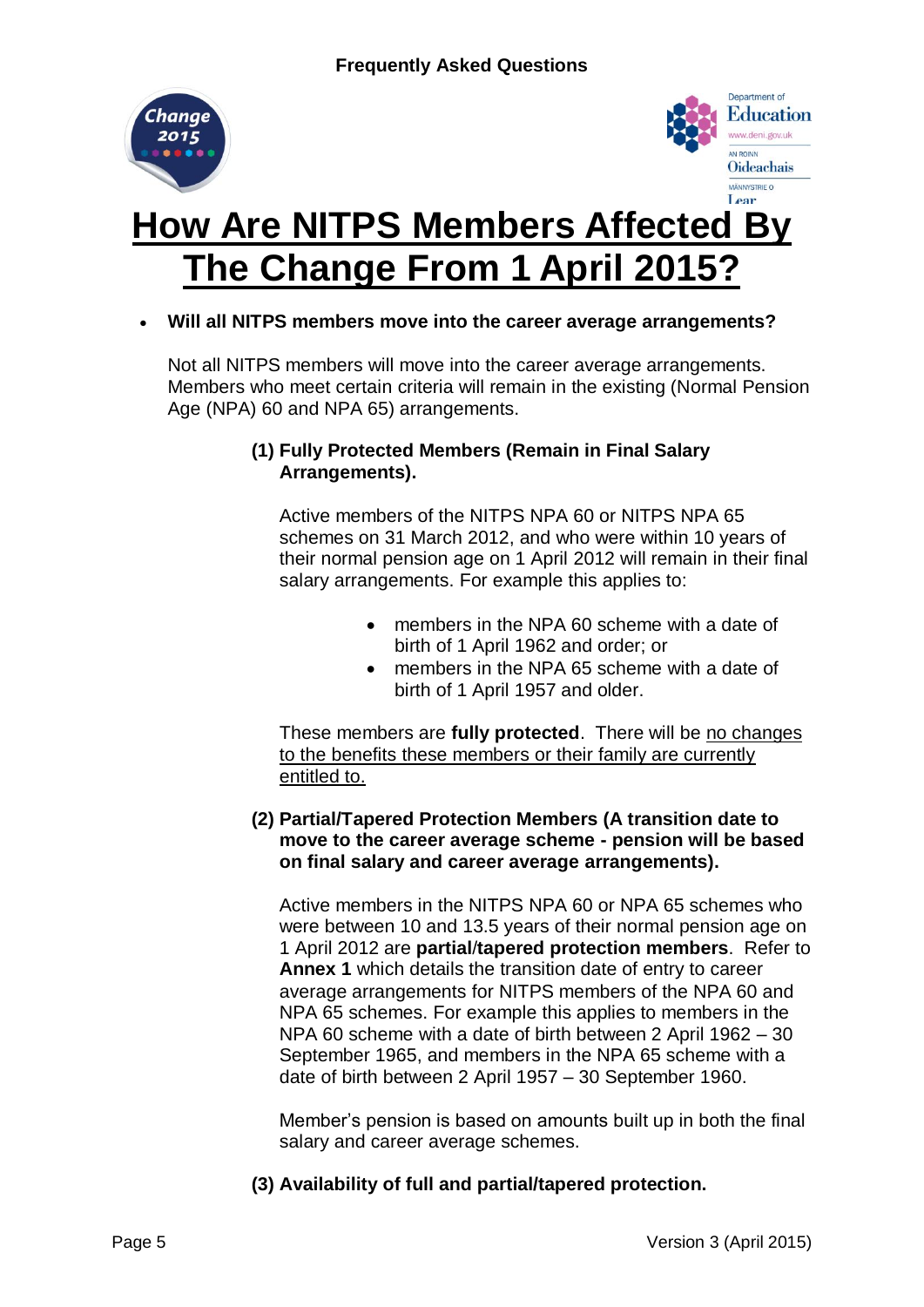



Full and partial/tapered protection is only available as long as a member of the NITPS does not have a disqualifying break i.e. a continuous break in service of more than five years or does not take their pension benefits (other than phased benefits).

### **(4) Transitional Members** have no protection **(Move to career average on 1 April 2015 and pension is based on a combination of final salary and career average arrangements)**.

Active members in the NITPS NPA 60 or NPA 65 schemes on 1 April 2012 who have more than 13.5 years to their normal pension age. These members will join the career average arrangement on 1 April 2015, and their pension is based on amounts built up in both the final salary and career average schemes. For example this applies to members in the NPA 60 scheme with a date of birth of 1 October 1965 and younger, and members of the NPA 65 scheme with a date of birth of 1 October 1960 and younger.

Members will retain their existing NPA in their NPA 60 or NPA 65 final salary arrangements but will have a new NPA in the NITPS 2015 which will be equal to their state pension age or 65 what ever is higher.

To find out when you will receive your state pension access the following link:

#### [www.gov.uk/calculate-state-pension](http://www.gov.uk/calculate-state-pension)

Note: Please refer to Questions section 'Normal Pension Age' regarding the status of the NI Pensions Bill (42/11-16).

## **New entrants to NITPS from 1 April 2015**

New members who join the NITPS on or after 1 April 2015 will join the 2015 scheme i.e. career average scheme.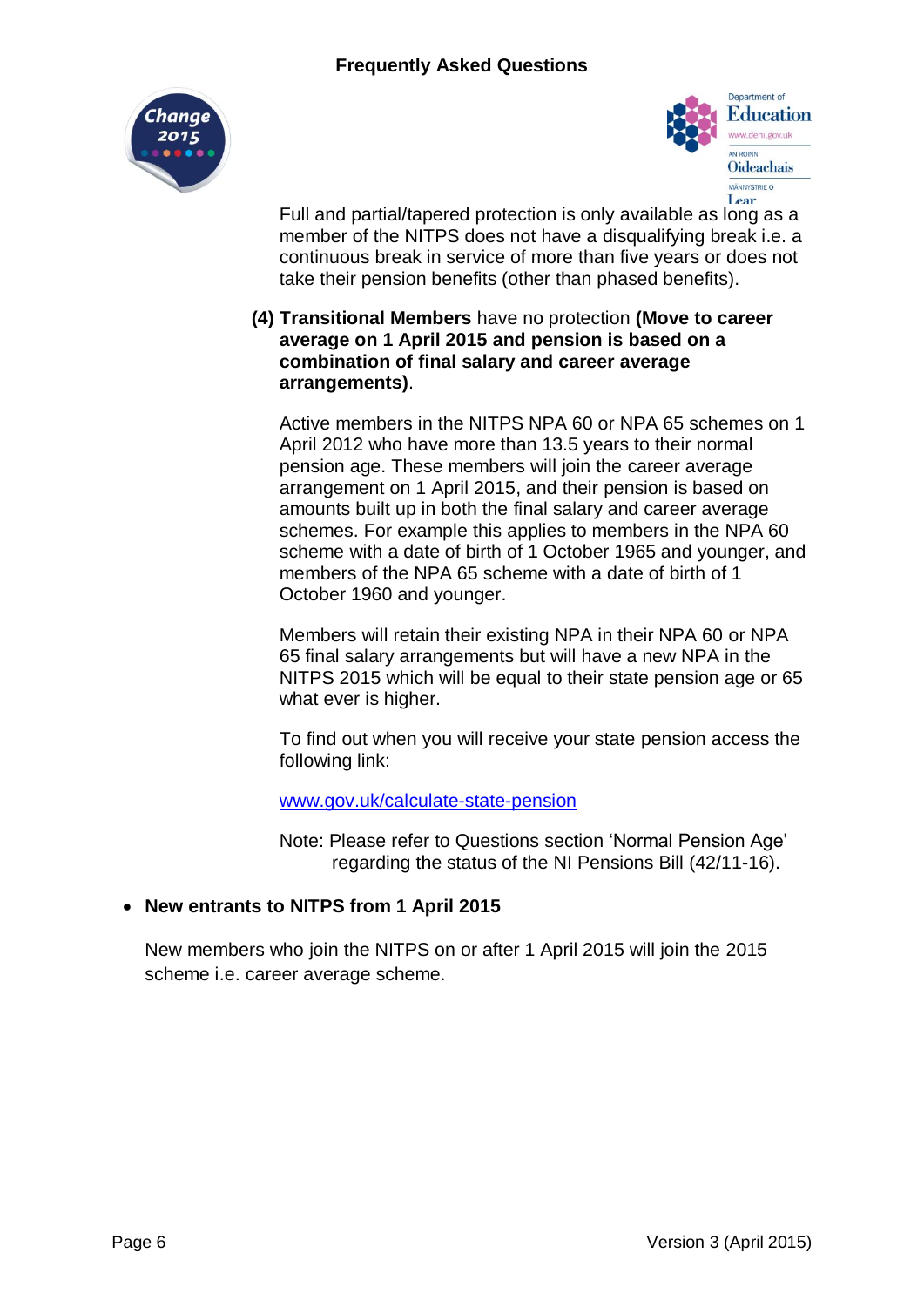



# **Frequently Asked Questions**

# *Access to Retirement Benefits*

# **Qualification for retirement benefits**

Members must have at least two years service to be able to receive a pension from the NI Teachers' Pension Scheme. However, please note*: service may be in final salary or career average or a combination of both.*

A re-employed pensioner must have at least a year's service to re-qualify for benefits from the NI Teachers' Pension Scheme.

The earliest retirement benefits can be paid from is age 55, unless you qualify for ill-health benefits. However, please note*: the age you can claim your actuarially reduced benefits is increasing to 57 from 2028 (10 years before state pension age).*

### **Will a member have to take their final salary and career average benefits at the same time?**

#### Actuarially Adjusted / Reduced Benefits / Early Retirement

If a member is 'fully protected' and has had no disqualifying breaks in service i.e. breaks of more than 5 years they will have remained in the final salary NPA 60 or NPA 65 schemes and will be able to take their retirement benefits at their final salary NPA 60 or NPA 65 without an actuarial reduction. Otherwise their retirement benefits will be actuarially reduced by approximately 5% per year before their normal pension age.

An active member with 'transitional protection' must claim both final salary and career average benefits at the same time.

#### Age Retirement

Where the member retires (is out-of-service) final salary benefits can be taken without career average benefits when a member reaches their NPA in their existing final salary arrangements. The member will be able to claim their benefits from final salary, without having to claim their benefits from the career average arrangements.

If a member is out of service and wishes to claim all their benefits at their final salary NPA, then the career average benefits will be actuarially reduced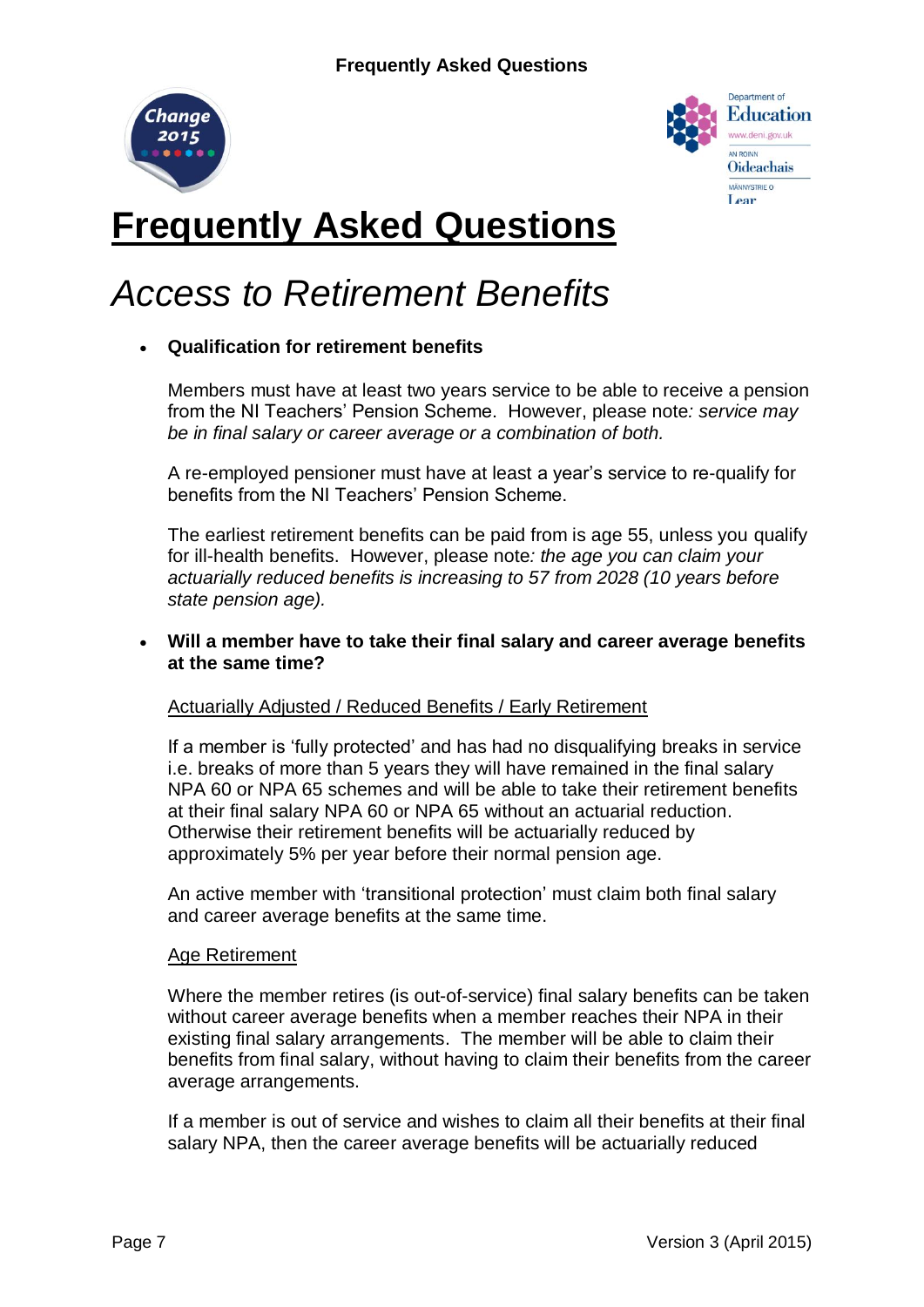



(approximately 5% per year before age 65 and 3% per year to their career average NPA – maximum period of 3 years).

### Phased Retirement

It is also possible for a member to receive final salary phased retirement benefits without making an application for career average benefits. Alternatively a member can choose to claim phased retirement benefits from final salary and career average schemes at the same time (the member can claim the same percentage from each arrangement or different percentages up to a specified limit) or claim phased retirement from career average only.

*However, please note: if a member takes their career average benefits early these will be actuarially reduced (approximately 5% per year before age 65 and 3% per year to their career average NPA – maximum period of 3 years). The actuarial reduction is because the member is claiming their benefits before their NPA.* 

## **A member is planning to take Actuarial Adjusted Benefits (AAB) / Actuarial Reduced Benefits (ARB) / Early Retirement – do they have to take all their benefits at the same time?**

If a member is applying for benefits before reaching their NPA in the final salary arrangements, they will have to take all their retirement benefits at the same time i.e. if a member has benefits in final salary (NPA 60 scheme) and career average arrangements (with an NPA of 67) and the member decides to retire at 58 this would result in the member taking their benefits from the final salary and career average arrangements at the same time.

If a member is out of service, and they have reached their NPA in their NPA 60 or NPA 65 scheme they can elect to take their benefits from the final salary arrangements only and can defer taking their benefits from the career average scheme.

*However, please note: if a member takes their benefits early these will be actuarially reduced (approximately 5% per year before age 65 and 3% per year to their career average NPA – maximum period of 3 years). The actuarial reduction is because the member is claiming their benefits before their NPA.* 

# *Additional Pension*

**Can members of the NITPS still purchase Additional Pension?**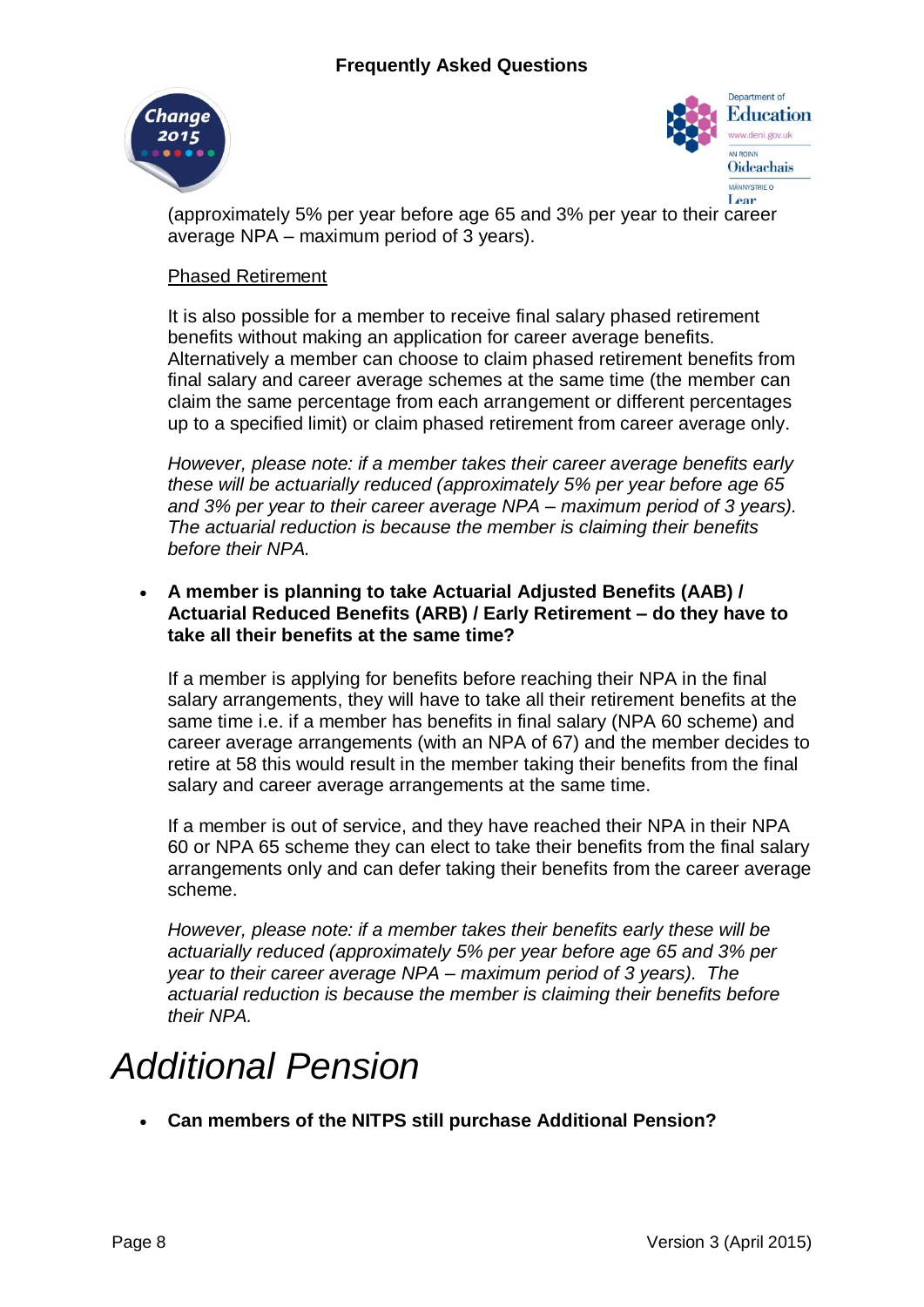



As with the current arrangements, all NITPS members can still purchase additional pension in the final salary and career average arrangements. Additional pension can either be bought for the member only or to provide member and dependants pensions.

Additional pension purchased is re-valued annually by HM Treasury up to the date of retirement.

The cost of additional pension is dependent on the member's age and normal pension age at the time of purchase and the scheme the member belongs to.

Additional pension:

- o Purchased in amounts of £250.
- o Payment can be monthly or in a lump sum (the maximum length of the contract purchase being 20 years or 240 months and the monthly payment must be completed the month before the member reaches their respective normal pension age).

### **Can fully protected members still purchase additional pension?**

Yes, fully protected members can still purchase additional pension.

 **What happens if a transitional member (move to career averagement arrangements on 1 April 2015) was purchasing additional pension?**

The additional pension election in the final salary arrangements will continue to the previously agreed date unless the member has a break of 30 days or more. The member can make further additional pension elections in the career average arrangements.

# *Additional Voluntary Contributions (AVC's)*

## **Can members of the NITPS still purchase AVC's?**

Yes, all members of the NITPS can also pay additional contributions into the Scheme's AVC provision with Prudential.

The money a member pays in is invested for the member with the AVC provider and the benefits a member will receive will depend on the value of their investment.

Further information is available by calling 0845 070 0007 or using the following link: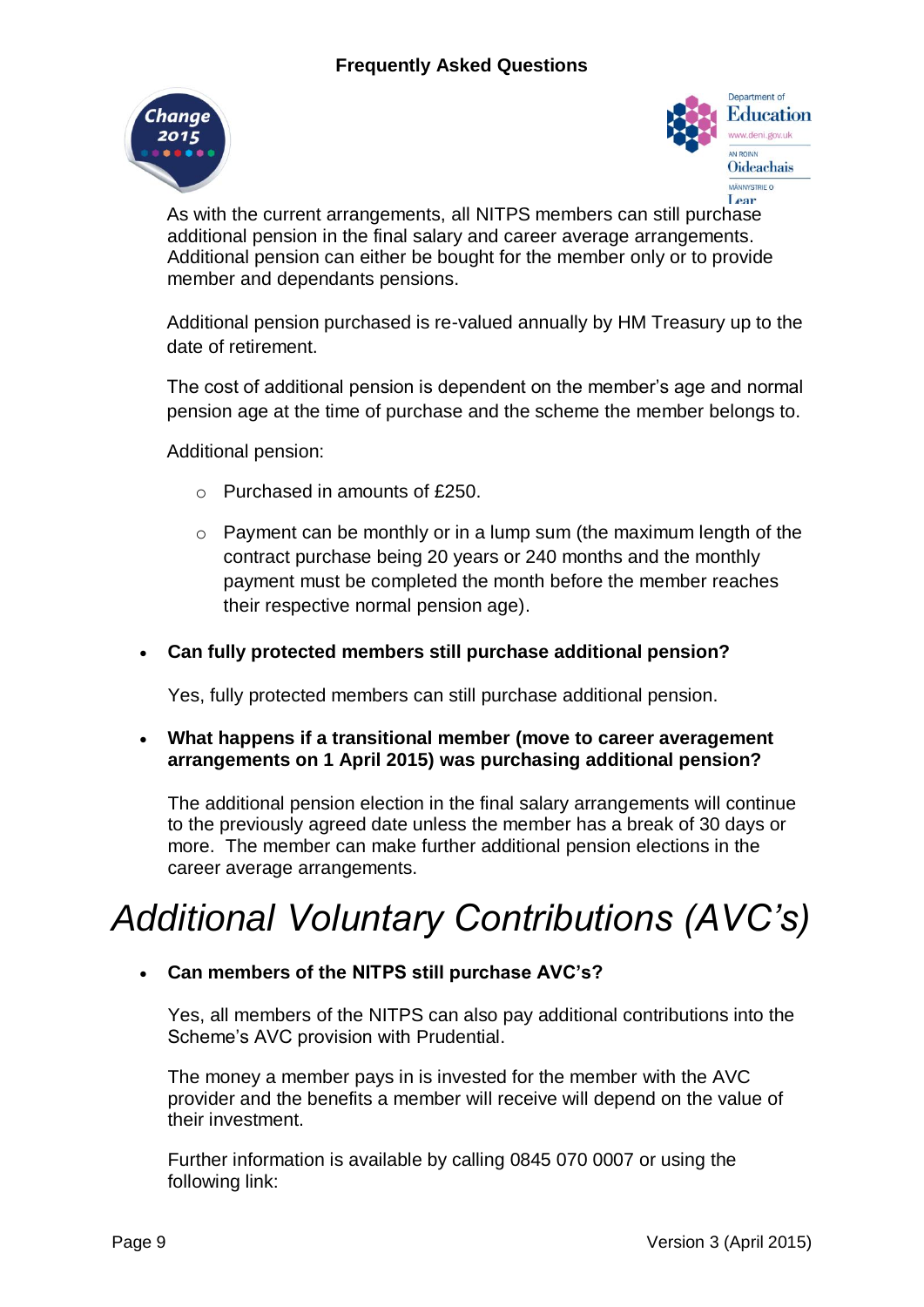



[www.pru.co.uk/teachers](http://www.pru.co.uk/teachers)

Members do not have to choose Prudential and can make other arrangements with any other AVC provider.

Please note: AVCs do not increase the benefits you receive from the NITPS. They are a separate arrangement.

# *Beneficiaries*

 **How much pension do survivors receive if a career average member dies?**

*If you are married or have a civil partner they will automatically receive any family pension in the event of a member's death. If a member is unmarried they can nominate either a partner or close relative who is financially dependent to receive a pension. If you want to nominate a partner, you must be able to register a civil partnership and be financially interdependent. A pension will only be paid if you have been living together for at least two years before a member's death.* 

*A member can nominate a parent, step-parent, brother or sister, provided that they are either unmarried, widowed, not a civil partner or cohabiting with another person as husband and wife or as civil partners. The nominee must be wholly or mainly financially dependent on the member.*

*It is up to members to keep their nominations up to date. The forms for nominations (Family and Death Grant) are available on the Departmental website.*

#### **(1) Member dies out of service (deferred member).**

If a member dies out of service, the surviving adult receives 37.5% of the member's accrued pension benefits.

Where there is an eligible child, or more than one eligible child, and a surviving adult the child's pension will be determined by multiplying the scheme member's benefits by 37.5% and then dividing by 2 or by the number of eligible children where there is more than two.

Similarly, where there is an eligible child, or more than one eligible child and no surviving adult, each child's pension will be determined by multiplying the member's pensionable benefits by 50% and then dividing by 2, or by the number of eligible children where there are more than two of them.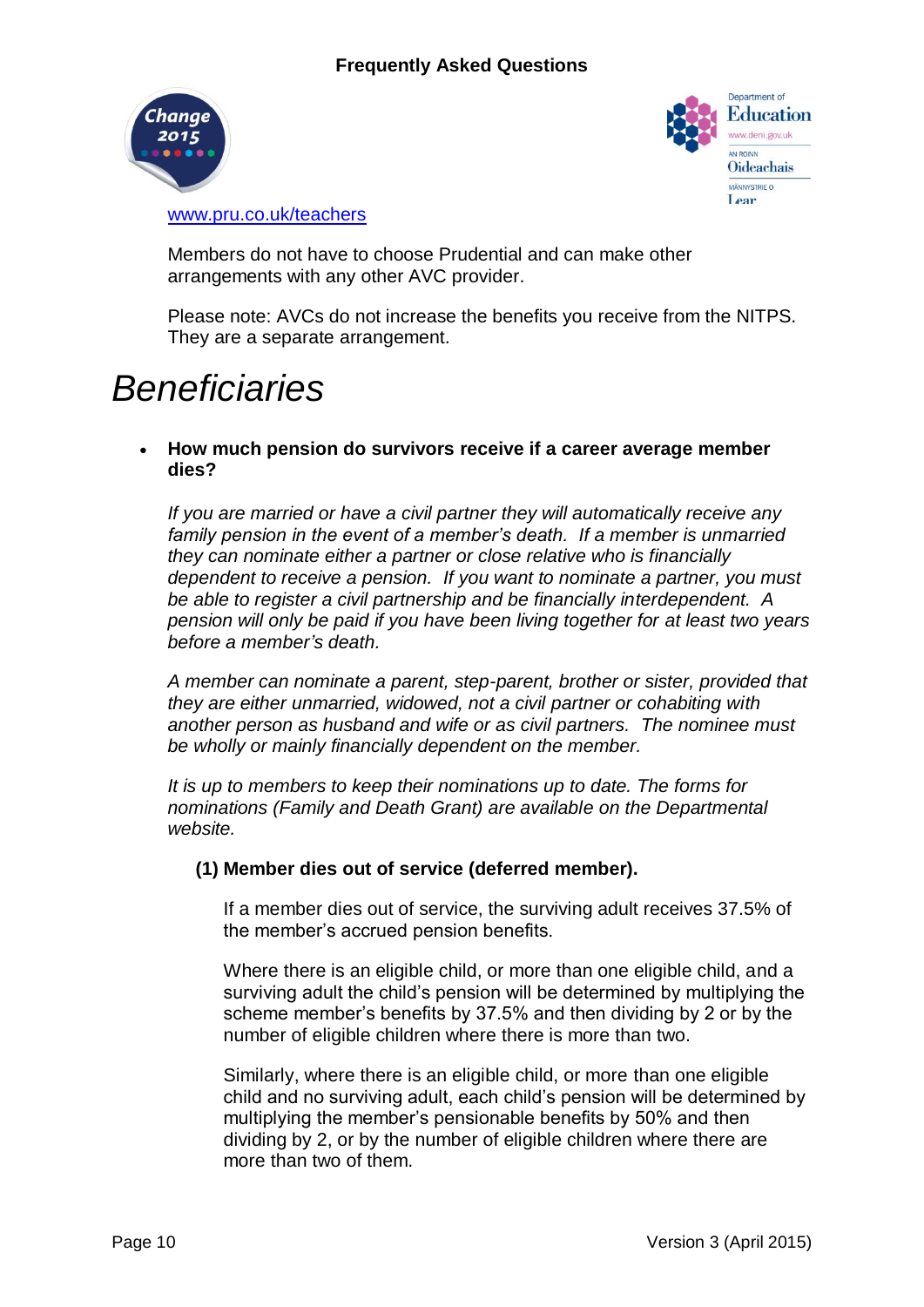



| Example: Deferred scheme member 'Paul' who has build up a pension of £15,000.                             |                                                          |                                                                                           |  |  |  |  |  |
|-----------------------------------------------------------------------------------------------------------|----------------------------------------------------------|-------------------------------------------------------------------------------------------|--|--|--|--|--|
| <b>Beneficiary/beneficiaries</b>                                                                          | Surviving adult's pension                                | Child's/children's pension                                                                |  |  |  |  |  |
| Paul leaves a widow, Ann<br>and one eligible child,<br>Sandra.                                            | Ann receives £5,625.<br>Calculated as £15,000 x<br>37.5% | Sandra receives £2,812.50.<br>Calculated as (£15,000 x<br>$37.5\%$ ) / 2                  |  |  |  |  |  |
| Paul leaves a widow, Ann<br>and two eligible children<br>Sandra and Mark.                                 | Ann receives £5,625.<br>Calculated as £15,000 x<br>37.5% | Sandra and Mark each<br>receive £2,812.50<br>Calculated as (£15,000 x<br>$37.5\%$ ) / 2   |  |  |  |  |  |
| Paul does not leave a<br>surviving adult but has two<br>eligible children, Sandra and<br>Mark.            |                                                          | Sandra and Mark each<br>receive £3,750.<br>Calculated as (50% of<br>£15,000) $/2$         |  |  |  |  |  |
| Paul does not leave a<br>surviving adult but has three<br>eligible children, Sandra,<br>Mark and Stephen. |                                                          | Sandra, Mark and Stephen<br>each receive £2,500.<br>Calculated as (50% of<br>£15,000) / 3 |  |  |  |  |  |

## **(2) Member dies in service (active member).**

If a member dies in service, their benefits are enhanced using the salary they are on when they die and the period to their normal pension age, divided by 2. The surviving adult receives 37.5% of those enhanced benefits. *However, please note: the salary used to determine the enhancement is the full-time equivalent that applied at the time of the member's death.* 

#### **Example:**

**Susan, who works full time, has a NPA of 67, final pensionable earnings of £30,000 and career average benefits accrued so far of £5,000. Should Susan die at age 32, the pension she would have received is enhanced by 17.5 years' worth of additional career**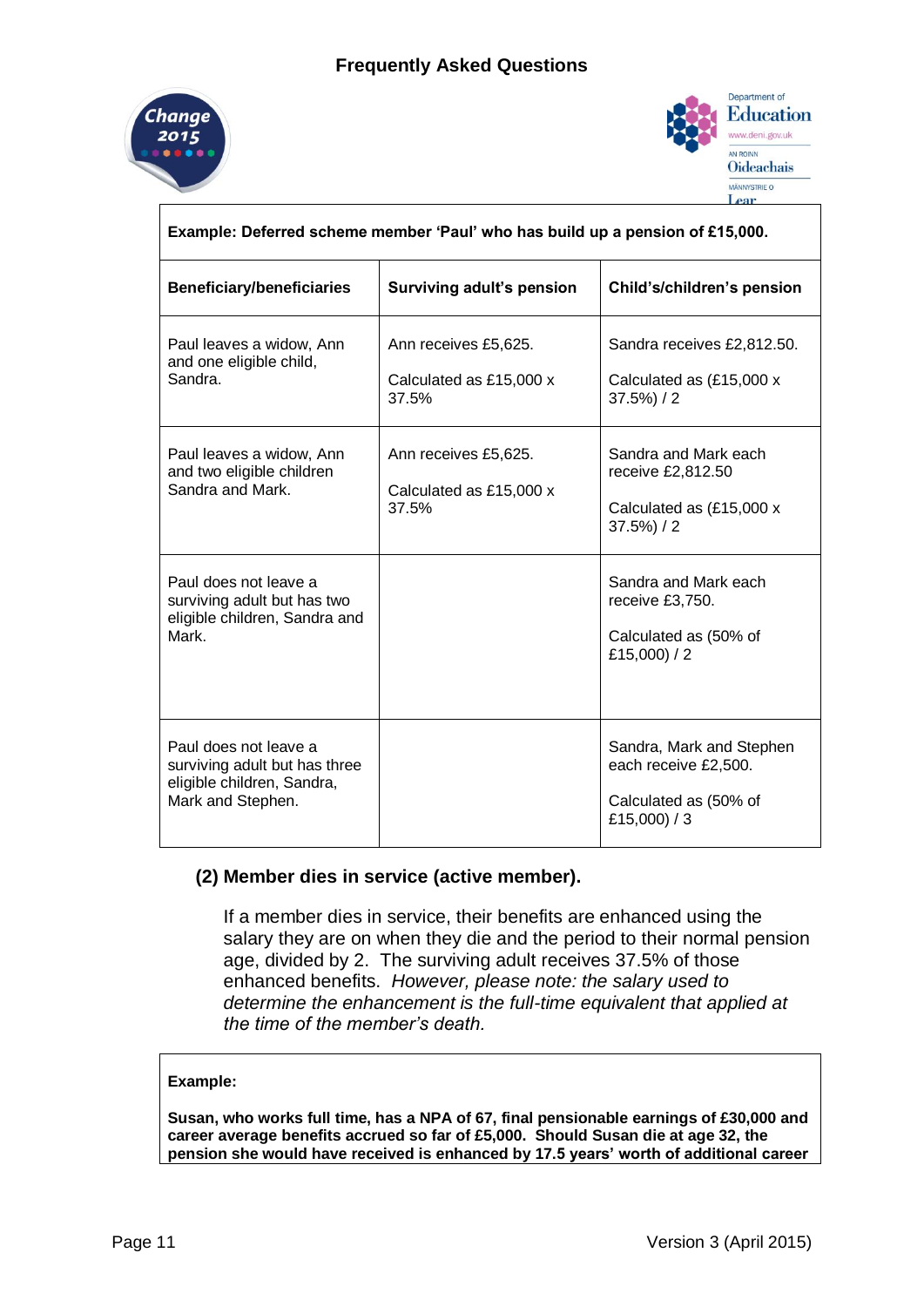



**average benefits.**

**The enhancement is based on half the period between her death at age 32 and her NPA 67, and her full-time equivalent salary at the time of death.** 

**The enhancement is £9,210.53 (calculated as (£30,000 x 17.5) x 1/57). Susan's career average benefits are (notionally) increased to £14,210.53 (£5,000 + £9,210.53).**

**Her dependants' pensions are based on the enhanced amount.**

| Dependent(s)                               | Dependent's pension                                        |
|--------------------------------------------|------------------------------------------------------------|
| Susan leaves a widower, Tim.               | Tim receives £5,328.94<br>Calculated as £14,210.53 x 37.5% |
| Susan also leaves two children eligible    | Alan and Emma each receive £2,664.47                       |
| children, Alan and Emma.                   | Calculated as (£14,210.53 x 37.5%) / 2                     |
| Susan does not leave a surviving adult but | Alan and Emma each receive £3,552.63                       |
| has two eligible children, Alan and Emma.  | Calculated as (£14,210.53 x 50%) / 2                       |

#### **What are family short term pensions?**

If a member dies in-service the Employer will pay any adult beneficiary a member's salary for three months. If the member was a pensioner, NITPS will continue to pay any adult beneficiary pension for three months. Otherwise if the member was out of service or deferred there is no short term pension payable.

If a member has dependent children as well as an adult beneficiary, children will also receive a short term pension for three months. If there is no adult beneficiary the member's children will receive a short term pension for six months.

If a member has one child, then they will receive half of any adult's short term pension. If the member has two or more children, the adult's pension is divided by the number of children.

#### **How long will beneficiaries receive a pension?**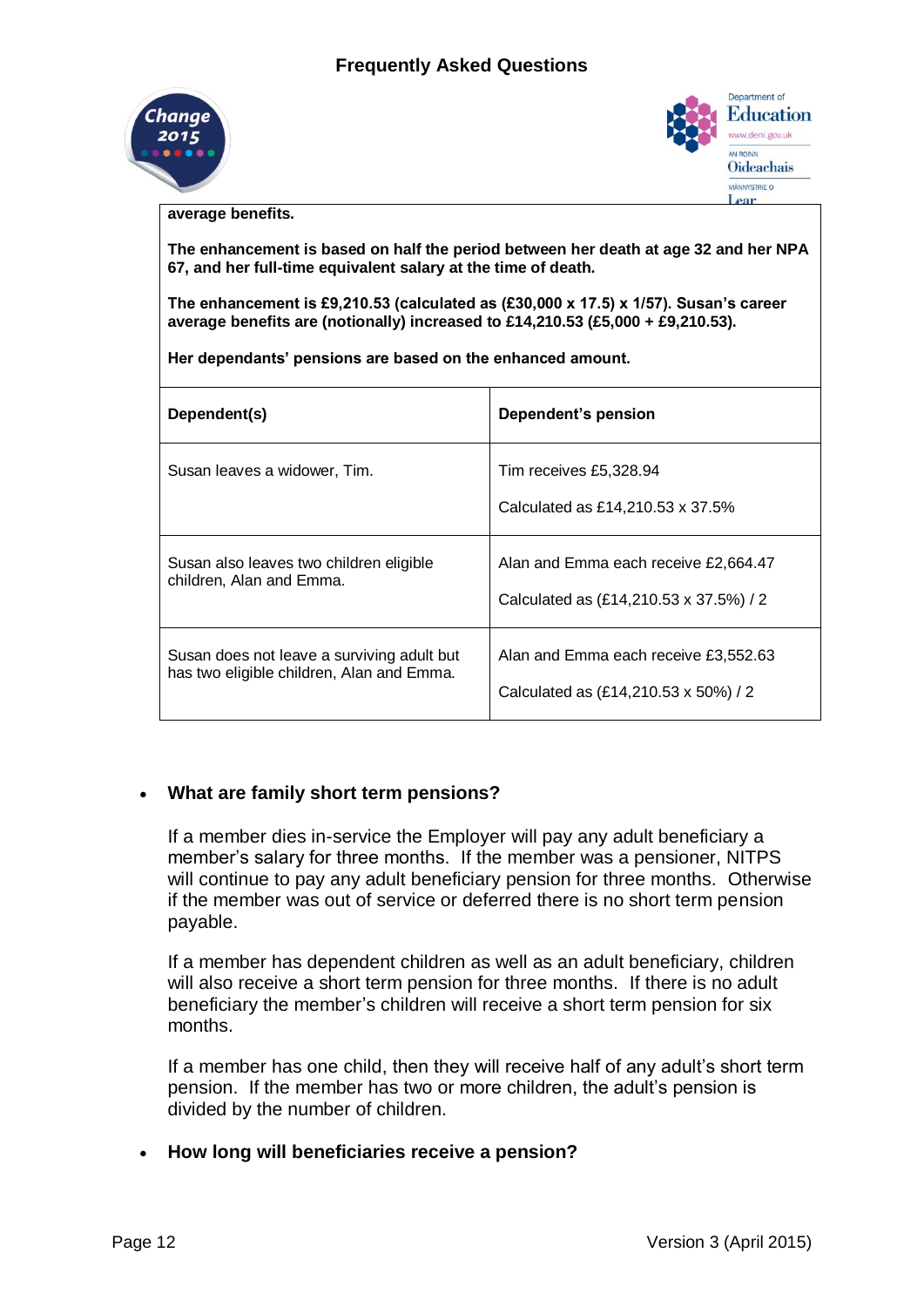



If a member was in-service on or after 1 April 2007 any adult pension will be paid for the member's beneficiary's lifetime.

If a member was not in service on or after 1 April 2007 then any adult beneficiary's pension will cease if they, register a civil partnership or are cohabiting with another person as husband and wife or as civil partners.

Members' children will receive a pension as long as they are under age 17. If a member's children continue in full-time education after the age of 17 they may receive pension benefits until they reach age 23.

# *Break In Service*

 **What is "a break in service of 5 years or more" i.e. a disqualifying break?**

A disqualifying break in service is where a member is out of pensionable public service for more than 5 years after 1 April 2015.

This can have an impact on the benefits you receive when you retire.

If you are a **fully protected, partial/tapered protection** or **transitional** member and have a disqualifying break i.e. a continuous break of 5 years or more and return to employment you will join the career average scheme. In addition the link to final salary would not be maintained and the member's final salary benefits at retirement would be calculated using the salary when the break in service commenced re-valued by CPI. Otherwise if you had a qualifying break i.e. returned within 5 years or less the link with final salary would be maintained.

*However, please note: If you were in pensionable employment on or after 1 April 2007 then your average salary will be the better of:*

- *Average salary averaged out over the last twelve months of service; or*
- *Average of your best three re-valued years' salaries of the last ten years of pensionable employment.*

*However if all your pensionable employment is before 1 April 2007 then calculation of the NPA60 scheme benefits will be based on an average of the best salary over any 12 months out of the last three years.*

*If you're part-time the full-time equivalent is used to calculate the average.*

 **I am remaining in the final salary arrangements. What happens if I have a break in service?**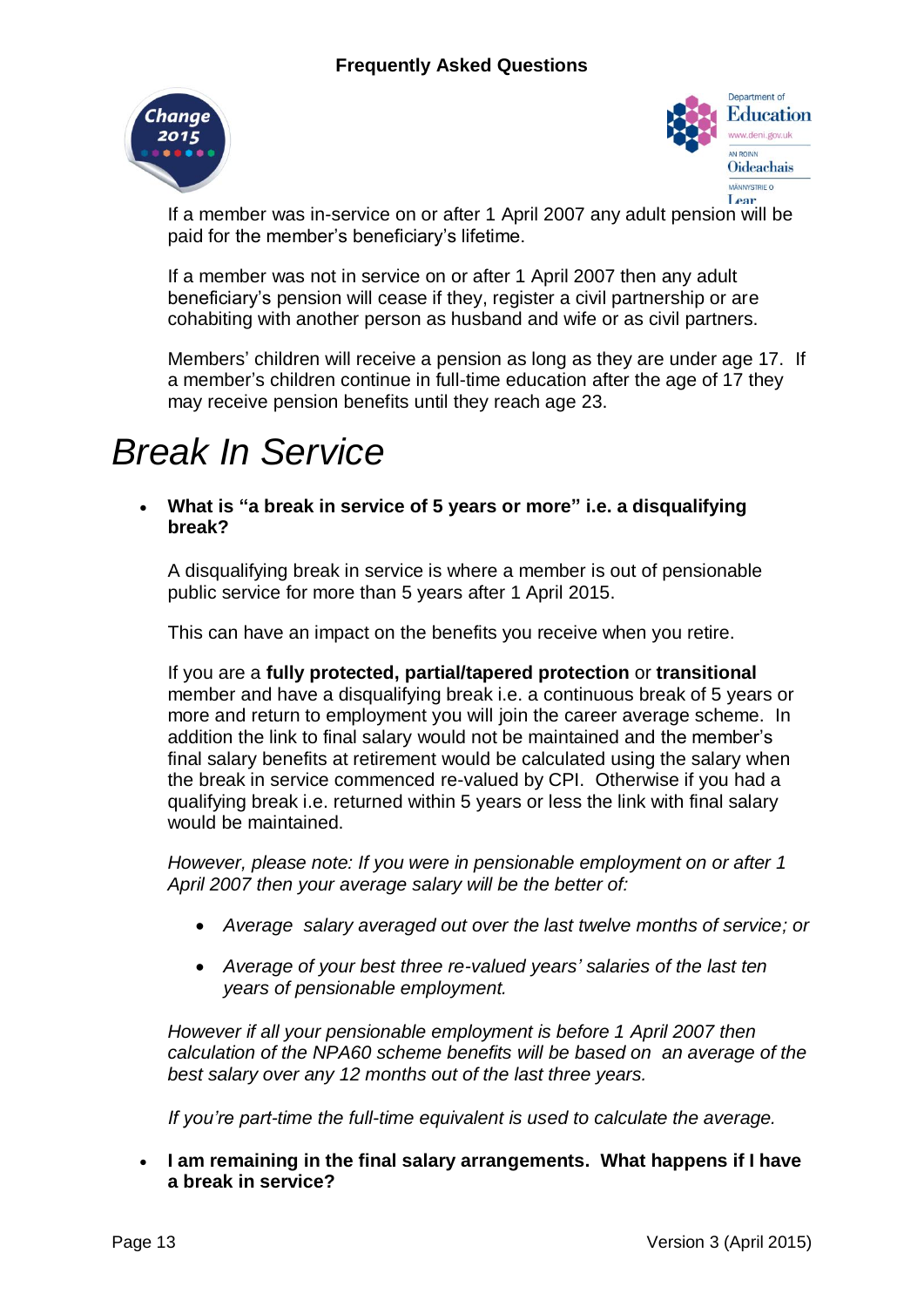



If your continuous break in service is classified as a disqualifying break i.e. a break of more than 5 years, you will enter the career average scheme when you return. Otherwise if your break in service is a qualifying break i.e. a break of 5 continuous years or less you will remain in final salary arrangements.

# *Career Average*

 **I was in service on 31 March 2012 - does that mean I will move into the career average arrangements in April 2015?**

This depends on the number of years to your normal pension age (NPA) on 1 April 2012. If you were 10 years or less away from your NPA on 1 April 2012 you will remain in the current final salary (NPA 60 or NPA 65) arrangements.

If you were over 10 years but within 13.5 years to your normal pension age on 1 April 2012 you will move to the career average at a later date. Refer to **Annex 1** which details the tapering protection and transition date for members of the NPA 60 and NPA 65 schemes.

*However, please note: if you have a disqualifying break of more than 5 years, you will move into the career average on your return to pensionable employment.*

Otherwise you will move into the career average arrangements on 1 April 2015.

 **I was within 10 years of retirement on 1 April 2012. Does that mean I will move into the career average arrangements on 1 April 2015?**

If you were within 10 years of your NPA on 1 April 2012 you will see no change to when you can retire, or change in the calculation of the pension you will receive at your NPA. You will remain in your existing scheme (NPA 60 or NPA 65) up to and including the date you draw your pension.

*However, please note: if you have a disqualifying break of more than 5 years, you will move into the career average scheme on your return to pensionable employment.*

#### **I was within 13.5 years, but over 10 years away from my normal pension age on 1 April 2012? Does this mean that I will move into the career average scheme?**

If you were over 10 years but within 13.5 years to your NPA on 1 April 2012 you will move to the career average scheme at a later date. Refer to **Annex 1**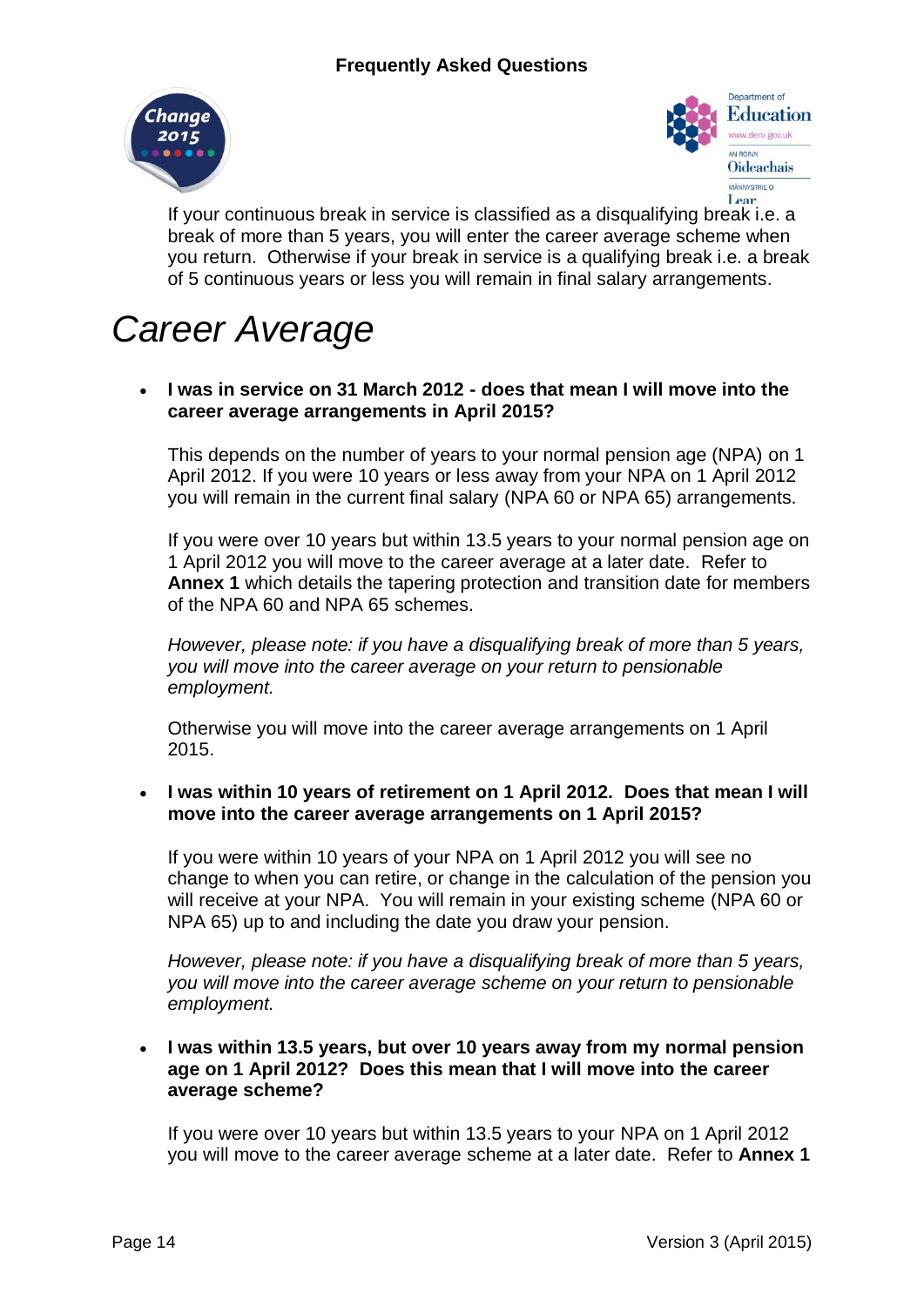



which details the tapering protection and transition date for members of the NPA 60 and NPA 65 schemes.

However please *note: if you have a disqualifying break of more than 5 years, you will move into the career average scheme on your return to pensionable employment.*

### **I am due to remain in the final salary arrangements. Can I elect to join career average arrangements?**

No, you cannot elect to join the career average arrangements.

*However, please note: if you have a disqualifying break of more than 5 years, you will move into the career average scheme on your return to pensionable employment.*

 **I am moving to career average arrangements how will this impact the link to final salary?**

The benefits accrued under the current final salary arrangements will be based on the final salary at retirement*.* If you were in pensionable employment on or after 1 April 2007 then your average salary will be the better of:

- average salary over the last twelve months of service; or
- average of your best three re-valued years' salaries of the last ten years of pensionable employment.

However if all your pensionable employment is before 1 April 2007 then *calculation of the NPA60 scheme benefits will be based on* an average of the best salary over any 12 months out of the last three years.

If you're part-time the full-time equivalent is used to calculate the average.

However, members should be aware of how they plain their retirement and the 'final salary link' as the link will not impact the member now, but the member may be affected by their career choices as they approach retirement. If the member moves to a post with reduced responsibility or works reduced hours, this may result in a reduced average salary calculation which will impact the benefits they receive from the NPA 60 or NPA 65 schemes. Members should note there is no change in how the Department determines a member's average salary calculation in the NPA 60 or NPA 65 schemes.

# *Contributions*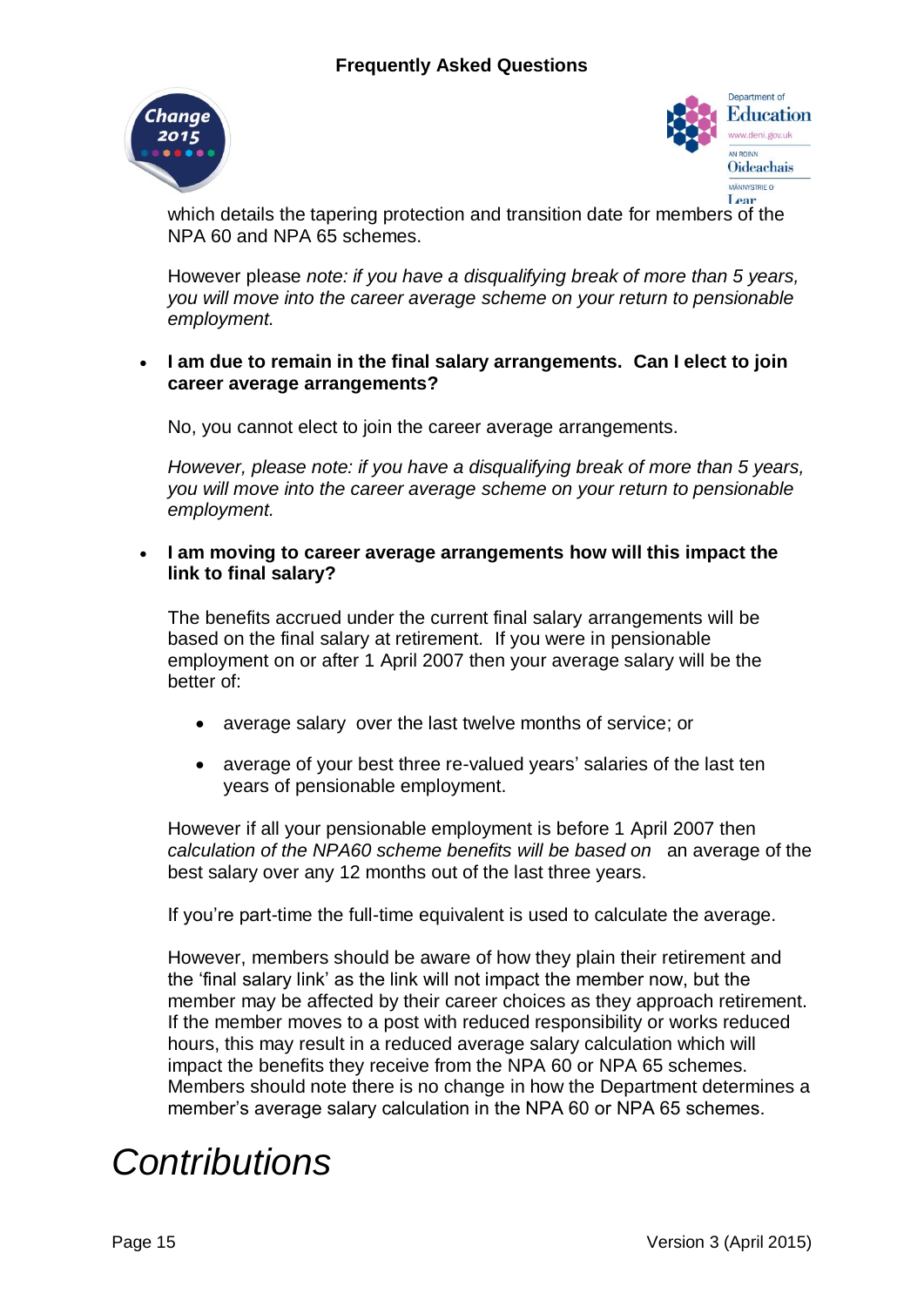



## **What are member contribution rates for the NITPS?**

Members' monthly contributions are based on their actual salary. From 1 April 2015 the contribution rates for the NITPS are changing to the table shown below:

| Actual annual pensionable<br>earnings | <b>Member Contribution Rate</b> |
|---------------------------------------|---------------------------------|
| Up to £25,999.99                      | 7.4%                            |
| £26,000 to £34,999.99                 | 8.6%                            |
| £35,000 to £41,499.99                 | 9.6%                            |
| £41,500 to £54,999.99                 | 10.2%                           |
| £55,000 to £74,999.99                 | 11.3%                           |
| £75,000 and above                     | 11.7%                           |

# *Death Grants*

## **If a member dies in service are there any lump sum (death grants) benefits payable?**

The NITPS provides for different levels of death grant to be paid, depending on whether the scheme member is active, deferred or a pensioner.

In line with the current scheme, there is no qualification period for death grants.

The salary used to calculate the lump sum (death grant) in respect of an active member will be the full-time equivalent pensionable earnings at the time of the member's death not the career average, this is the case for fulltime or part-time members. Where the member is in multiple employments the full-time equivalent salary will be determined by taking appropriate account of the full-time salary for each job.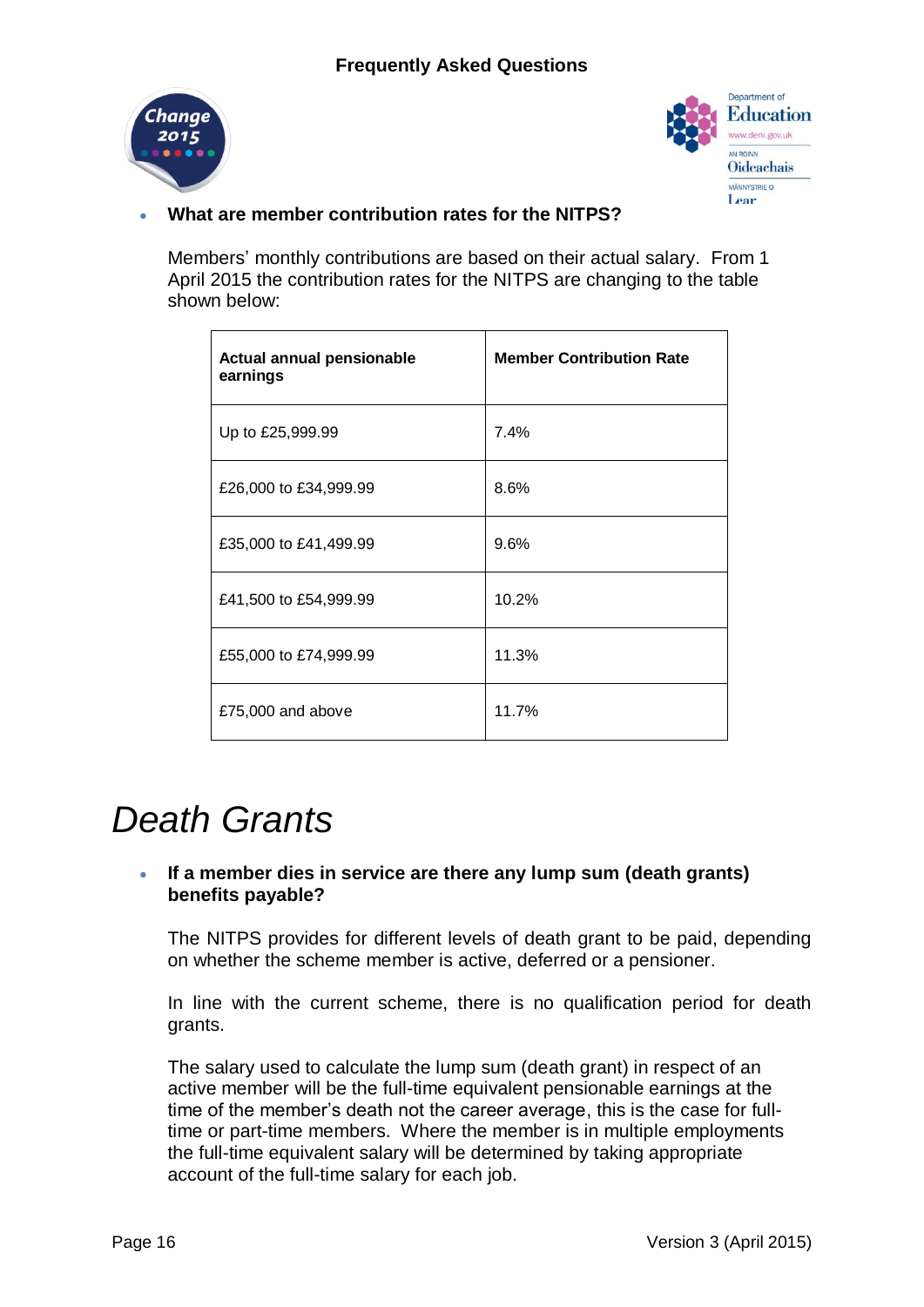



Only one lump sum (death grant) will be payable i.e. a transition member who has benefits in both the final salary and career average arrangements will receive only one payment.

*However please note, it is up to members to keep their nominations up to date. The forms for nominations (Family and Death Grant) are available on the Departmental website.*

| <b>Scheme members status</b><br>at time of death | <b>Lump Sum (Death Grant)</b>                                                                                                              |  |  |  |  |  |  |
|--------------------------------------------------|--------------------------------------------------------------------------------------------------------------------------------------------|--|--|--|--|--|--|
| active                                           | Career average:                                                                                                                            |  |  |  |  |  |  |
|                                                  | $\bullet$ 3 x full-time equivalent salary.                                                                                                 |  |  |  |  |  |  |
|                                                  | <b>Fully Protected:</b>                                                                                                                    |  |  |  |  |  |  |
|                                                  | $\bullet$ 3 x final average salary.                                                                                                        |  |  |  |  |  |  |
|                                                  | <b>Tapered Protection:</b>                                                                                                                 |  |  |  |  |  |  |
|                                                  | final salary 3 x final average salary                                                                                                      |  |  |  |  |  |  |
|                                                  | Otherwise                                                                                                                                  |  |  |  |  |  |  |
|                                                  | 3 x full-time equivalent salary.                                                                                                           |  |  |  |  |  |  |
| deferred                                         | 2.25 x scheme member's accrued pension.                                                                                                    |  |  |  |  |  |  |
| pensioner                                        | 5 years' worth of pension less amount paid to the<br>scheme member to date – where member dies<br>within 5 years of drawing their pension. |  |  |  |  |  |  |

### **If a retired member returned to pensionable employment what would their beneficiary receive?**

If you are a re-employed pensioner then an in-service death grant will be paid, less any lump sum previously paid.

In addition, if your pension had been in payment for less than five years, a death grant equal to five times your annual pension, less any pension paid will be paid to the beneficiary.

# *Employer's contributions*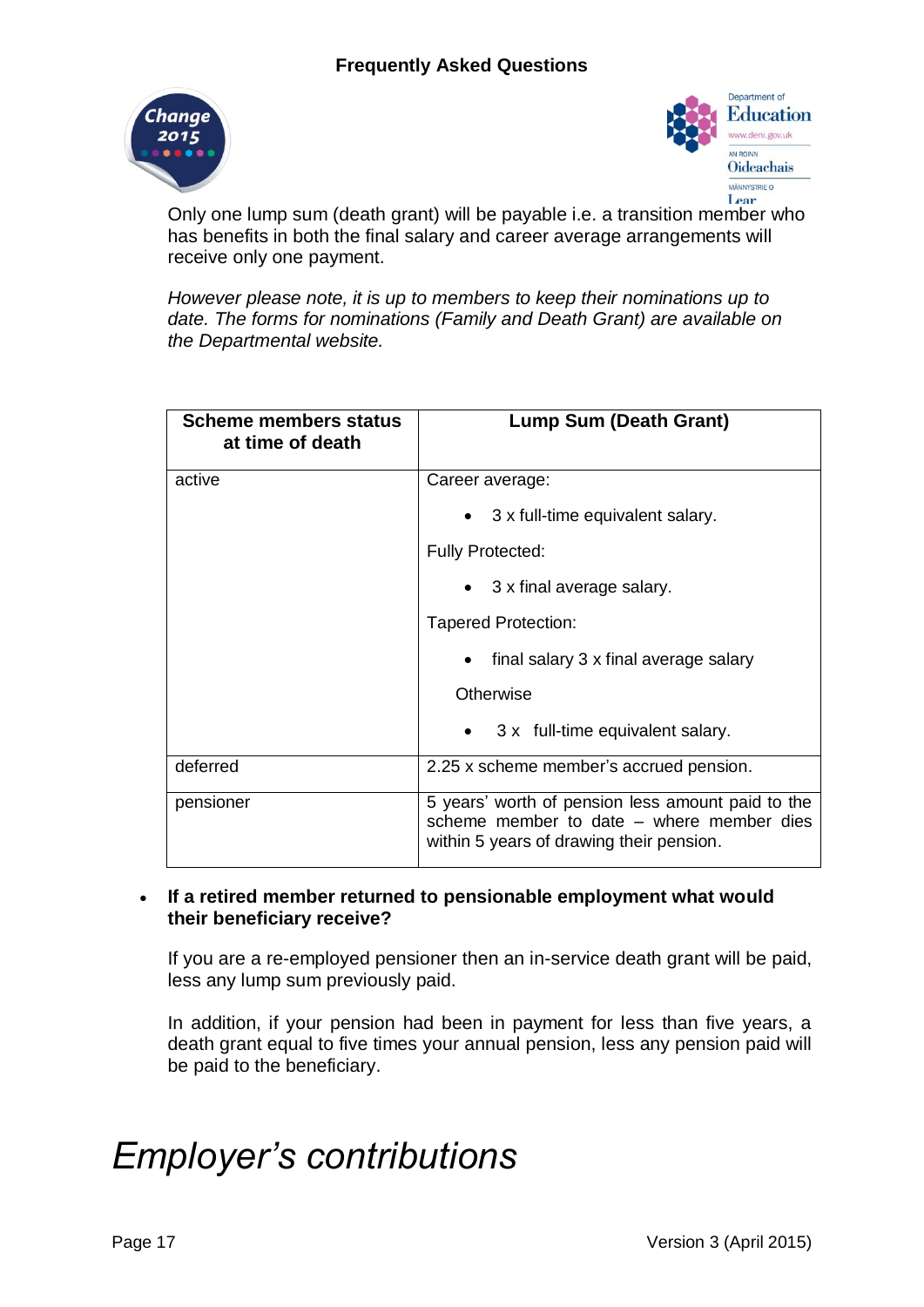



**What are employer contributions for the NITPS?**

The employer contributions for the NITPS from 1 April 2015 will be 17.7%.

# *Employer's cost cap*

# **What is the employer's cost cap?**

Scheme valuation is the process whereby the employer (and thus the taxpayer) costs would be capped at an agreed level, and there would be a mechanism for bringing the scheme back to that level if the cap was breached.

The cap is expressed as a percentage of pensionable pay.

If a valuation shows that the costs of a scheme have risen more than two percent above the cap, or have fallen two percent below the cap, action will be taken to return the costs to the level of the cap and this would be action by the NITPS Pension Board.

The cost cap for the NITPS has been set at 13.2%, this figure only applies to the cost of the career average scheme.

# *Flexibilities*

## **Who can access flexibilities?**

Flexibilities (faster accrual and actuarial buy-out) are only available to career average members.

The Government Actuary's Department has supplied the Department with the cost factors to determine faster accrual and actuarial buy-out. If member's choose to avail of flexibilities they should contact Teachers' Pay and Pensions Team.

*However, please note: partial/tapered members will only be able to access career average flexibilities once their protected period has expired and they*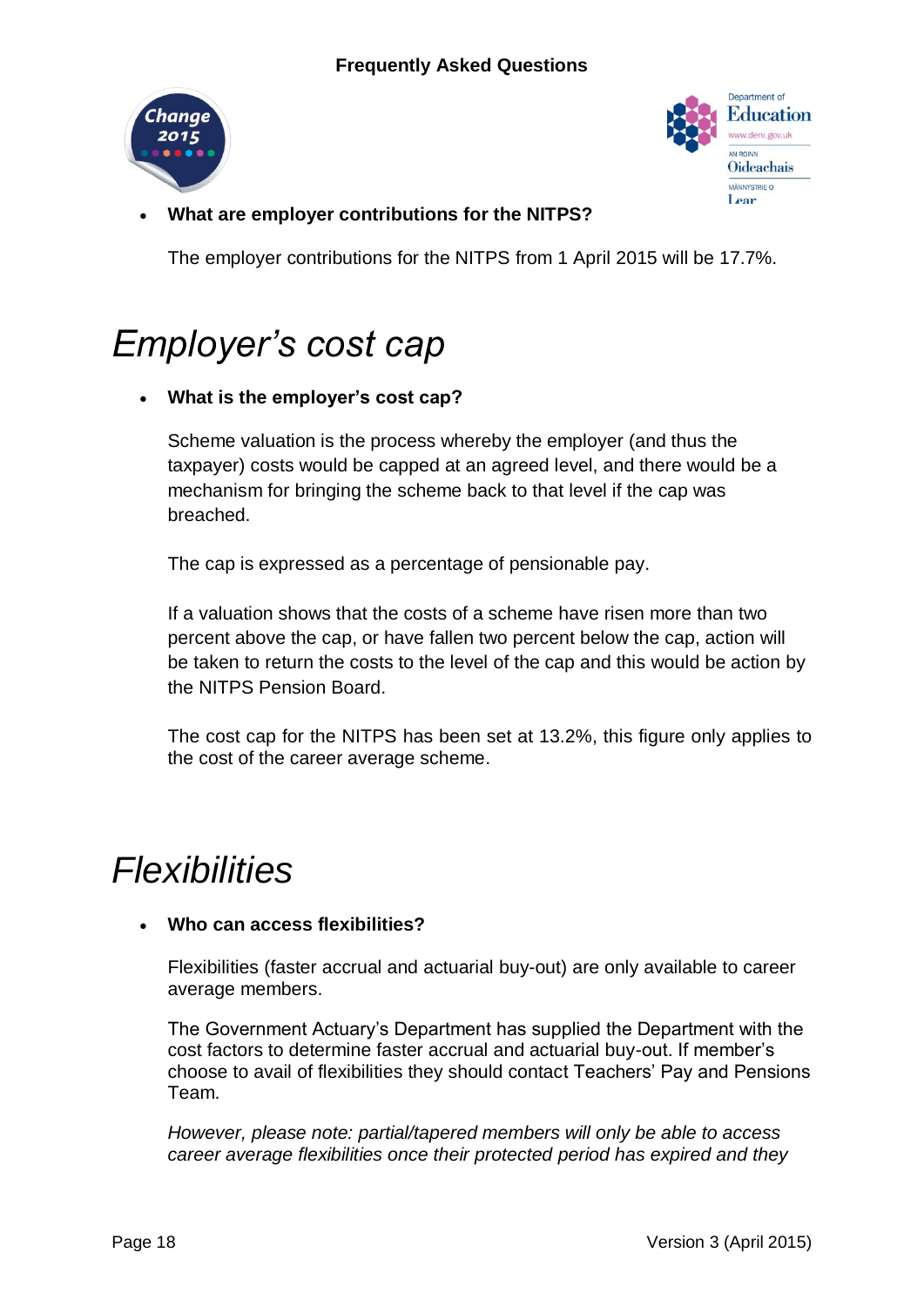



*have joined the career average scheme. All members of the NITPS can still avail of options to purchase Additional Pension or AVC's.*

## **What is faster accrual?**

A member can elect to pay higher contributions in career average, to earn a higher pension.

The normal rate of accrual or growth in pension is based on  $1/57<sup>th</sup>$  of their actual earning for that year.

Members can pay higher contributions so that growth in their pension can be  $1/45<sup>th</sup>$ , 1/50<sup>th</sup> or 1/55<sup>th</sup> of their actual earnings for that year.

*However, please note: faster accrual elections are only available to career average members.*

## **When does a faster accrual election start and end?**

Each election lasts for one financial year (1 April to 31 March). An election must be made in the year before the member wants it to take effect. However, please n*ote: this would ideally be before the end of January to allow the Department and employer to process the election before 1 April.*

If a member enters teaching mid-year they can make an election for the remainder of that year, but the member must make it within one month of entering service.

*However, please note: faster accrual elections are only available to NITPS 2015 (i.e. career average) members.*

## **What is actuarial buy-out?**

Members in career average arrangements can pay additional contributions, which allows them to retire from 65 but before their normal pension age (NPA) without their benefits being actuarially reduced.

Members can purchase 1, 2 or 3 years buy-out dependent on their NPA. Contributions are paid throughout their career unless they leave service for 30 days or more, when the election is deemed to be cancelled.

*However, please note: For members to avail of actuarial buy-out flexibility, members must make an election within 6 months of entering the career average scheme as this flexibility is only available when the member joins the career average scheme.*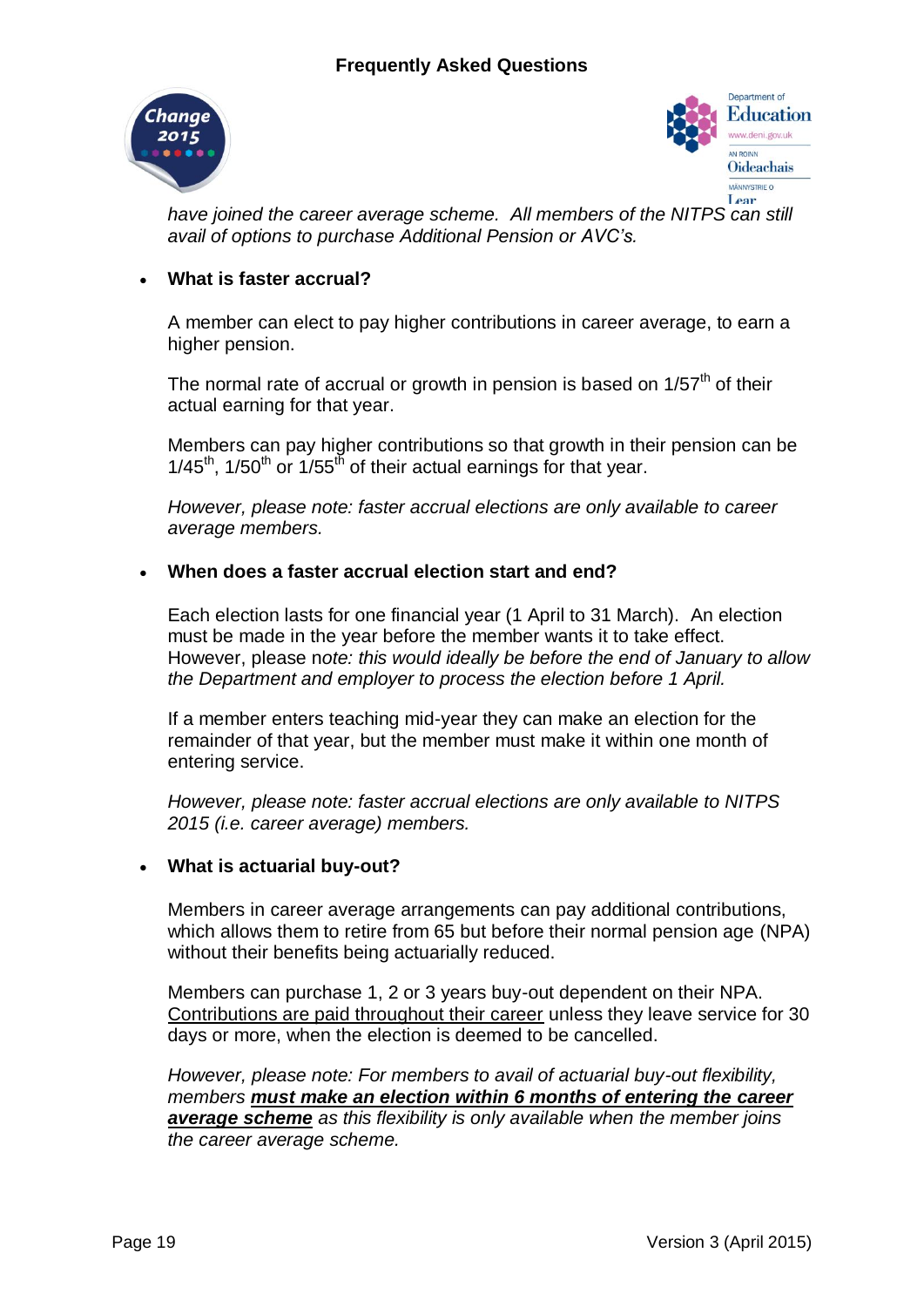



### **What happens if a member has more than one employer and chooses to make flexibilities election?**

If a member has more than one employer, they are required to notify the Department and employer that they wish to make the deduction. If a member makers a faster accrual election they can choose to have different rates of deduction from each employer, provided they do not exceed their overall flexibilities limit.

However, if a member elects for the actuarial buy-out flexibility, then it applies to all their employments.

# *Final Salary Arrangements*

 **What will happen to a member's "pension pot" built up in the final salary arrangements?**

Members' final salary benefits will continue to be calculated using the final salary arrangements.

*However, please note: if a member has a disqualifying break of 5 years or more this can impact on their benefits and the amount they receive when they retire.*

*If you are fully protected, partial/tapered or transitional member and have a disqualifying break of 5 years or more and return to employment you will join the career average scheme. In addition the link to final salary will not be maintained and final salary will be calculated using the salary when the break in service commenced to calculate your final salary benefits. Refer to Questions section 'Break In Service'.*

# *ill-Health*

### **Are there any new arrangements for ill-health in the career average arrangements?**

As with the current arrangements, if a member becomes unfit to teach they can apply for an ill-health retirement pension.

There are two levels of ill-health benefits:

 A member is permanently unable to teach but they are able to undertake other employment. In this instance: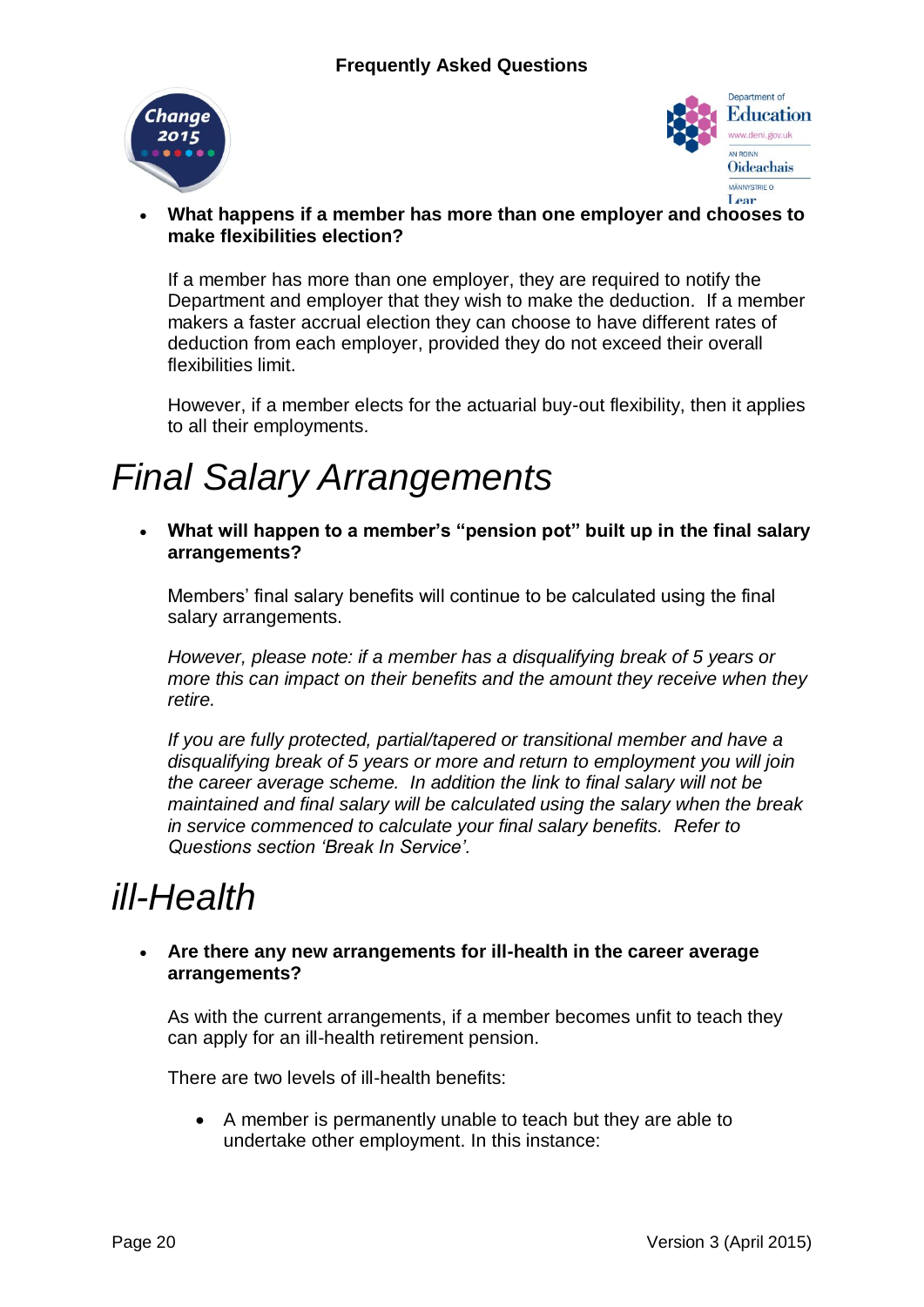



- o Member is medically assessed as being unable to continue in teaching employment but is able to undertake other types of employment;
- o Member would be paid a pension of accrued benefits immediately; or
- A member is permanently unable to teach and unable to undertake any other types of employment. In this circumstance:
	- o Member is medically accessed as being unable to continue teaching and is unable to undertake other types of employment;
	- o Member would receive an enhancement based on half of the service they would have completed before reaching their normal pension age and their final salary at retirement.

To be considered for ill-health retirement the member must have 2 years' qualifying service and this would include service in final salary and career average arrangements.

Up to 31 March 2015 a member applying for an ill-health retirement pension needs to be considered as being in-service i.e. they need to be in a contractual relationship with their employer.

From 1 April 2015, provided a member leaves pensionable teaching service and within two years applies for ill-health retirement benefits, their application will be treated as an in-service application (if the illness at the times of leaving service is the same one which results in the application being accepted). This extension allows a member's slow to develop or difficult to diagnose illness to be taken into account and members are therefore not disadvantaged.

## **What are the time limits for applying for ill-health arrangements?**

If the member applies for ill-health retirement within 2 years of leaving pensionable employment and there is evidence that they left on medical grounds which are the same reasons for their application, they will be treated as though they were still in service at the point of making an application.

### **What are the ill-health arrangements and reduced responsibilities (stepping down)?**

If a member applies for ill-health retirement after reducing their responsibilities or working pattern and there is evidence that this was for medical reasons, which are the same reasons for their application, they will be treated as though they are still in their original post when calculating any enhancement that might apply.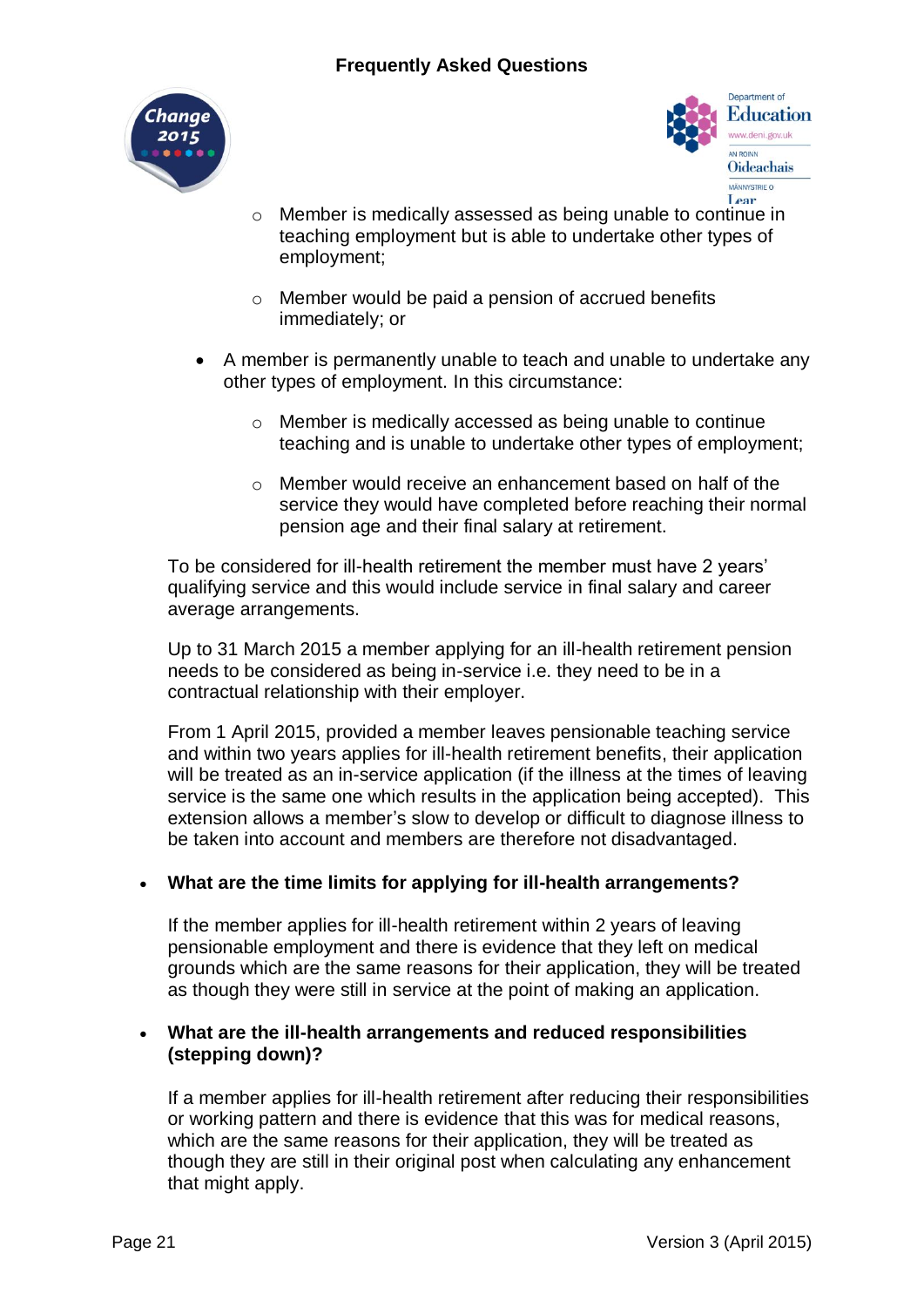



In these circumstances, should the member eventually retire on ill-health the salary used to calculate their enhancement would be the higher of their:

- Full-time equivalent salary at retirement; or
- Re-valued full-time equivalent salary from the point at which they stepped down.

The accrued career average benefits would be calculated using the member's actual pensionable pay.

The member's total pension consists of 'accrued pension' plus 'ill-health enhanced pension'. .

# **How will terminal illness apply?**

If a member's condition is serious and their life expectancy is less than one year, a member's pension can be paid as a one-off lump sum of approximately five times the initial pension. Any subsequent beneficiary benefits will not be affected.

# *Joining NITPS*

**Who can join the NITPS?**

If a person is involved in a predominately teaching role, is 16 or over and is not over 75 years of age the person can join the NITPS. This applies equally to teachers working in full-time or part-time employment.

# *Lump Sum*

## **Lump sums available in the NITPS.**

## NPA 60 Scheme

Annual Pension = (Average Salary x Years service) / 80

Automatic lump sum of 3 x Annual Pension

Can convert part of pension to receive additional optional lump sum (HMRC allows a maximum of 25% of the value of your pension fund to be converted to a lump sum)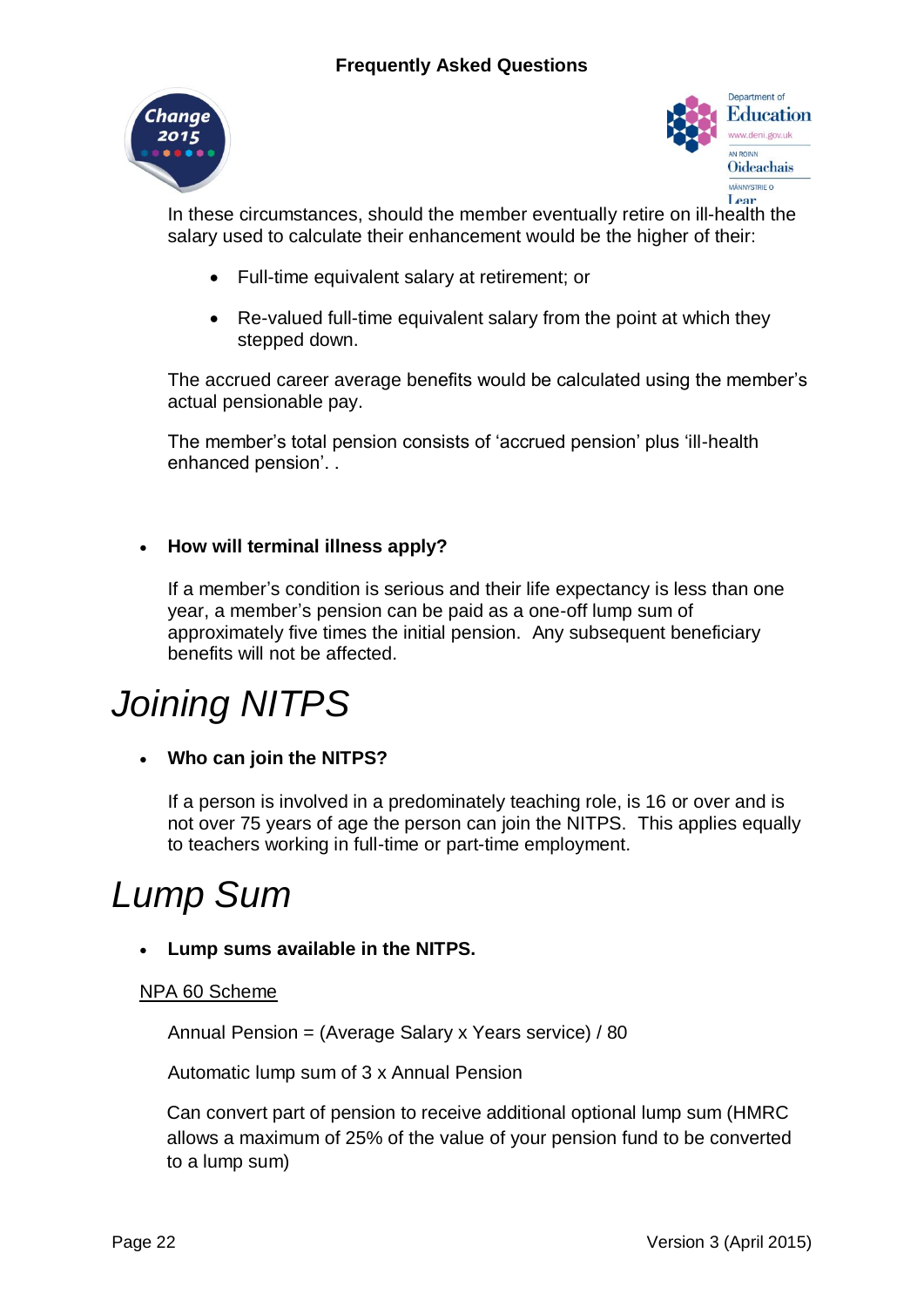



Maximum additional lump sum = (Annual Pension  $x$  33) / 14

### NPA 65 Scheme

Annual Pension = (Average Salary x Years Service) / 60

No automatic lump sum

Can convert part of pension to receive additional optional lump sum (HMRC allows a maximum of 25% of the value of your pension fund to be converted to a lump sum)

Maximum additional lump sum = Annual Pension  $x$  30) / 7

### **If a member retires will they be able to convert some of their annual pension to a lump sum under the career average scheme?**

A member will still be able to convert some of their annual pension to a lump sum provided they have pensionable service after 1 April 2007. For every £1 of annual pension surrendered the member will receive a £12 lump sum in return (known as "commutation").

This is subject to limits set by HMRC, and the current limit is 25% of the value of your pension benefits.

There is more information available on the tax free lump sum and other pension tax arrangements using the following link:

[www.hmrc.gov.uk/pensionschemes/tax-basics.htm](http://www.hmrc.gov.uk/pensionschemes/tax-basics.htm)

### **If I was a member before 1 April 2007 will I receive an automatic lump sum?**

If you were a member before 1 April 2007, yes you will automatically receive a lump sum of 3 times your annual pension from the NPA 60 scheme. In addition you can also convert part of your pension to receive an optional lump sum subject to limits set by HMRC. Lump sums are currently tax-free.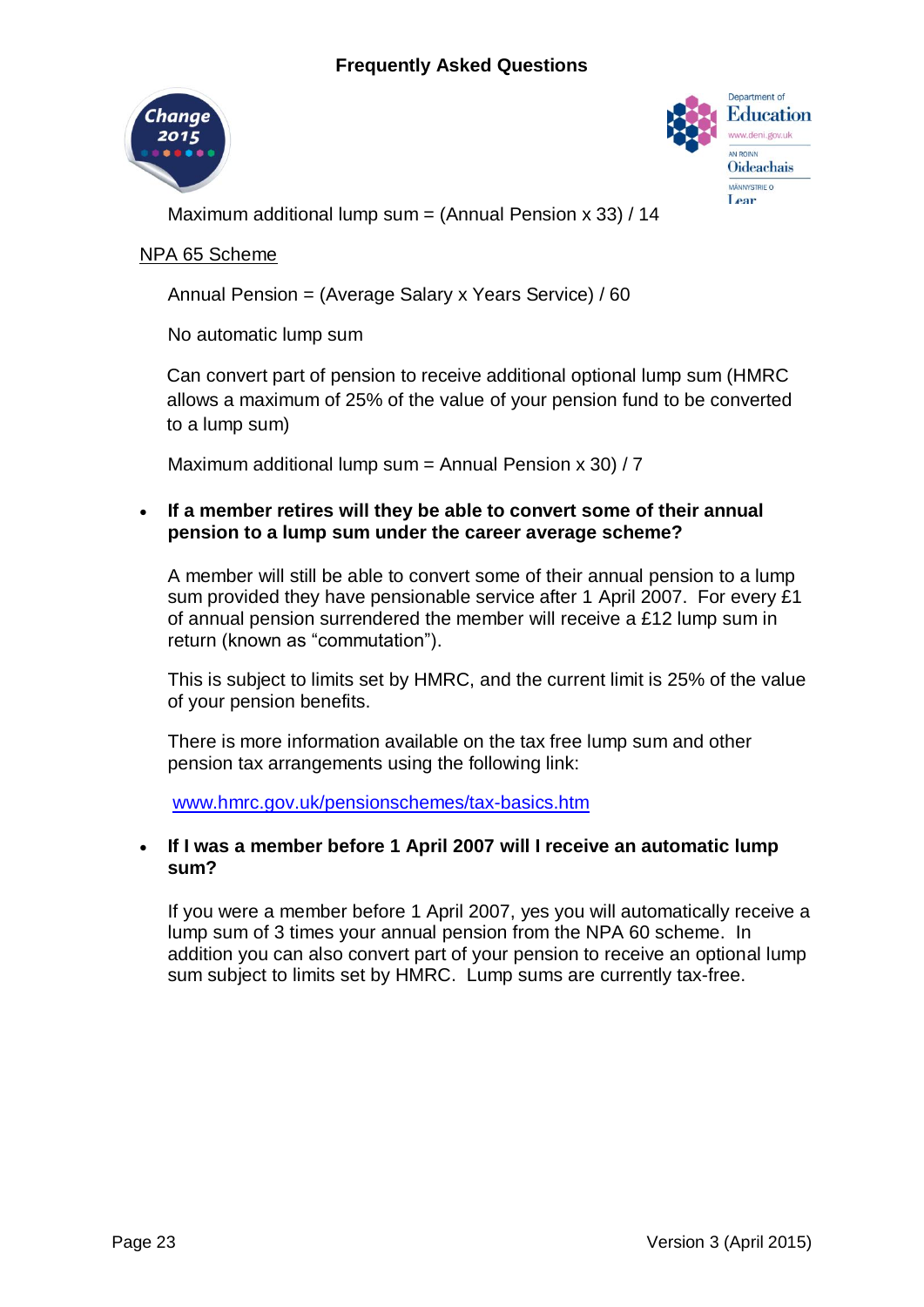



# *Normal Pension Age*

**What is the normal pension age after 1 April 2015?**

There is no change to normal pension age (NPA) for members who remain in the final salary arrangements.

Members' NPA in the career average scheme will be equal to their state pension age or 65 what ever is higher.

*However, please note: The NI Pensions Bill 42/11-16 is progressing through the NI Assembly. The main provisions of the Bill are to:*

- *Reform the State Pension;*
- *Bring forward progressively the increase in state pension age from 66 to 67 between 2026 and 2028; and*
- *A framework for reviewing State Pension age.*

# *Past Added Years (PAY)*

 **What happens if a transitional member was purchasing past added years (PAY)?**

The PAY election will continue to the previously agreed end date unless the member has a break of 30 days or more. If they do the election will cease. The member's deductions should continue to be based on their salary but should not include any overtime.

# *Pensioner*

 **I am currently receiving a Teachers' Pension. How am I affected by the changes?**

If you are already receiving your pension you will not be affected by the changes unless you re-enter pensionable employment.

 **I am an existing pensioner and am thinking about taking up a new teaching appointment. Will I remain in final salary after 1 April 2015?**

If you became re-employed on or after 1 April 2015, you will enter the career average scheme.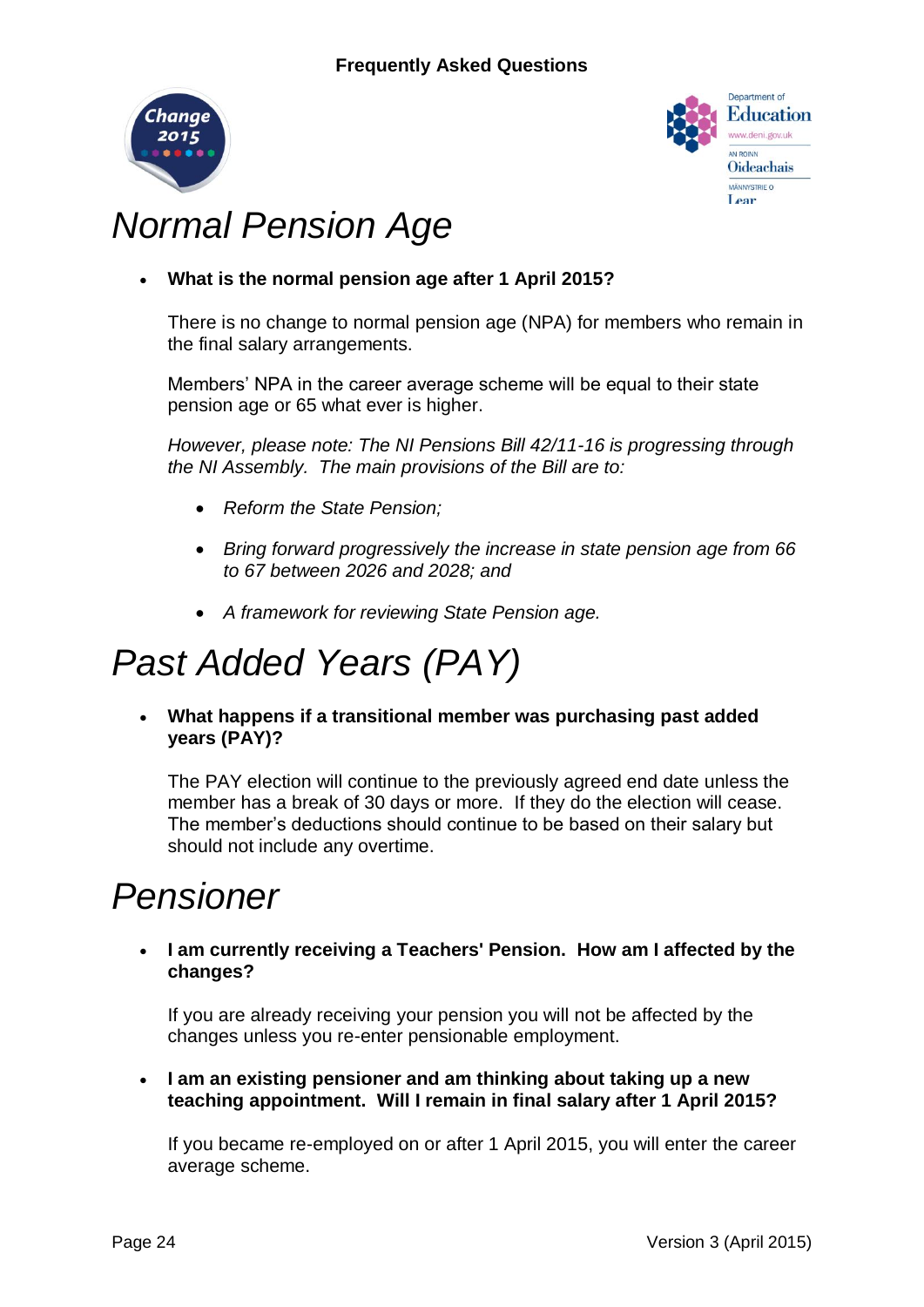



If you were already re-employed and were an active member of the scheme on 31 March 2012, you may be a classed as a '**partial/tapered'** or a '**fully protected'** member, even though you had already received a pension before this date. Please refer to questions relating to how members will move into the career average scheme arrangements.

# *Phased Retirement*

**Will members still be able to take phased retirement after 1 April 2015?**

Phased retirement remains a key element of the NITPS design:

- A member can only access phased retirement benefits if they are moving to a part-time position or relinquishing some of their responsibilities with the agreement of their employer. The member's employer will need to certify that the member has taken up, or will take up a lower paid appointment which meets the criteria of phased retirement. The appointment could be with a different employer.
- A member's remaining service, which must be at least 25%, will be added to any subsequent service the member accrues and will be used in any future benefit calculations.

If you are over 55 a member can choose to take phased retirement and continue to work and receive part of their retirement benefits.

To be able to take phased retirement, members must have a reduction of at least 20% of their pensionable earnings compared to the previous six months.

Members who are in the career average scheme are able to take 3 phased retirements before finally retiring, but only 2 can be taken before they are aged 60. Members can take a percentage of their final salary benefits, or a percentage of their career average benefits or a percentage from both arrangements.

There is a maximum amount that a member can take which must not exceed 75% of their benefits.

*However, please note: if a member takes their career average benefits early these will be actuarially reduced (approximately 5% per year before age 65 and 3% per year to their career average NPA – maximum period of 3 years). The actuarial reduction is because the member is claiming their benefits before their NPA.* 

Members who are 'fully protected' and remain in the final salary arrangements will only be able to take phased retirement on 2 occasions.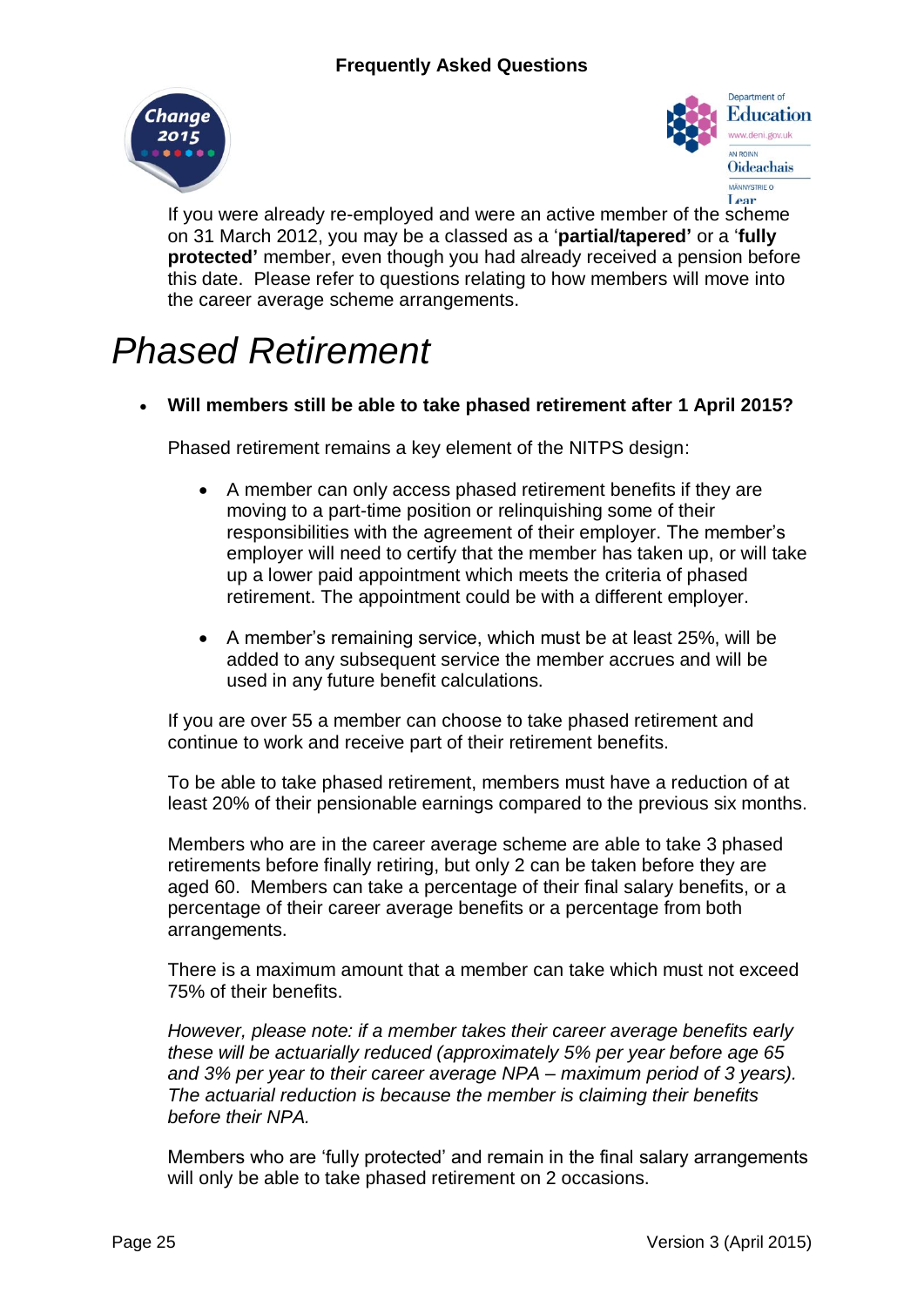



# *Premature Retirement*

 **If you are over 55 and your employer decides to terminate your employment are you able to apply for premature retirement?**

The decision to grant premature retirement is down to your employer as they will be required to pay part of the cost of your retirement benefits.

If premature retirement is granted, you will receive an actuarially reduced pension but your employer will pay the balance of what you would have received if you were retiring on age grounds. This is known as mandatory compensation.

# *Re-payment of Contributions*

**Is there a re-payment of contributions?**

If a member has less than 2 years of pensionable employment, or is a reemployed pensioner with less than 1 year of additional pensionable employment, and does not have a previous transfer into the NITPS, they may have a repayment of their contributions after leaving service.

New entrants to the NITPS, or those auto enrolled will receive a refund of contributions if they opt out of the NITPS within 3 months i.e. they are treated as if they had never joined / rejoined the NITPS.

*However, please note: the member must have been out of pensionable employment for one month.* 

# *Short Term Pension*

# **Is there any change to the amount of short term pension?**

No, there are no changes to the amount or duration of the short term pension.

If a member has more than one, but less that two years service a member can apply for a short service pension in the event of a terminal illness. The service will consist of two months' worth of final salary or the amount of your contributions, if that is higher.

*However, please note: short term pensions paid to adults are subject to PAYE (income tax deduction). Any queries about tax should be directed to your tax offices.*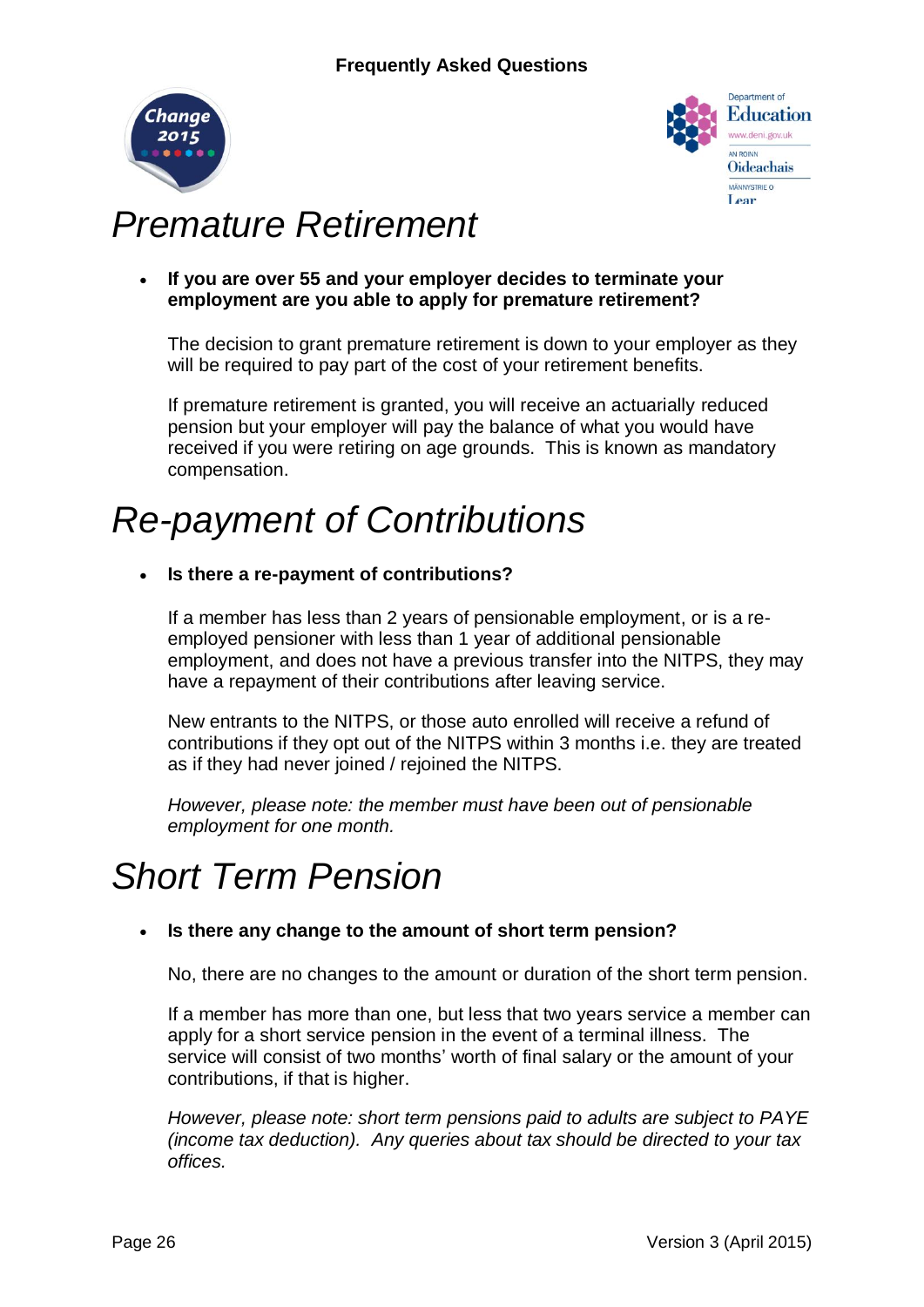



# *Transfers*

# **Transferring service in from a comparable teachers' pension scheme**

It is important to note that if you have been a member of a teachers' pension scheme elsewhere in England and Wales, Scotland, Isle of Man or Channel Islands, your benefits **will not be transferred automatically** to the NITPS and the transfer must be requested from the receiving scheme, in this case the NITPS.

Existing arrangements whereby a member was able to transfer comparable teaching service in the schemes in England, Wales, Channel Islands, Scotland or Isle of Man to the NITPS at any time before retirement no longer apply. To facilitate current members a grace period is currently in place (two years up to **31 March 2017**) for members to make comparable pension benefit transfers.

# **Club Transfers (Public Sector Transfer Club)**

Club arrangements will continue for transferring accrued pension benefits to and from schemes which participate in the Public Sector Transfer Club (hereafter known as the Club). The Club is run by the Cabinet Office.

The Club arrangements have been revised to incorporate the arrangements for the reformed career average revalued earnings (CARE) schemes operated by public service. The Club has two distinct elements to it: Outer Club and Inner Club.

## Outer Club

Refers to transfers of final salary benefits between Club Schemes that operate on a final salary basis, or that are able to accept final salary benefits.

#### Inner Club

Refers to transfers of CARE scheme benefits on terms whereby the receiving scheme (NITPS) undertakes to uprate the transferred benefits using the same in-service uprating methodology as used by the sending scheme (previous scheme) while the member remains inservice in the NITPS.

When a member joins the NITPS, if they have benefits in another pension scheme, they are able to request an estimate (which will be valid for 3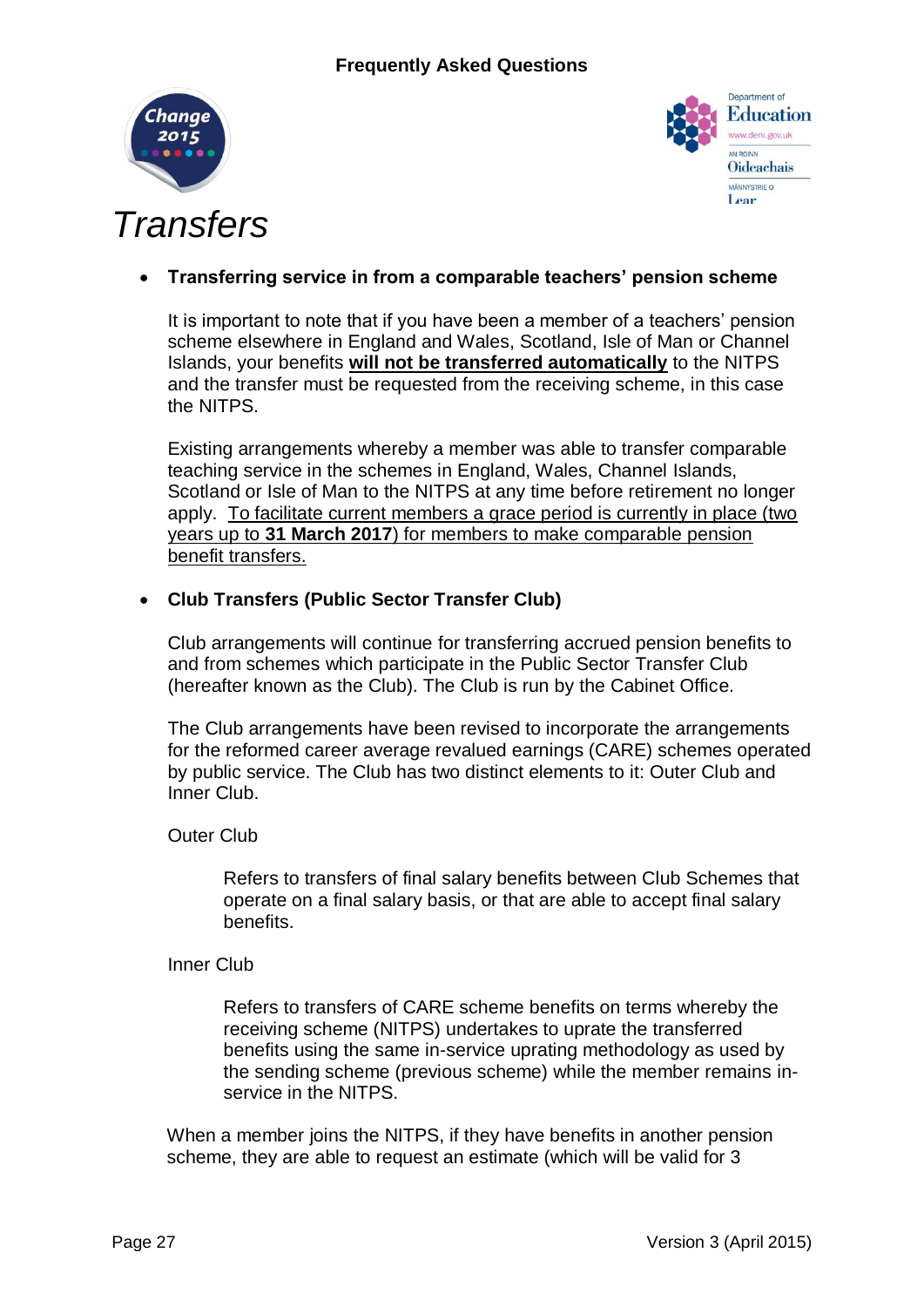



months) of the benefits and if the member decides to transfer the benefits into the NITPS the following criteria have to be satisfied:

- application made for a transfer within 12 months of entering pensionable service in the NITPS;
- a club transfer is normally available until the date the member reaches the NPA of the sending scheme;
- a club transfer can only be accepted if the length of the break between leaving the sending scheme and joining the receiving scheme is no more than 5 years. However, please note if the member has more than one period of service with a Club Scheme, and had not aggregated their benefits, separate Club transfers would be calculated for each period of non-aggregated service and the 5 year limit could apply to the period of earlier service in the sending scheme ;
- the previous scheme meets HMRC requirements.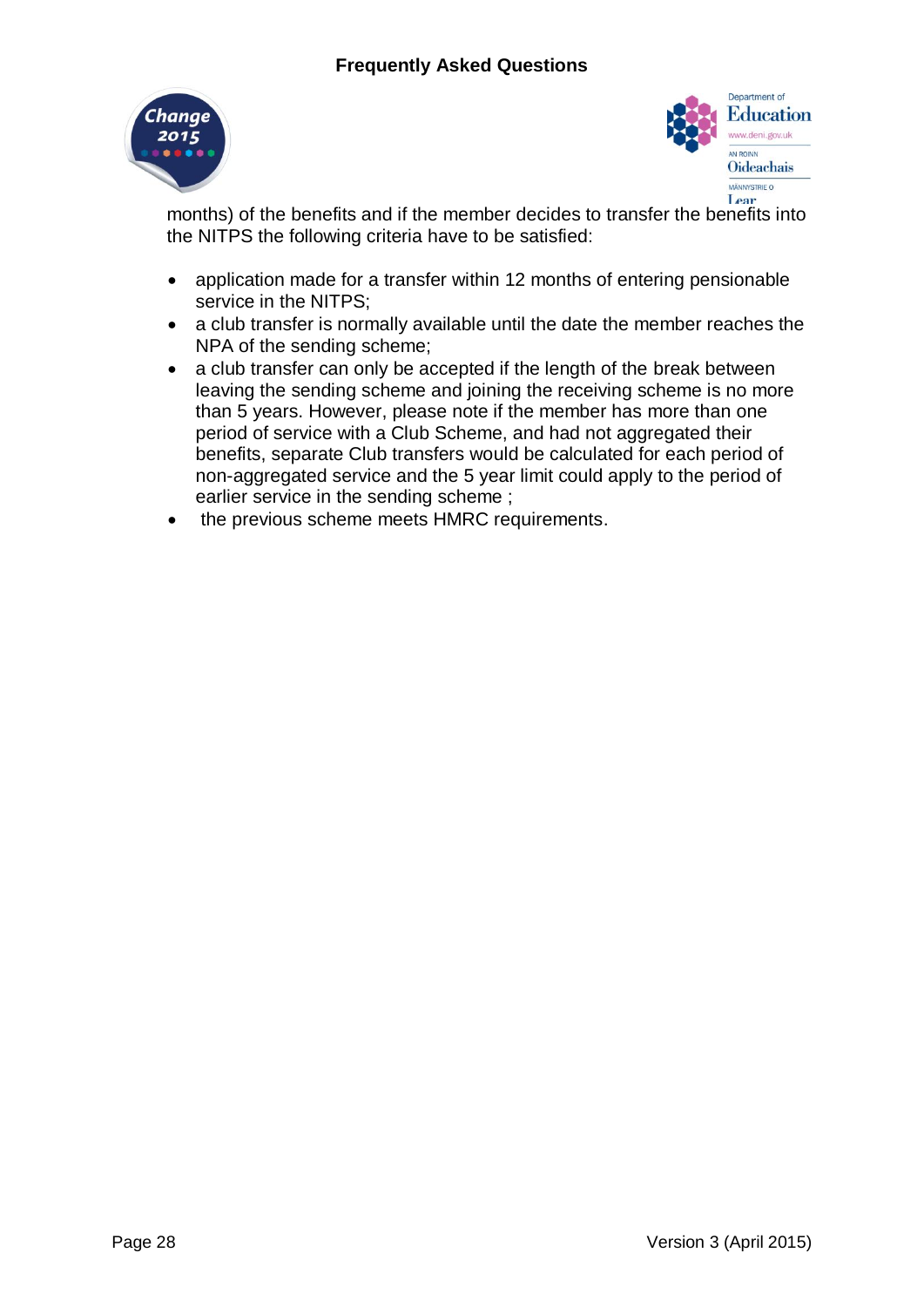



# **Tapering protection for members of the NPA 60 and NPA 65 schemes**.

| Normal Pension Age (NPA) 60 Scheme (Joined up to 31/3/2007) |                              |                 |                         |  |  |  |  |
|-------------------------------------------------------------|------------------------------|-----------------|-------------------------|--|--|--|--|
| Date of Birth                                               | Age attained on 1 April 2012 |                 | <b>Transition Date</b>  |  |  |  |  |
|                                                             | Year                         | <b>Month</b>    | First day in 2015 NITPS |  |  |  |  |
| 01.04.1962 and older                                        | 50                           | 0               | <b>Full Protection</b>  |  |  |  |  |
| 02.04.62 to 01.05.62                                        | 49                           | 11              | 01/02/2022              |  |  |  |  |
| 02.05.62 to 01.06.62                                        | 49                           | 10              | 01/12/2021              |  |  |  |  |
| 02.06.62 to 01.07.62                                        | 49                           | 09              | 01/10/2021              |  |  |  |  |
| 02.07.62 to 01.08.62                                        | 49                           | 08              | 01/08/2021              |  |  |  |  |
| 02.08.62 to 01.09.62                                        | 49                           | 07              | 01/06/2021              |  |  |  |  |
| 02.09.62 to 01.10.62                                        | 49                           | 06              | 01/04/2021              |  |  |  |  |
| 02.10.62 to 01.11.62                                        | 49                           | 05              | 01/02/2021              |  |  |  |  |
| 02.11.62 to 01.12.62                                        | 49                           | 04              | 01/12/2020              |  |  |  |  |
| 02.12.62 to 01.01.63                                        | 49                           | 03              | 01/10/2020              |  |  |  |  |
| 02.01.63 to 01.02.63                                        | 49                           | 02              | 01/08/2020              |  |  |  |  |
| 02.02.63 to 01.03.63                                        | 49                           | $\overline{01}$ | 01/06/2020              |  |  |  |  |
| 02.03.63 to 01.04.63                                        | 49                           | 0               | 01/04/2020              |  |  |  |  |
| 02.04.63 to 01.05.63                                        | 48                           | 11              | 01/02/2020              |  |  |  |  |
| 02.05.63 to 01.06.63                                        | 48                           | 10              | 01/12/2019              |  |  |  |  |
| 02.06.63 to 01.07.63                                        | $\overline{48}$              | 09              | 01/10/2019              |  |  |  |  |
| 02.07.63 to 01.08.63                                        | 48                           | 08              | 01/08/2019              |  |  |  |  |
| 02.08.63 to 01.09.63                                        | 48                           | 07              | 01/06/2019              |  |  |  |  |
| 02.09.63 to 01.10.63                                        | 48                           | 06              | 01/04/2019              |  |  |  |  |
| 02.10.63 to 01.11.63                                        | 48                           | 05              | 01/02/2019              |  |  |  |  |
| 02.11.63 to 01.12.63                                        | 48                           | 04              | 01/12/2018              |  |  |  |  |
| 02.12.63 to 01.01.64                                        | 48                           | 03              | 01/10/2018              |  |  |  |  |
| 02.01.64 to 01.02.64                                        | 48                           | 02              | 01/08/2018              |  |  |  |  |
| 02.02.64 to 01.03.64                                        | 48                           | 01              | 01/06/2018              |  |  |  |  |
| 02.03.64 to 01.04.64                                        | 48                           | $\overline{0}$  | 01/04/2018              |  |  |  |  |
| 02.04.64 to 01.05.64                                        | 47                           | 11              | 01/02/2018              |  |  |  |  |
| 02.05.64 to 01.06.64                                        | 47                           | 10              | 01/12/2017              |  |  |  |  |
| 02.06.64 to 01.07.64                                        | $\overline{47}$              | 09              | 01/10/2017              |  |  |  |  |
| 02.07.64 to 01.08.64                                        | 47                           | 08              | 01/08/2017              |  |  |  |  |
| 02.08.64 to 01.09.64                                        | 47                           | 07              | 01/06/2017              |  |  |  |  |
| 02.09.64 to 01.10.64                                        | 47                           | 06              | 01/04/2017              |  |  |  |  |
| 02.10.64 to 01.11.64                                        | 47                           | 05              | 01/02/2017              |  |  |  |  |
| 02.11.64 to 01.12.64                                        | 47                           | 04              | 01/12/2016              |  |  |  |  |
| 02.12.24 to 01.01.65                                        | 47                           | 03              | 01/10/2016              |  |  |  |  |
| 02.01.65 to 01.02.65                                        | 47                           | 02              | 01/08/2016              |  |  |  |  |
| 02.02.65 to 01.03.65                                        | 47                           | 01              | 01/06/2016              |  |  |  |  |
| 02.03.65 to 01.04.65                                        | $\overline{47}$              | 0               | 01/04/2016              |  |  |  |  |
| 02.04.65 to 01.05.65                                        | 46                           | 11              | 01/02/2016              |  |  |  |  |
| 02.05.65 to 01.06.65                                        | 46                           | 10              | 01/12/2015              |  |  |  |  |
| 02.06.65 to 01.07.65                                        | 46                           | 09              | 01/10/2015              |  |  |  |  |
| 02.07.65 to 01.08.65                                        | 46                           | 08              | 01/08/2015              |  |  |  |  |
| 02.08.65 to 01.09.65                                        | 46                           | $\overline{07}$ | 01/08/2015              |  |  |  |  |
| 02.09.65 to 01.09.65                                        | 46                           | $\overline{06}$ | 01/06/2015              |  |  |  |  |
| 1 October 1965 and younger                                  | 46                           | 06 months and   | 01/04/2015              |  |  |  |  |
|                                                             |                              | 1 day           |                         |  |  |  |  |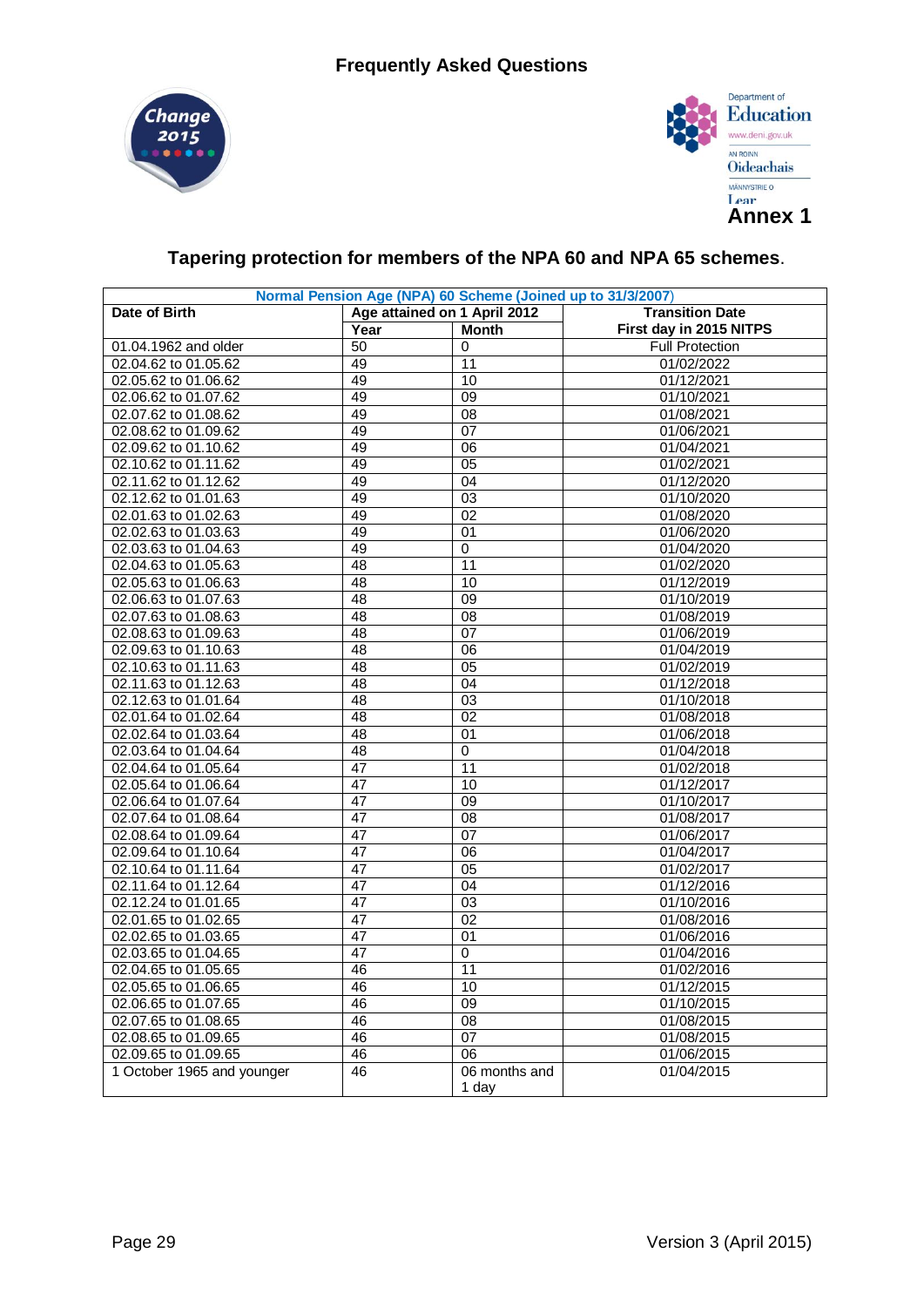



| Normal Pension Age (NPA) 65 Scheme (Joined 1/04/2007 - 31/03/2015) |                 |                              |                         |  |  |  |  |
|--------------------------------------------------------------------|-----------------|------------------------------|-------------------------|--|--|--|--|
| Date of Birth                                                      |                 | Age attained on 1 April 2012 | <b>Transition Date</b>  |  |  |  |  |
|                                                                    | Year            | <b>Month</b>                 | First day in 2015 NITPS |  |  |  |  |
| 01.04.1957 and older                                               | 55              | $\mathbf 0$                  | <b>Full Protection</b>  |  |  |  |  |
| 02.04.57 to 01.05.57                                               | 54              | 11                           | 01/02/2022              |  |  |  |  |
| 02.05.57 to 01.06.57                                               | 54              | 10                           | 01/12/2021              |  |  |  |  |
| 02.06.57 to 01.07.57                                               | 54              | 09                           | 01/10/2021              |  |  |  |  |
| 02.07.57 to 01.08.57                                               | 54              | 08                           | 01/08/2021              |  |  |  |  |
| 02.08.57 to 01.09.57                                               | 54              | 07                           | 01/06/2021              |  |  |  |  |
| 02.09.57 to 01.10.57                                               | 54              | 06                           | 01/04/2021              |  |  |  |  |
| 02.10.57 to 01.11.57                                               | 54              | 05                           | 01/02/2021              |  |  |  |  |
| 02.11.57 to 01.12.57                                               | 54              | 04                           | 01/12/2020              |  |  |  |  |
| 02.12.57 to 01.01.58                                               | 54              | 03                           | 01/10/2020              |  |  |  |  |
| 02.01.58 to 01.02.58                                               | $\overline{54}$ | $\overline{02}$              | 01/08/2020              |  |  |  |  |
| 02.02.58 to 01.03.58                                               | 54              | 01                           | 01/06/2020              |  |  |  |  |
| 02.03.58 to 01.04.58                                               | 54              | 0                            | 01/04/2020              |  |  |  |  |
| 02.04.58 to 01.05.58                                               | 53              | 11                           | 01/02/2020              |  |  |  |  |
| 02.05.58 to 01.06.58                                               | $\overline{53}$ | 10                           | 01/12/2019              |  |  |  |  |
|                                                                    | 53              | 09                           | 01/10/2019              |  |  |  |  |
| 02.06.58 to 01.07.58                                               |                 |                              |                         |  |  |  |  |
| 02.07.58 to 01.08.58                                               | 53              | 08                           | 01/08/2019              |  |  |  |  |
| 02.08.58 to 01.09.58                                               | 53              | $\overline{07}$              | 01/06/2019              |  |  |  |  |
| 02.09.58 to 01.10.58                                               | 53              | $\overline{06}$              | 01/04/2019              |  |  |  |  |
| 02.10.58 to 01.11.58                                               | 53              | $\overline{05}$              | 01/02/2019              |  |  |  |  |
| 02.11.58 to 01.12.58                                               | 53              | 04                           | 01/12/2018              |  |  |  |  |
| 02.12.58 to 01.01.59                                               | 53              | 03                           | 01/10/2018              |  |  |  |  |
| 02.01.59 to 01.02.59                                               | 53              | 02                           | 01/08/2018              |  |  |  |  |
| 02.02.59 to 01.03.59                                               | 53              | 01                           | 01/06/2018              |  |  |  |  |
| 02.03.59 to 01.04.59                                               | 53              | $\Omega$                     | 01/04/2018              |  |  |  |  |
| 02.04.59 to 01.05.59                                               | 52              | 11                           | 01/02/2018              |  |  |  |  |
| 02.05.59 to 01.06.59                                               | 52              | 10                           | 01/12/2017              |  |  |  |  |
| 02.06.59 to 01.07.59                                               | 52              | 09                           | 01/10/2017              |  |  |  |  |
| 02.07.59 to 01.08.59                                               | 52              | 08                           | 01/08/2017              |  |  |  |  |
| 02.08.59 to 01.09.59                                               | 52              | 07                           | 01/06/2017              |  |  |  |  |
| 02.09.59 to 01.10.59                                               | 52              | $\overline{06}$              | 01/04/2017              |  |  |  |  |
| 02.10.59 to 01.11.59                                               | 52              | 05                           | 01/02/2017              |  |  |  |  |
| 02.11.59 to 01.12.59                                               | 52              | 04                           | 01/12/2016              |  |  |  |  |
| 02.12.59 to 01.01.60                                               | 52              | 03                           | 01/10/2016              |  |  |  |  |
| 02.01.60 to 01.02.60                                               | 52              | 02                           | 01/08/2016              |  |  |  |  |
| 02.02.60 to 01.03.60                                               | 52              | 01                           | 01/06/2016              |  |  |  |  |
| 02.03.60 to 01.04.60                                               | 52              | 0                            | 01/04/2016              |  |  |  |  |
| 02.04.60 to 01.05.60                                               | 51              | 11                           | 01/02/2016              |  |  |  |  |
| 02.05.60 to 01.06.60                                               | 51              | 10                           | 01/12/2015              |  |  |  |  |
| 02.06.60 to 01.07.60                                               | 51              | 09                           | 01/10/2015              |  |  |  |  |
| 02.07.60 to 01.08.60                                               | 51              | 08                           | 01/08/2015              |  |  |  |  |
| 02.08.60 to 01.09.60                                               | $\overline{51}$ | 07                           | 01/08/2015              |  |  |  |  |
| 02.09.60 to 30.09.60                                               | 51              | 06                           | 01/06/2015              |  |  |  |  |
| 1 October 1960 and younger                                         | 51              | 06 months and                | 01/04/2015              |  |  |  |  |
|                                                                    |                 | 1 day                        |                         |  |  |  |  |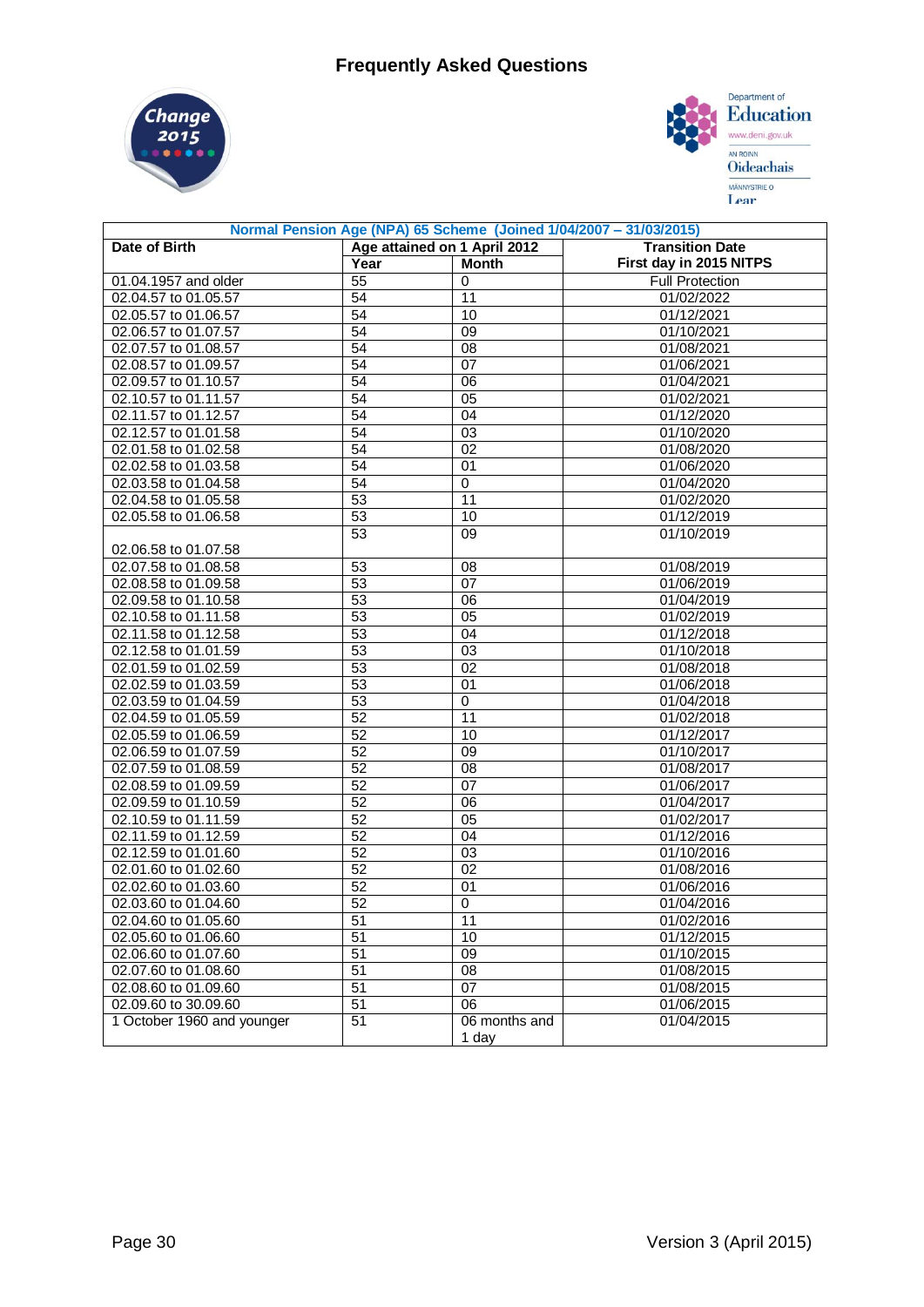



# *Examples (provided for illustration purposes only)*

*Please note: in career average overtime if payable is now pensionable and will form part of the member's pensionable earnings to calculate the amount of pension accrued in each year. Overtime is not pensionable for fully protected or tapered members who remain in the final salary arrangements.*

| Example : How a member's pension is banked each year in the |                                                                                       |  |  |  |  |  |  |
|-------------------------------------------------------------|---------------------------------------------------------------------------------------|--|--|--|--|--|--|
|                                                             | career average scheme                                                                 |  |  |  |  |  |  |
|                                                             |                                                                                       |  |  |  |  |  |  |
| 1/57                                                        | Member's earnings for 1 April 2015 to 31 March 2016 are<br>£30,000.                   |  |  |  |  |  |  |
|                                                             | Member will earn a pension for Year 1 of:<br>£30,000 x $1/57^{th}$ = £526.32          |  |  |  |  |  |  |
|                                                             | In the following year the member earns £31,000.                                       |  |  |  |  |  |  |
|                                                             | Member will earn a pension for Year 2 of:<br>£31,000 x $1/57$ <sup>th</sup> = £543.86 |  |  |  |  |  |  |
|                                                             | In the following year the member earns £31,500.                                       |  |  |  |  |  |  |
| SAVINGS<br>ACCOUNT<br>PASS BOOK                             | Member will earn a pension for Year 3 of:<br>£31,500 x $1/57^{th}$ = £552.63          |  |  |  |  |  |  |
|                                                             |                                                                                       |  |  |  |  |  |  |

| <b>Examples: Revaluation (index-linking) of benefits</b>                                                         |         |  |  |  |  |
|------------------------------------------------------------------------------------------------------------------|---------|--|--|--|--|
|                                                                                                                  |         |  |  |  |  |
| Assuming indexation (CPI) is 2.5%.                                                                               |         |  |  |  |  |
|                                                                                                                  |         |  |  |  |  |
| Member pension banked in Year 1                                                                                  | £526.32 |  |  |  |  |
| At the start of Year 2 the member's pension is increased by<br>4.1% (Indexation of 2.5% + 1.6%) (£526.32 x 4.1%) | £21.58  |  |  |  |  |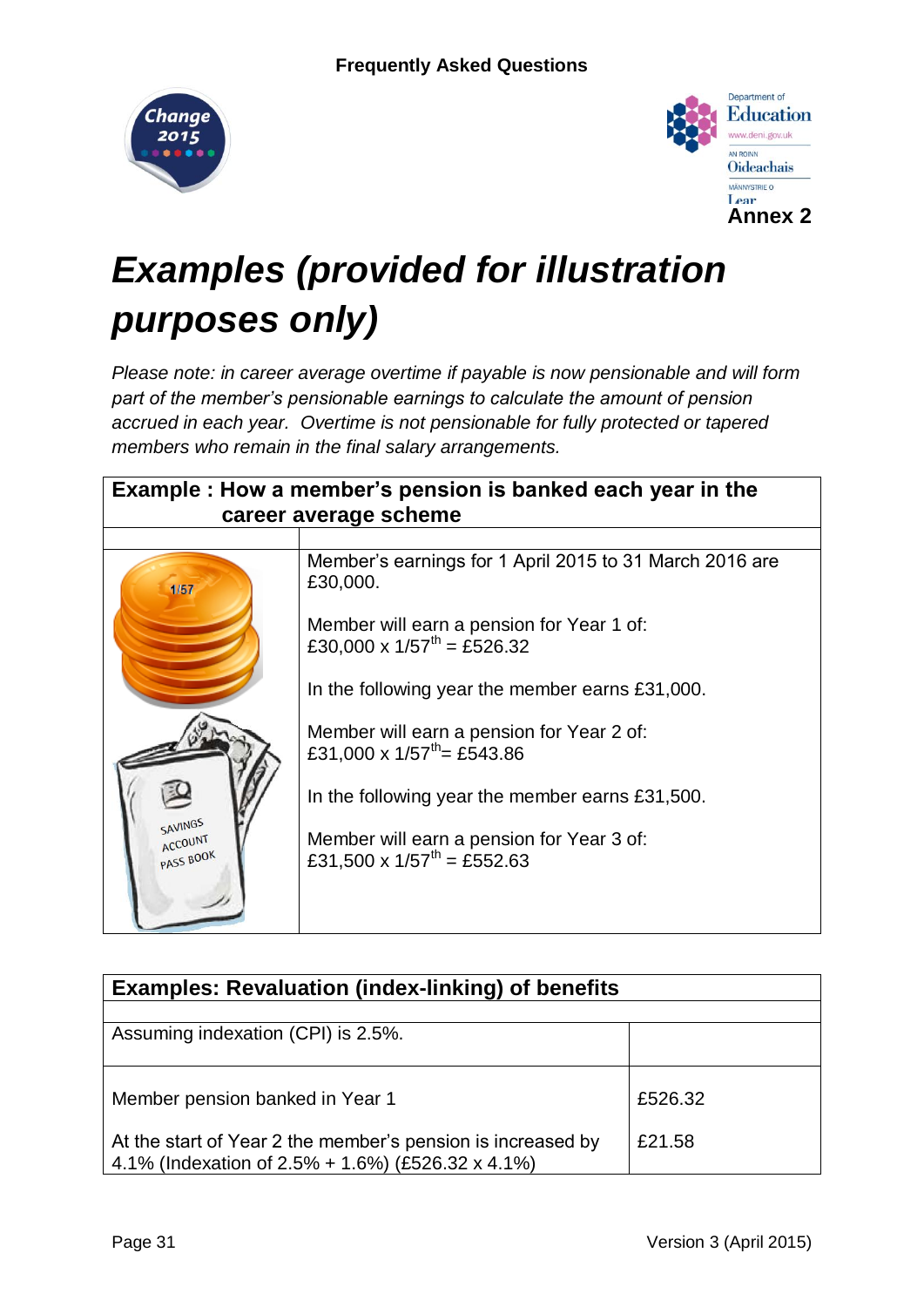# **Frequently Asked Questions**





| Members Pension is now worth                                                                       | £547.90   |
|----------------------------------------------------------------------------------------------------|-----------|
| Each year the amount will continue to increase with<br>indexation                                  |           |
| At the end of Year 2 the member's pension is:                                                      |           |
| Pension banked in Year 1 (including indexation)                                                    | £547.90   |
| Pension banked in Year 2 (£31,000 x $1/57^{th}$ )                                                  | £543.86   |
| Total members pension at the end of Year 2                                                         | £1,091.76 |
| At the end of Year 3 the member's pension is:                                                      |           |
| Pension banked in Year 1 (including indexation)<br>£547.90 + £22.46 (calculated as £547.90 x 4.1%) | £570.36   |
| Pension banked in Year 2 (including indexation)<br>£543.86 + £22.30 (calculated as £543.86 x 4.1%) | £566.16   |
| Pension banked in Year 3 (£31,500 x $1/57^{th}$ )                                                  | £552.63   |
| Total members pension at the end of Year 3                                                         | £1,689.15 |
|                                                                                                    |           |

Once a member has a break in service they become deferred and their pension will be increased by **Indexation only** and they will not benefit from the extra 1.6%.

If a member joins the career average on 1 April 2015 and works for 5 years, during that time their pension that is banked each year will be increased by indexation (CPI) + 1.6%. If the member decides to leave teaching and does not return, from that point at which the member leaves teaching (out-of-service) their pension banked will increase by Indexation (CPI) only until retirement benefits are taken.

A member joins the NITPS on 1 April 2015 and therefore joins the career average scheme. The member decides to leave teaching on 31 August 2018 and does not transfer their benefits to another scheme.

The member returns to teaching in September 2025 after a break of more than 5 years and remains in teaching until their NPA on 31 August 2055.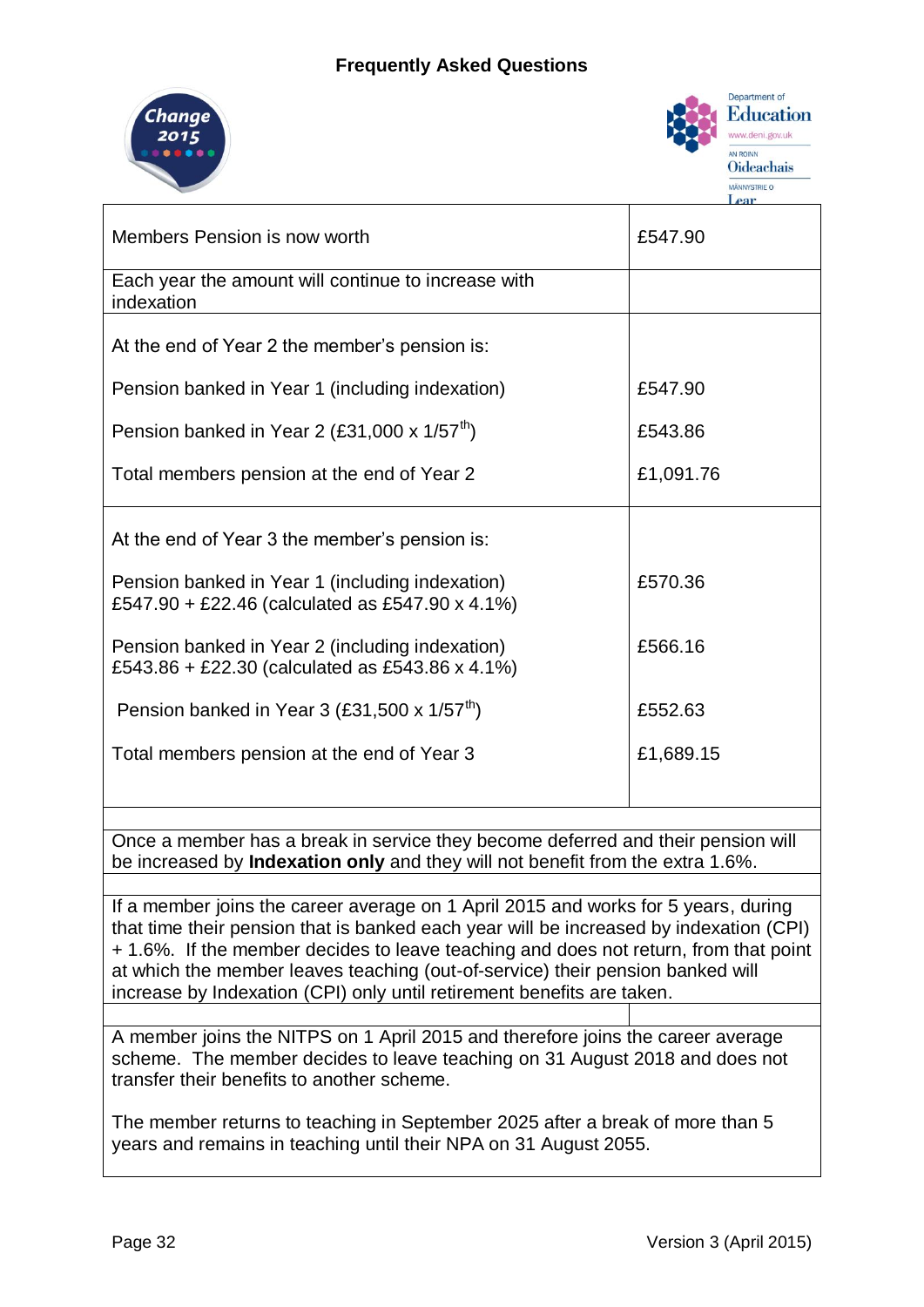



The members pension will consist of two amounts which will be added together to form their pension:

- First amount
	- o Consists of their pension for the period 1 April 2015 to 31 August 2018. *Indexation will be applied using CPI + 1.6%, the 'in-service factor'. After the member leaves service it will be increased by CPI only the 'out-of-service factor'.*
- Second amount
	- o Consists of career average benefits for the period 1 September 2025 to 31 August 2055. *Note: Indexation will be applied using CPI + 1.6%, the 'in-service factor' during that period.*

If a member joins the NITPS on 1 April 2015 and works until 31 August 2020, during that time their pension banked each year will be increased by indexation (CPI) + 1.6%. The member leaves teaching from 1 September 2020 (out-of-service) and from this point their pension banked will only increase by Indexation (CPI) only.

The member decides to return to teaching on 1 September 2025 and has a break of 5 years or less then the in-service indexation  $(CPI)$  + 1.6% is applied as if the member had never had a break in service (i.e. on a back dated basis from 1 September 2020 to 31 August 2025). As long as the member remains in employment, the pension banked each year will be increased by indexation (CPI) +1.6% going forward.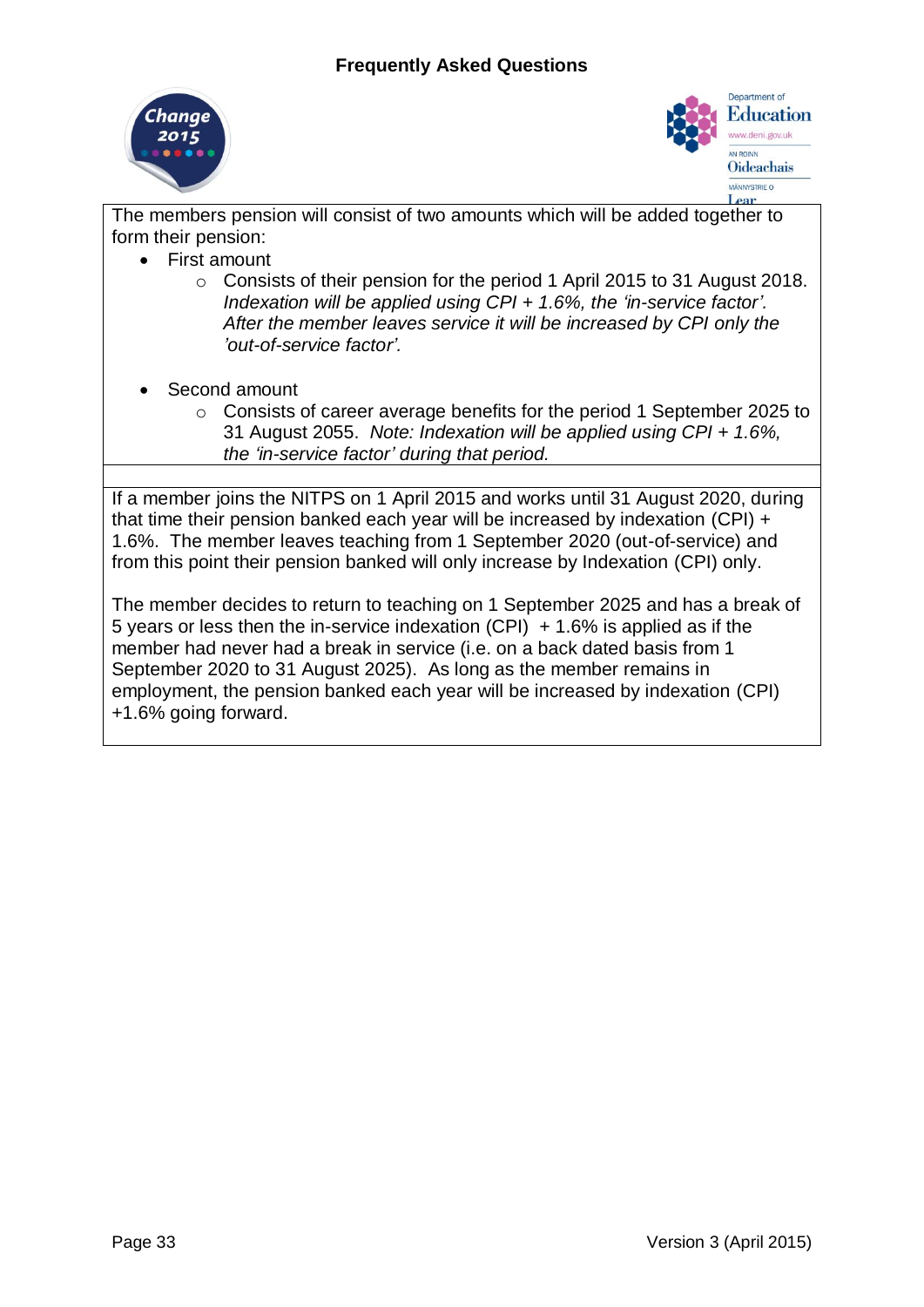



# **Examples : No Break in Service and Disqualifying Break in Service**

Example: Member has no breaks in service.

A member has five years pensionable service in the NPA 60 scheme, and moves to the career average scheme on 1 April 2015 as they are a transitional member. The member's salary at this time was £30,000.

The member continues in teaching for a further 20 years and builds up pensionable service in the NITPS 2015 scheme i.e. career average scheme without a break in service.

When the member retires their salary has increased to £60,000.

The members pension benefits are calculated as follows:

- First amount
	- $\circ$  Final salary (NPA 60) = 5 years service x £60,000 (average salary at the point of retirement) /  $80^{th}$  = £3,750 annual pension (plus automatic lump sum £11,250 equal to 3 times your pension); plus
- Second amount
	- $\circ$  20 years of career average pension = £18,000

*However, please note: the final salary link is dependent on the member's service being treated as continuous and the member not having a disqualifying break in service of more than five years after 1 April 2015. If there is a disqualifying break in service of more than 5 years, the service will be treated as deferred and the final salary benefits will be calculated using the salary when the out-of-service arrangement commenced and the salary will then be increased by indexation (CPI) up to the point when the member retires.*

Example: Member has a disqualify break in service i.e. more than five years.

A member has five years pensionable service in the NPA 60 scheme, and moves to the NITPS 2015 scheme i.e. career average scheme on 1 April 2015 as they are a transitional member. The member's salary at this time was £30,000.

The member continued to work for another year and banked a year's career average and then decided to work outside teaching for 10 years.

The member returned to teaching and re-joined the career average arrangements and continued teaching for an additional 10 years.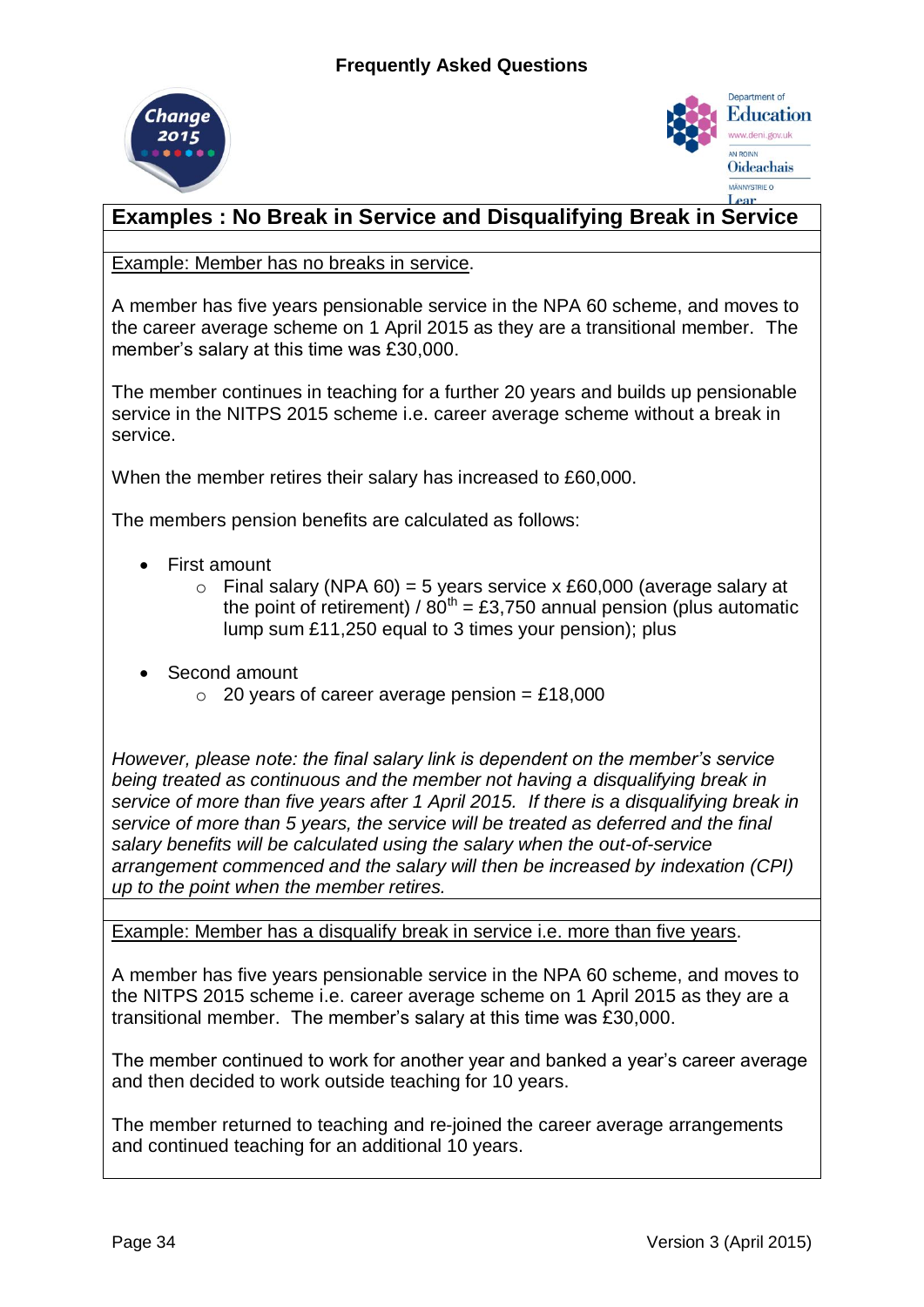



The members pension benefits are calculated as follows:

- Final salary (NPA  $60$ ) = 5 years service x £30,000 (average salary at the point of the break increased with inflation) /  $80^{th} = \text{\textsterling}1,875$  pension (plus automatic lump sum £5,625 equal to 3 times your pension);
- Deferred career average (£30,000 x  $1/57^{\text{th}} = \text{\textsterling}526.32$ ) plus indexation using CPI of 1.6% = £722.97; plus
- $\bullet$  10 years of career average pension = £8,500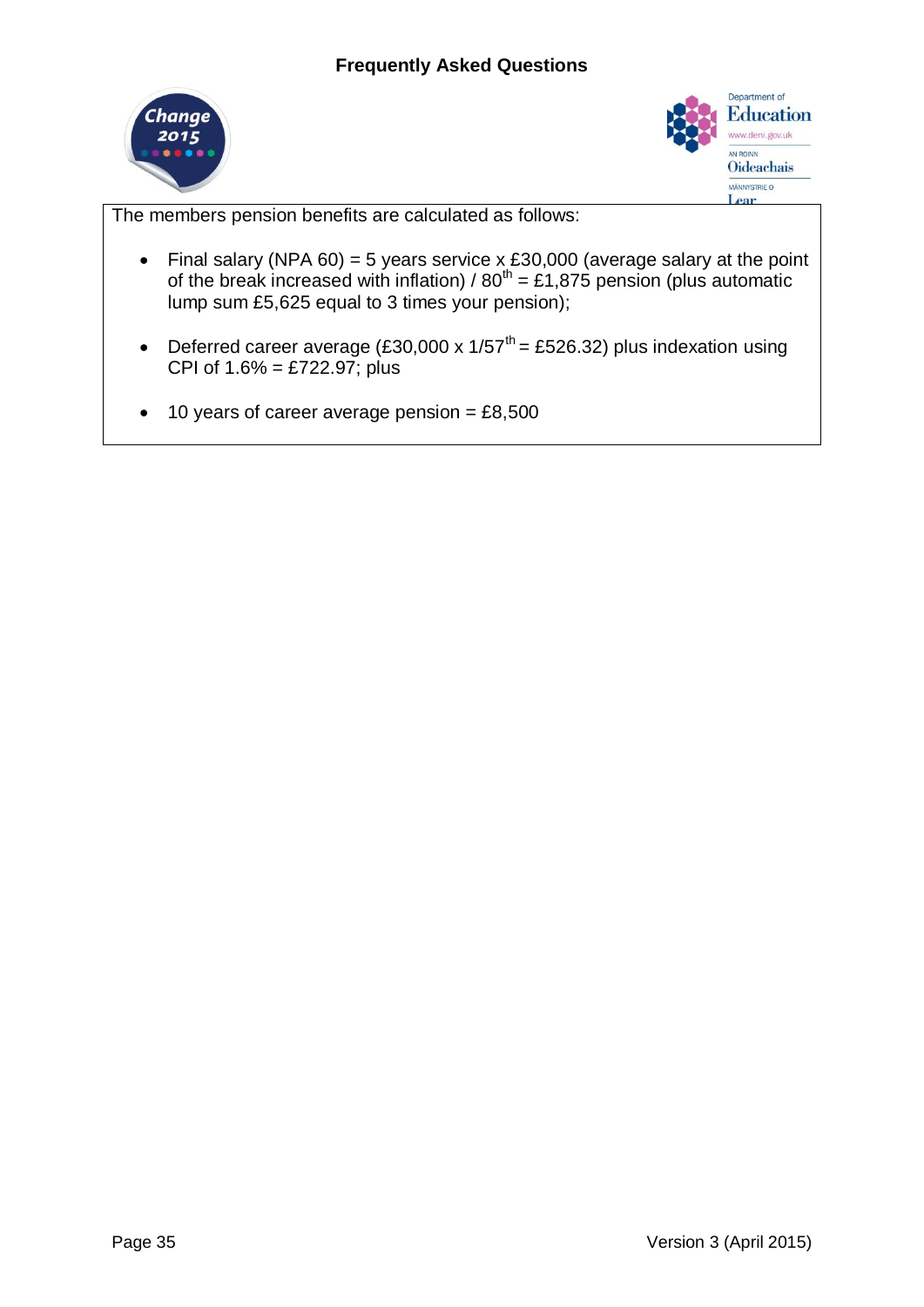



# **Example : Actuarially Adjusted Benefits/Actuarially Reduced Benefits/Early Retirement**

If an active member has an NPA of 68 and is a member of the career average scheme only and decides to retire at the age of 65 their benefits will be actuarially reduced.

Actuarial reduction from age 55 to age 65 is approximately 5% per year.

From age 66 to 68 the actuarial reduction is 3% per year for a maximum of 3 years.

Therefore if the member retired at age 65 instead of their normal pension age of 68 their benefits would be reduced by 9% as the member had taken their benefits early as follows:

Year  $1 = \text{Age } 65 - 66$  incurs  $3\%$  reduction Year  $2 = Age 66 - 67$  incurs  $3%$  reduction Year 3 = Age 67 - 68 incurs 3% reduction

Total actuarial reduction 9%.

If an active member who has an NPA of 68 and is a member of both the NPA 65 scheme and career average scheme and decides to retire at the age of 64, how will their benefits will be actuarially reduced.

Actuarial reduction from age 55 to age 65 is approximately 5% per year.

From age 66 to 68 the actuarial reduction is 3% per year for a maximum of 3 years.

NPA 65 Scheme benefits would be reduced by approximately 5% as the member has taken their benefits early as follows:

Year  $1 = Age 64 - 65$  incurs approximately 5% standard reduction

Career Average benefits would be reduced by approximately 14% as the member has taken their benefits early as follows:

Year  $1 = Age 64 - 65$  incurs approximately 5% standard reduction Year  $2 = A$ ge 65 – 66 incurs 3% reduction Year  $3 = \text{Age } 66 - 67$  incurs  $3\%$  reduction Year  $4 = \text{Age } 67 - 68$  incurs 3% reduction

Career Average benefits would be reduced by approximately 14%.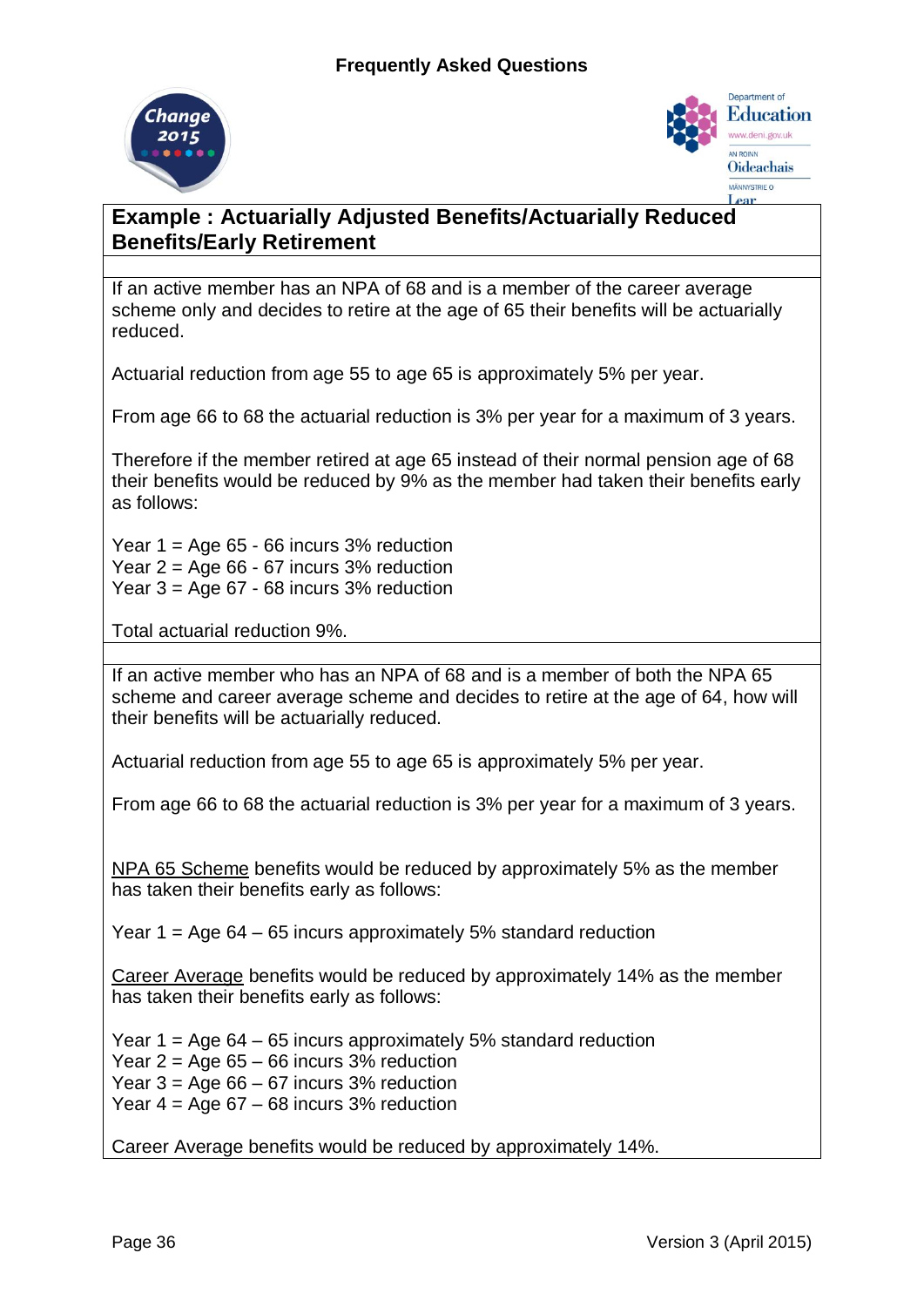



# **Example: Flexibilities**

There is an overall limit to the total value of flexible benefits that a member can buy during their career. This includes the value of faster accrual, additional pension or actuarial buy-out. For 2015-2016 the limit is £6,500 for career average members and £6,300 for members who remain in final salary arrangements and will be subject to revaluation.

# **Example : Faster Accrual**

In career average the standard accrual rate is  $1/57<sup>th</sup>$  of pensionable earnings. A member can elect to purchase a Faster Accrual by paying higher contributions for a particular scheme year which runs from 1 April to 31 March. Any Faster Accruals purchased will attract either in-service indexation using CPI + 1.6% (whilst the member is in active service) or CPI only (if the member is deferred).

Faster Accrual rates can be either  $1/55^{th}$ ,  $1/50^{th}$  or  $1/45^{th}$ 

A member's earnings from 1 April 2015 to 31 March 2016 are £33,000.

If a member elected to pay a Faster Accrual rate the following additional benefits would be added to their career average benefits.

| <b>Accrual Rate</b>      | Pension bought in one year | Extra pension from higher accrual |
|--------------------------|----------------------------|-----------------------------------|
| $1/57^{m}$<br>(standard) | £578.95                    | n/a                               |
| $1/55$ <sup>th</sup>     | £600.00                    | £21.05                            |
| 1/50 <sup>th</sup>       | £660.00                    | £81.05                            |
| 1/45                     | £733.33                    | £154.38                           |

# **Example: Additional Pension**

Additional pension is an option for members of both Final Salary and Career Average arrangements.

Additional pension will continue to be available in amounts of £250 per annum (payment can be monthly or in a lump sum with the maximum length of contract being 240 months or 20 years but must end the month before their NPA).

Additional pension can either be bought for the member only or to provide member and dependants' pensions.

Additional pension purchased is re-valued up to the date of retirement.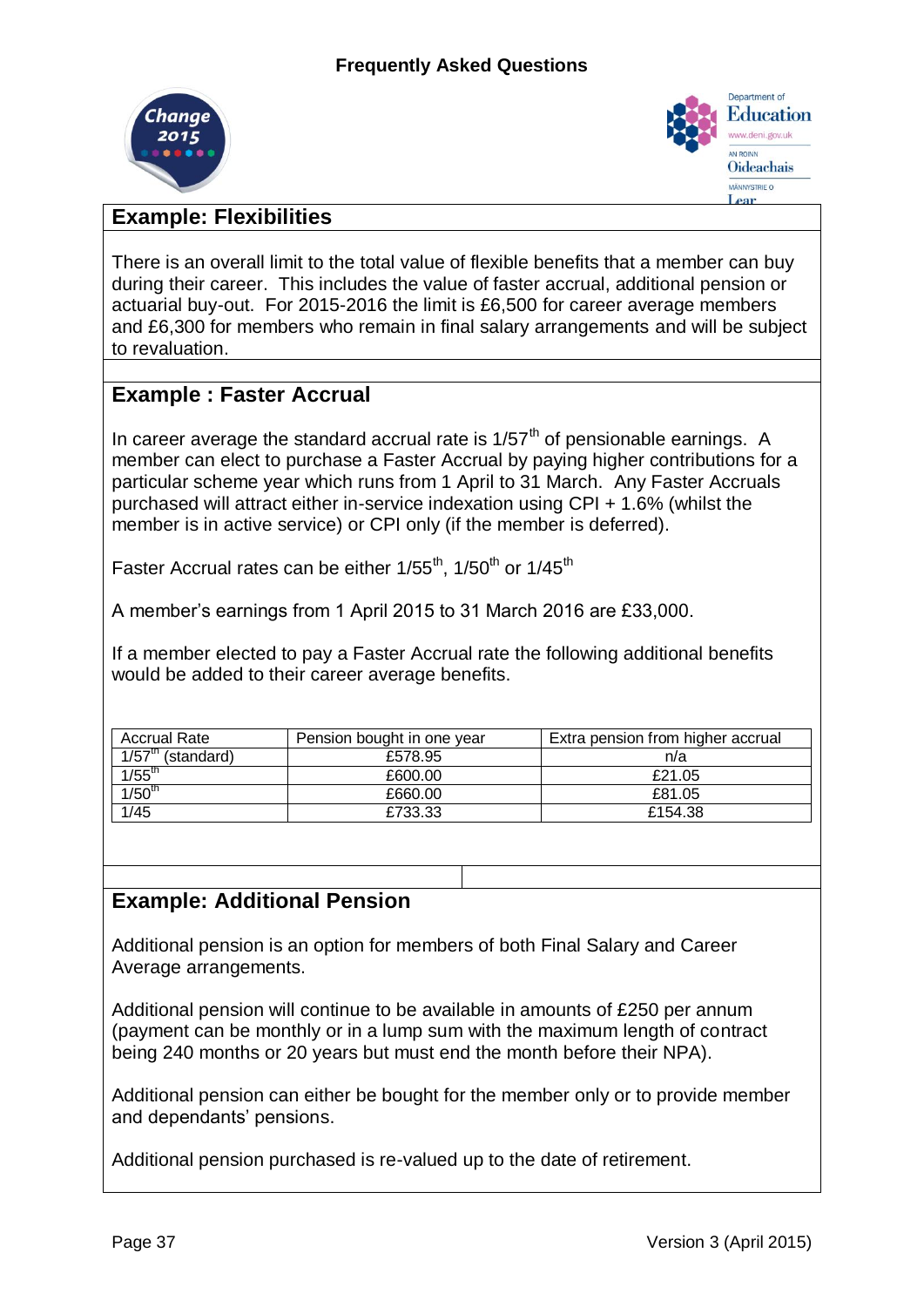



If a member, who is aged 40 and has a NPA of 68, decides to buy £250 of additional pension and retires at 68, the additional pension would be re-valued to £379.31 (assuming indexation using CPI as 1.5% per annum) or £499.12 (assuming indexation linking using CPI at 2.5% per annum).

## *However, please note:*

*A 'fully protected' member will continue to be able to buy additional pension in final salary and existing elections will continue.* 

*A 'partial/tapered' member will continue to be able to apply for additional pension under final salary but once they reach their transition date and move to career average they will only be able to apply for additional pension in career average arrangements. Existing elections will continue.*

*A 'transition' member's existing elections will continue, but from 1 April 2015 they will only be able to buy additional pension in the career average scheme. A new entrant to the NITPS from 1 April 2015 will only be able to buy additional pension in the career average scheme.*

The cost of the additional pension is dependent on the member's age and NPA at the time of purchase.

# **Example: Actuarial Buy-Out**

In career average, from 1 April 2015 a member has the option to buy-out the actuarial reduction from age 65 to their normal pension age (maximum 68) but this **must be done within 6 months of entering the career average scheme**.

Actuarial reduction from age 55 to age 65 is approximately 5% per year.

From age 66 to 68 the actuarial reduction is 3% per year for a maximum of 3 years.

If a member has an NPA of 66, they are able to buy-out 1 year actuarial reduction. If a member has an NPA of 67, they are able to buy-out 2 year's actuarial reduction. If a member has an NPA of 68, they are able to buy out 3 year's actuarial reduction.

*However, please note: the cost of the actuarial reduction is dependant on the member's age at application and would be payable monthly throughout a member's entire career average membership.*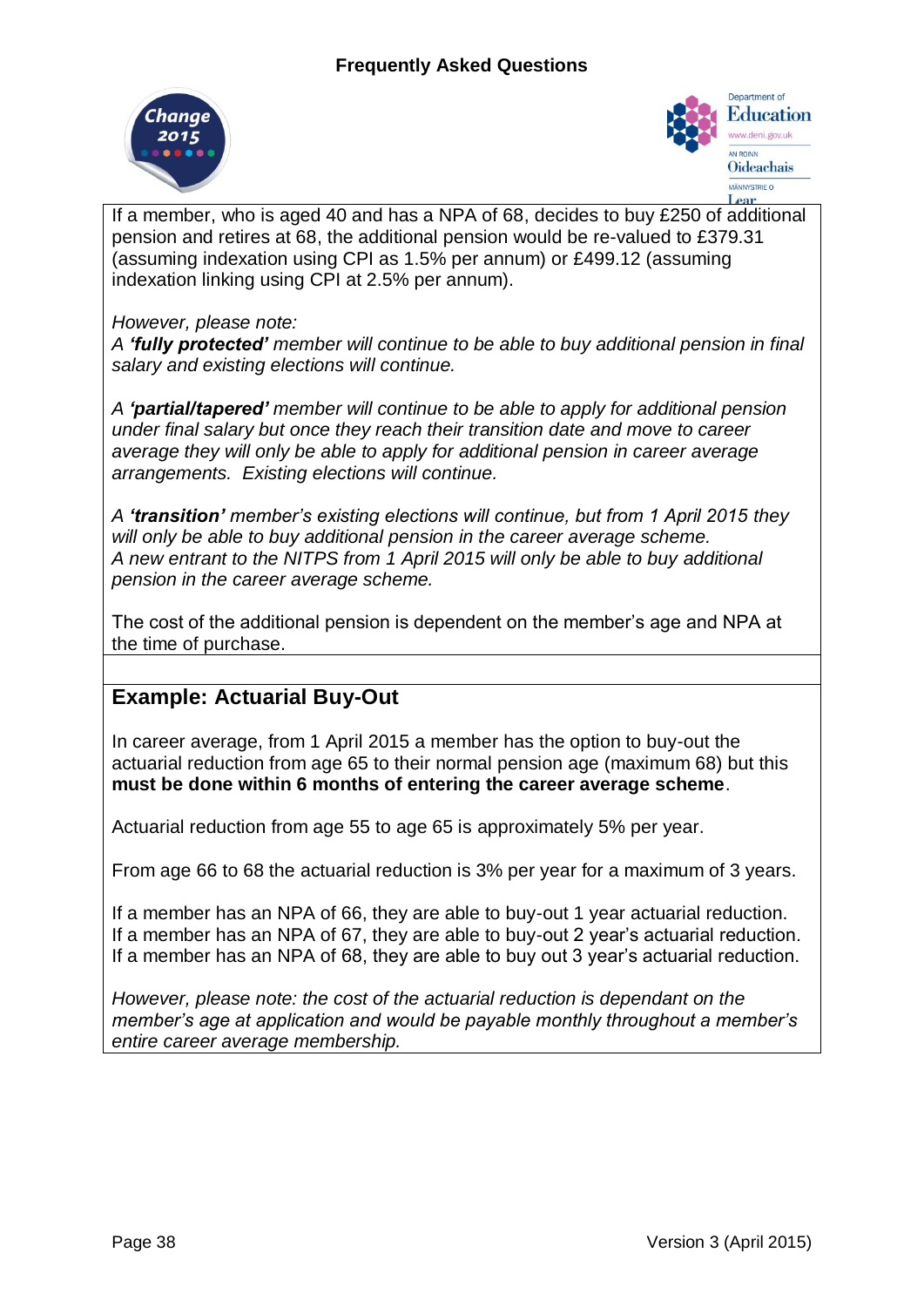



# **Example: ill Health Benefits**

There will still be two levels of ill health provision depending on whether the member is assessed as:

- Permanently unable to teach but could undertake other types of employment; or
- Permanently unable to teach or undertake other types of employment.

# **Example: Member permanently unable to teach but could do other types of employment.**

A member is aged 40 with an NPA of 66 and has accrued a pension of £3,000 with full-time equivalent pensionable earnings at the time of their ill-health of £32,000.

The member is medically assessed as being unable to continue in teaching employment but is able to undertake other types of employment.

As with the current arrangements, the member would be paid a pension of £3,000 immediately and they would be able to undertake other types of employment outside teaching without their pension being affected.

*However, please note: if in the future the member was able to resume their teaching career, the member's pension would be stopped.* 

# **Example: Member permanently unable to teach or to do other types of employment.**

A member in these circumstances would receive an enhancement based on half of the service they would have completed before reaching their NPA and their final salary at retirement.

A member is aged 40 with an NPA of 66, and has accrued a pension of £3,000 with full-time equivalent pensionable earnings at the time of their ill-health of £32,000.

The member is assessed as being unable to continue teaching and unable to undertake other employment.

The member's ill-health enhancement pension is calculated as follows:

- 1/57 (standard accrual rate for career average)
- x £32,000 (full-time equivalent pensionable earnings at retirement)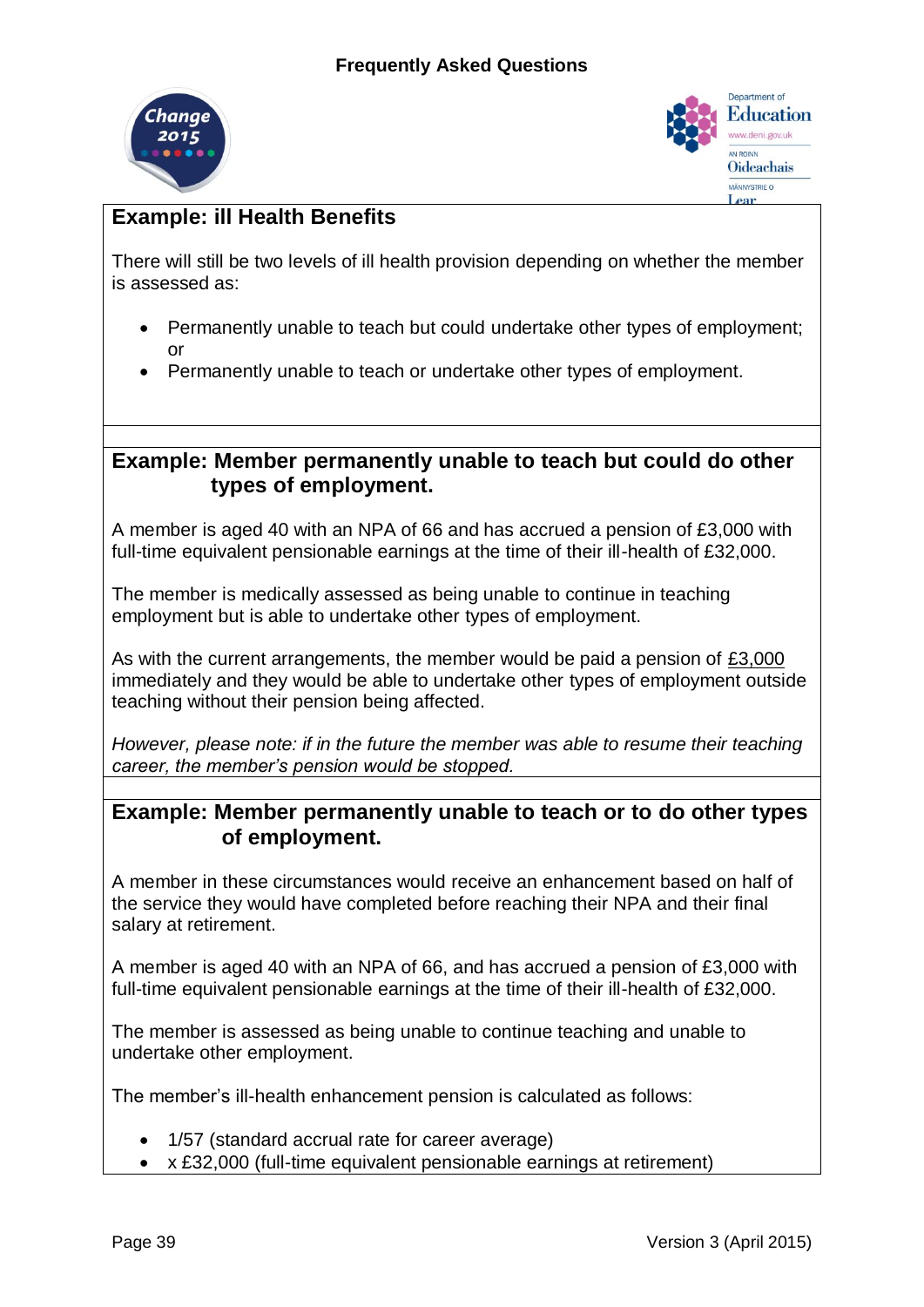



x 13 (half member's prospective service to NPA i.e. (66-40) / 2)

Member's ill-health enhancement pension of £7,298.25.

Member's accrued pension in career average of £3,000.

Member's total pension of £10,298.25.

# **Example: Member stepped down as a result of ill-health**

A member may reduce their hours or take a position with less responsibility with the agreement of their employer to help the member manage their condition.

In these circumstances, should the member eventually retire on ill-health the salary used to calculate their enhancement would be the higher of their:

- full-time equivalent salary at retirement; or
- re-valued full-time equivalent salary from the point at which they stepped down.

The accrued career average benefits would be calculated using the member's actual pensionable pay.

The member's total pension consists of 'accrued pension' plus 'ill-health enhanced pension'.

# **Example: Enhancement when a member is not working full-time or on reduced pay**

Part-time or reduced hours member will continue to have any ill-health enhancement calculated using their full-time equivalent salary at the time of their ill-health retirement.

Scenario 1: A member works 50% part-time and receives a salary of £15,000 and the full-time equivalent is £30,000.

The enhancement would be calculated using the full-time equivalent salary of £30,000.

Scenario 2: A member works 75% part-time and receives a salary of £22,500 and the full-time equivalent is £30,000. In addition the member also works 25% in the South West College receiving a salary of £10,000 against a full-time equivalent salary of £40,000.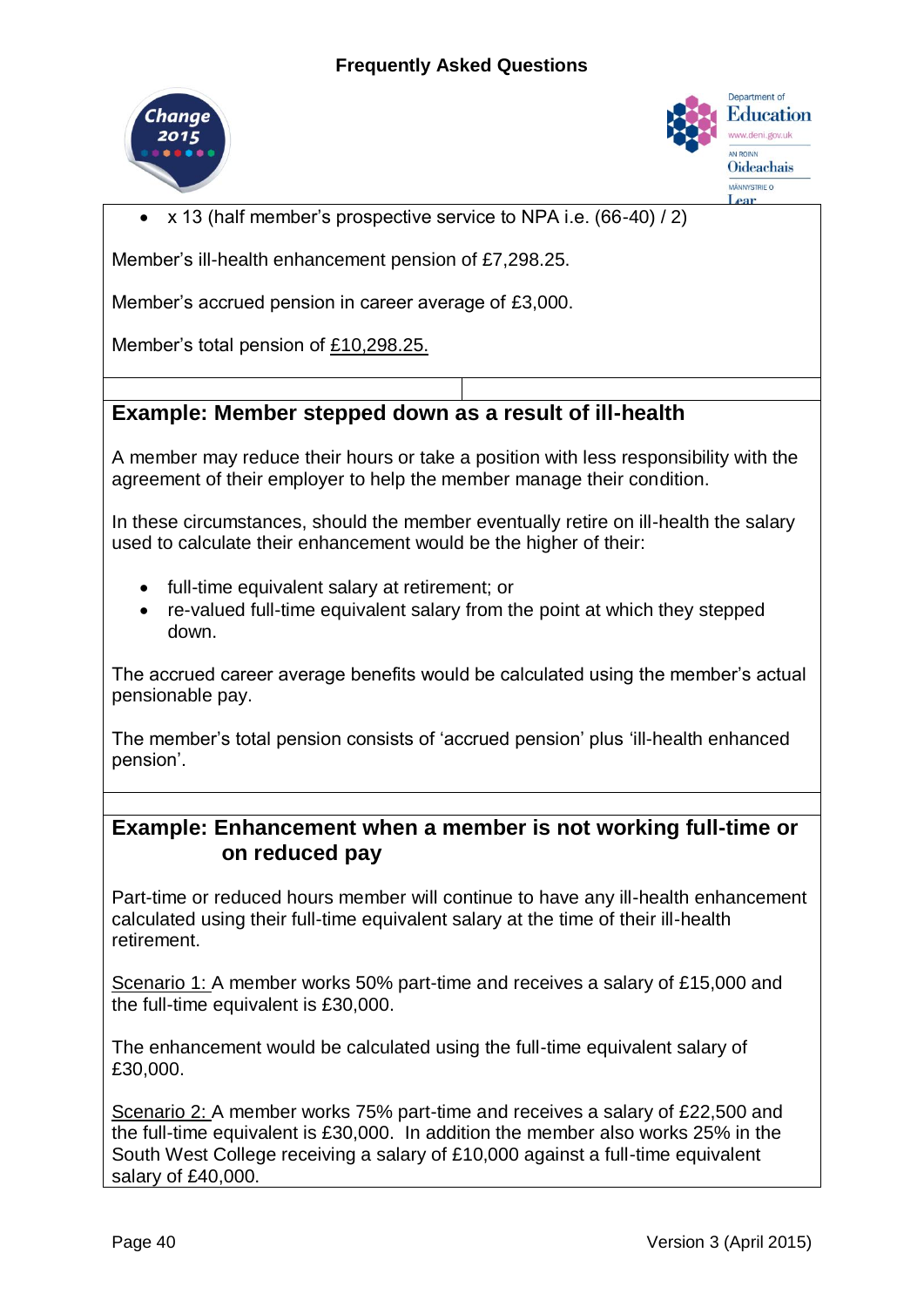



The annual salary used for the enhancement would be calculated as follows:

Percentage of time :  $75 + 25 = 100$ 

Annual salary : (£30,000 x (75/100)) + (£40,000 x (25/100))

 $=$  £22,500 + £10,000  $=$  £32,500

*However, please note: in the second scenario the total percentage worked used in the calculation, this could be more or less than 100.* 

# **Example: Terminal Illness**

Where a member's condition is serious enough that their life expectancy is severely restricted, i.e. less than a year, the member's pension could be paid as a one-off lump sum of approximately five times the initial pension.

*However, please note: The member / department / employer would need to consider this option at the time of ill-health application.*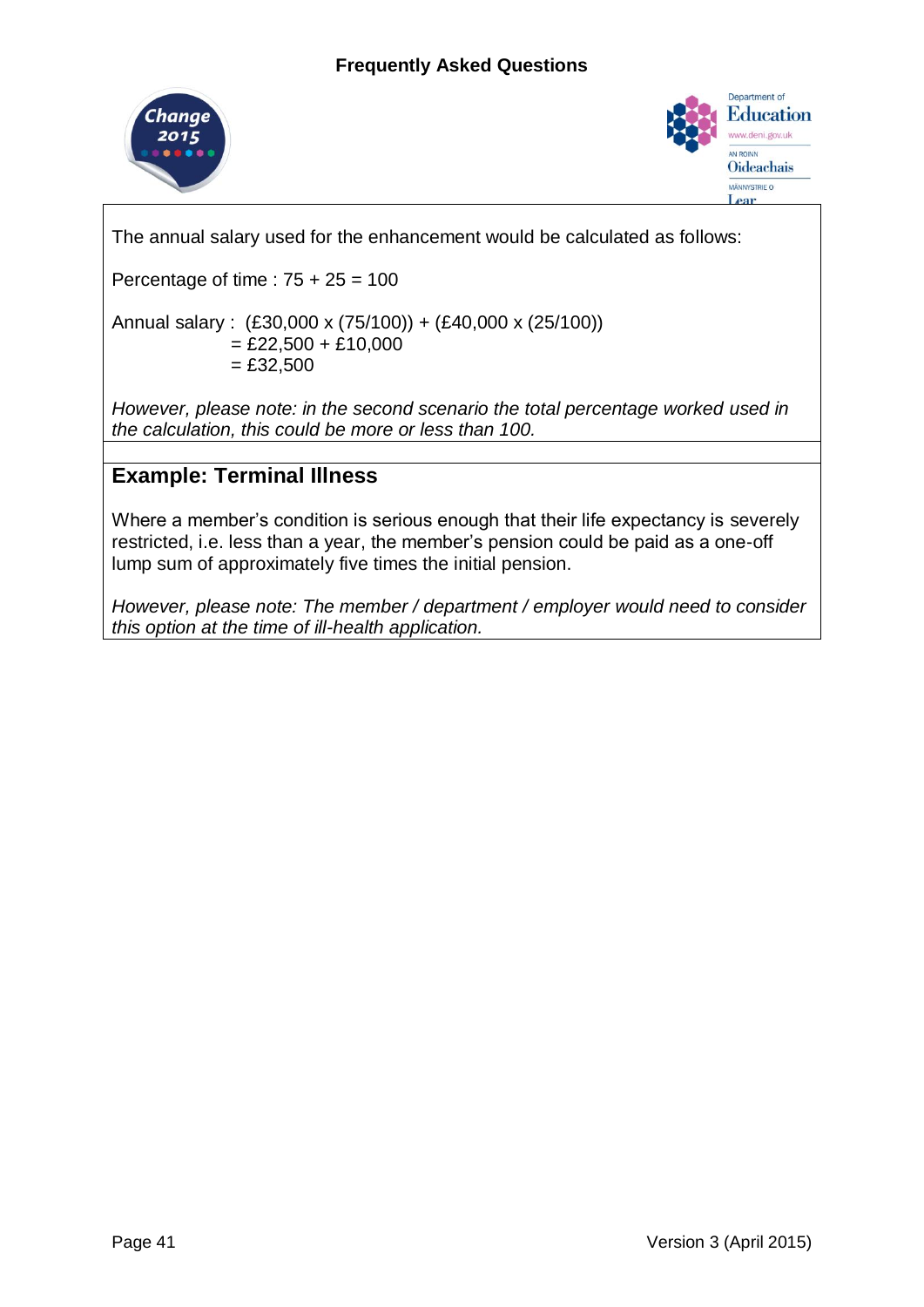



# **Example: Member Tiered Contributions**

The tiered rate of contributions is determined with reference to the member's earnings for a particular employment, rather than the Full Time Equivalent rate for it. If a member has multiple employments the earnings in each employment will determine the contribution rate paid for each particular employment.

Employers will need to determine the member's 'annual salary rate' for each pay period, in order to determine the contribution rate for the pay period.

Overtime and back-dated salary increases are not included when determining the annual rate of pensionable earnings. In addition overtime only needs to be included (if payable) where the member is in the career average arrangements when the contribution rate is applied to their "pensionable earnings" in the pay period.

For part-time members, supply and hourly paid the contribution rate is determined by calculating the 'annual salary rate' for the pay period and applying it to all pensionable earnings paid in the pay period (including arrears).

Example: Member (full-time) in Career Average arrangement.

A member in the career average arrangements receives £2,750 per month (pay period) January – March 2016, and receives an overtime payment of £250 in March 2016 and receives a pay increase of £250 in April 2016 to give an annual rate of pensionable earnings (salary) of £36,000 per annum and receives a back dated pay award of £750.

The annual contribution rate of basic pay from January 16 – March 2016 is 8.6% (£26,000 - £34,999.99) and from April 2016 this will be 9.6 % (£35,000 - £41,499.99), and will be applied to all pensionable earnings from April 2016.

| Pay<br>Period | Pay<br>Period<br>Earned<br>(PPE)<br>A | <b>Back</b><br>Dated Pay<br>в | PPE.<br>Overtime<br>С | <b>Pay Period</b><br>Paid<br>(PPP)<br>D | <b>PPE</b><br>Annual<br>Earnings<br>(Ax12)<br>E. | <b>PPE</b><br>Member's<br>Contribution<br>Rate<br>F | <b>PPE</b><br>Pay Period<br>Pensionable<br>Earnings<br>$(A+B+C)$<br>G | <b>PPP</b><br><b>Contributions</b><br>Paid<br>(FxG)<br>н |
|---------------|---------------------------------------|-------------------------------|-----------------------|-----------------------------------------|--------------------------------------------------|-----------------------------------------------------|-----------------------------------------------------------------------|----------------------------------------------------------|
|               |                                       |                               |                       |                                         |                                                  |                                                     |                                                                       |                                                          |
| $Jan-16$      | £2,750                                |                               |                       | £2,750                                  | £33,000                                          | 8.6%                                                | £2,750                                                                | £236.50                                                  |
| Feb-16        | £2,750                                |                               |                       | £2,750                                  | £33,000                                          | 8.6%                                                | £2,750                                                                | £236.50                                                  |
| Mar-16        | £2,750                                |                               | £250                  | £3,000                                  | £33,000                                          | 8.6%                                                | £3,000                                                                | £258.00                                                  |
| Apr-16        | £3,000                                | £750                          |                       | £3,750                                  | £36,000                                          | 9.6%                                                | £3,750                                                                | £360.00                                                  |
| May-16        | £3,000                                |                               |                       | £3,000                                  | £36,000                                          | 9.6%                                                | £3,000                                                                | £288.00                                                  |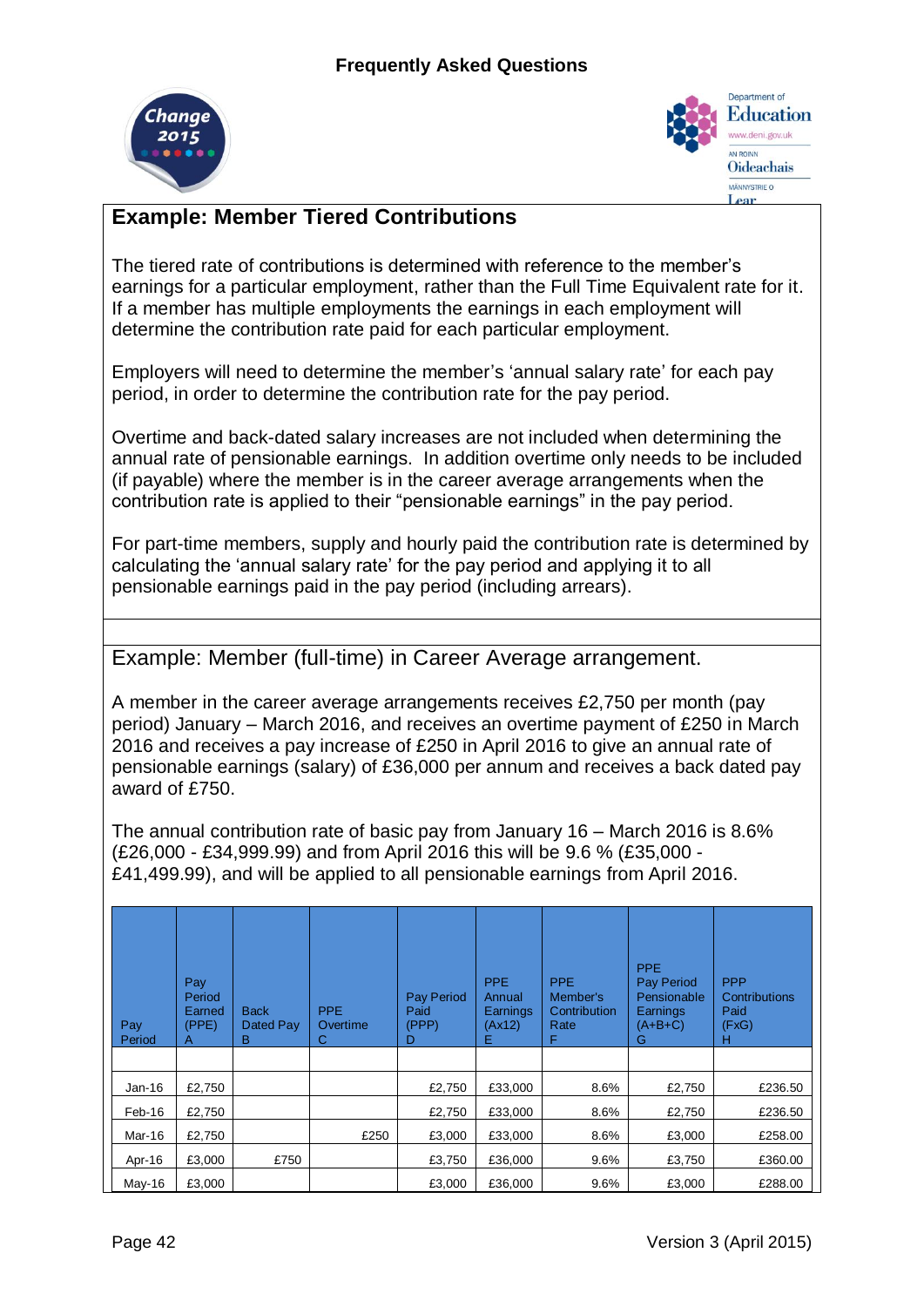



## **Example: Member (part-time works two days per week) in Career Average**

A member in the career average arrangements works two days per week and receives £1,100 per month (pay period) April 2015 - August 2015 (FTE salary of £33,000) and receives a pay rise of £100 in September 2015 (FTE salary of £36,000) back dated to April 2015.

The annual contribution rate for basic pay in April – August 2015 2015 will be 7.4% (0 - £25,999.99), and from September the annual rate of earning for basic pay remains at 7.4% and this is within (£0 - £25,999.99) and this percentage will be applied to all pensionable from September 2015 onwards.

| Pay<br>Period | Pay<br>Period<br>Earned<br>(PPE)<br>Α | <b>Back</b><br>Dated<br>Pay<br>B | <b>PPE</b><br>Overtime<br>C | <b>Pay Period</b><br>Paid<br>(PPP)<br>D | <b>PPE</b><br>Annual<br>Earnings<br>(Ax12)<br>Е | <b>PPE</b><br>Member's<br>Contribution<br>Rate<br>F | <b>PPE</b><br>Pay Period<br>Pensionable<br>Earnings<br>$(A+B+C)$<br>G | <b>PPP</b><br>Contributions<br>Paid<br>(FxG)<br>н |
|---------------|---------------------------------------|----------------------------------|-----------------------------|-----------------------------------------|-------------------------------------------------|-----------------------------------------------------|-----------------------------------------------------------------------|---------------------------------------------------|
| Apr-15        | £1,100                                |                                  |                             | £1,100                                  | £13,200                                         | 7.4%                                                | £1,100                                                                | £81.40                                            |
| $May-15$      | £1,100                                |                                  |                             | £1,100                                  | £13,200                                         | 7.4%                                                | £1,100                                                                | £81.40                                            |
| $Jun-15$      | £1,100                                |                                  |                             | £1,100                                  | £13,200                                         | 7.4%                                                | £1,100                                                                | £81.40                                            |
| $Jul-15$      | £1,100                                |                                  |                             | £1,100                                  | £13,200                                         | 7.4%                                                | £1,100                                                                | £81.40                                            |
| Aug-15        | £1,100                                |                                  |                             | £1,100                                  | £13,200                                         | 7.4%                                                | £1,100                                                                | £81.40                                            |
| $Sep-15$      | £1,200                                | £500                             |                             | £1,700                                  | £14.400                                         | 7.4%                                                | £1,700                                                                | £125.80                                           |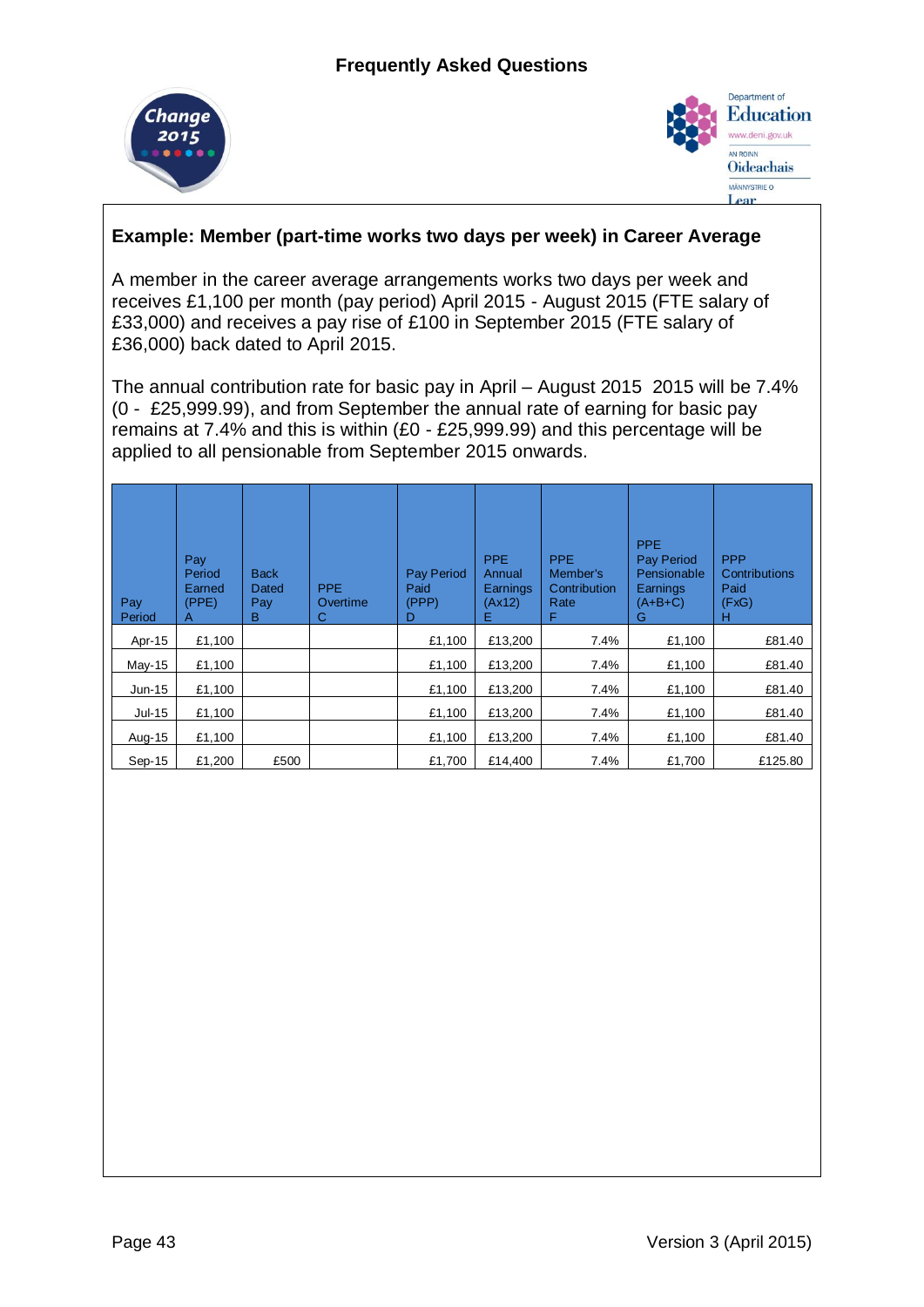



# **Example: Member (full-time) in final salary arrangements.**

In November 2015 a member in the Final Salary arrangements receives a pay increase of £250 per calendar month to give a total salary of £36,000 per annum and receives a back dated pay award of £500.

The annual contribution rate for basic pay in October 2015 is 8.6% (£26,000 - £34,999.99) and from November 2015 will be 9.6 % (£35,000 - £41,499.99), this percentage will be applied to all pensionable earnings from this point onwards.

| <b>Month</b> | <b>FTE</b> | Monthly<br>Pay<br>Α | <b>Back</b><br>Pay<br>в | Overtime<br>С | <b>Annual Rate</b><br>of<br>Pensionable<br>Earnings<br>D<br>Ax12 | Member's<br>Contribution<br>Rate<br>Е | <b>Monthly</b><br>Pensionable<br>Earnings<br>F<br>$A + B$ | Contribution<br>Paid<br>G<br><b>FxE</b> |
|--------------|------------|---------------------|-------------------------|---------------|------------------------------------------------------------------|---------------------------------------|-----------------------------------------------------------|-----------------------------------------|
| Oct          | £33,000    | £2,750              | £0                      | £75           | £33,000                                                          | 8.6%                                  | £2,750                                                    | £236.50                                 |
| Nov          | £36,000    | £3,000              | £500                    | £75           | £36,000                                                          | 9.6%                                  | £3,500                                                    | £336.00                                 |
| Dec          | £36,000    | £3,000              | £0                      | £75           | £36,000                                                          | 9.6%                                  | £3,000                                                    | £288.00                                 |

*Please note: overtime is not included in the pensionable earning of a member of the NITPS who is remaining in the final salary arrangements.*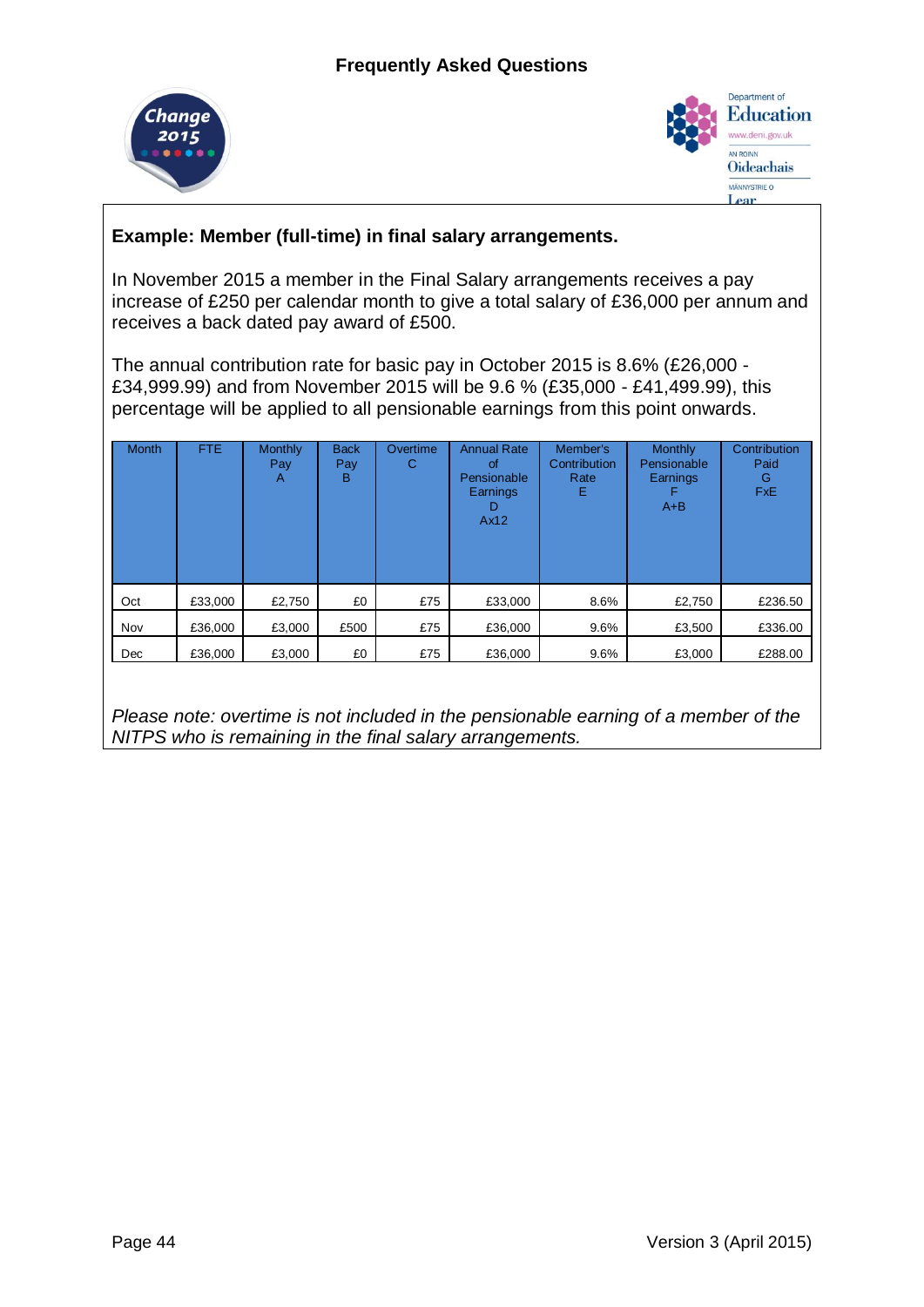



# **Example: Re-employment and Abatement**

If a teacher in receipt of pension benefits decides to return to teaching, checks have to be performed to determine if their pension should be abated i.e. either reduced or stopped altogether.

*Career average benefits will not be subject to abatement, unless the member also had final salary benefits in which case the career average pension will also be included in the abatement calculation.*

# **Example: Abatement**

A pension would be abated if the pension benefit paid, together with a member's reemployment earnings, is higher than their index linked salary at retirement i.e. the member's average salary at retirement re-valued up to the date of calculation.

If a member retired and the average final salary at retirement was £30,000 and the member returned to teaching after a period of five years – the final average salary would be £32,318.52 with the assumption that indexation using CPI of 1.5% per annum.

In the case of premature retirement, any mandatory or discretionary benefits paid by the employer are taken into account in the re-assessment.

*However, please note: this does not affect a member who took Actuarial Adjustment Benefits/Early Retirement or phased retirement unless they also took age, premature or ill-health retirement benefits.* 

# **Example: Retired teacher returns to teaching.**

Example 1

A pensioner member aged 63 with a pension of £15,500 per annum decides to return to teaching.

The member's salary at the point of retirement was £30,000, and assuming indexation using CPI of 2.5% for 3 years the re-valued salary would be £32,306.72.

The member's salary on returning to teaching employment is £20,000.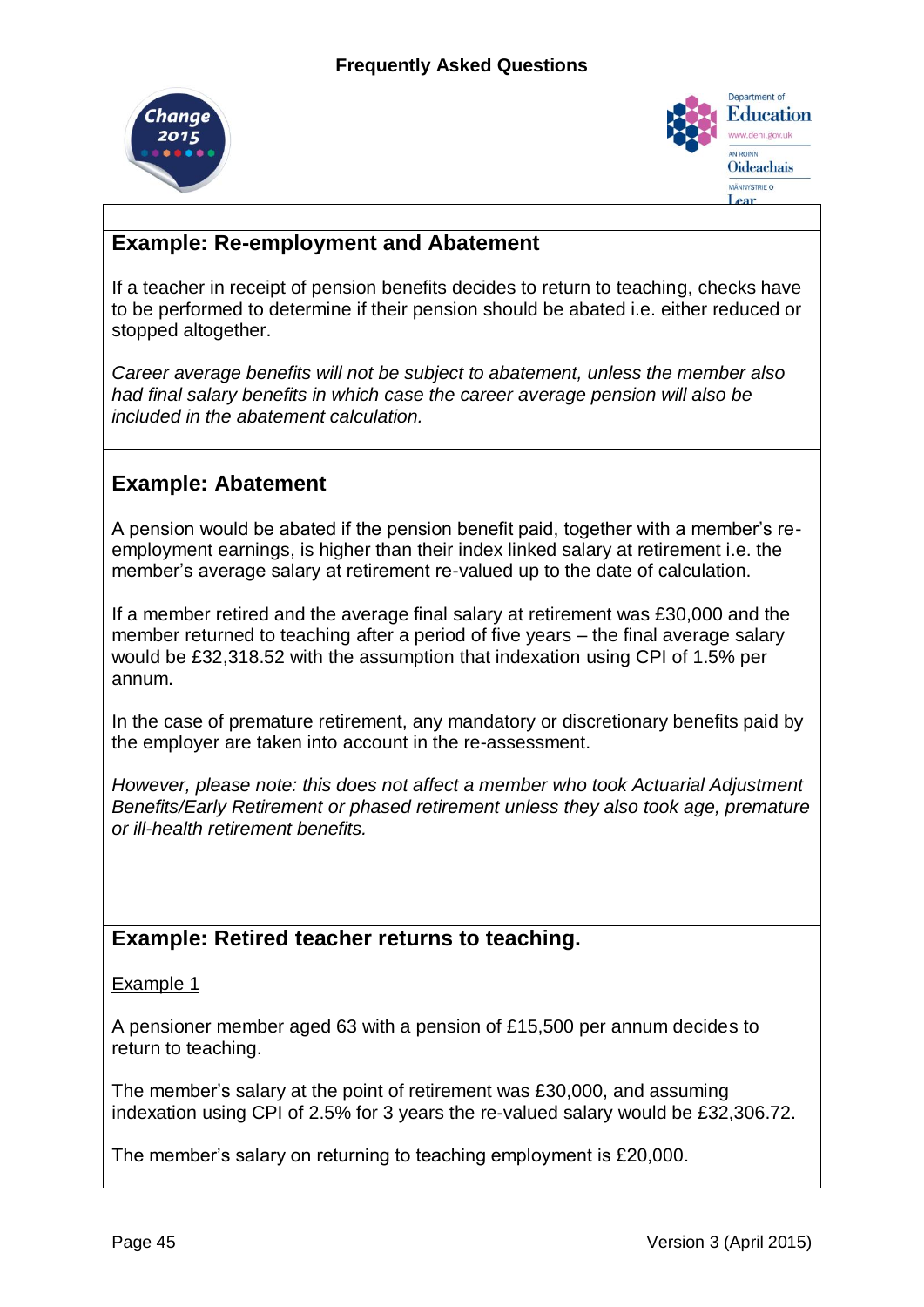



The member's total earning would be £35,500 calculated as (£15,500 + £20,000).

As the member's total earnings now exceed the re-valued final salary of £32,306.72 by £3,193.28 (£35,500 - £32,306.72) this will result in abatement of the pension in payment. The pension will be reduced to £12,306.72 (£15,500 - £3,193.28) and will continue to be paid monthly until the point in the tax year at which time the member's pension will be suspended to ensure the member is not overpaid.

## Example 2

If the member returns to teaching employment with a salary of £10,000 instead of a salary of £20,000 abatement would not apply.

The member's salary on returning to teaching employment is £10,000.

The member's total earnings would be £25,500 calculated as (£15,500 + £10,000).

As the member's total earnings do not exceed the re-valued final salary of £32,306.72 abatement will not apply and the member's pension could continue to be paid in full without any abatement.

## Example 3

If a member's pension consists of final salary and career average benefits, the total pension will be taken into account in the calculation but only the final salary pension will have abatement applied.

A member has a retirement pension of £20,000 per annum consisting of £5,000 final salary and £15,000 career average.

The member's salary at the point of retirement was £30,000, and assuming indexation using CPI of 2.5% for 3 years the re-valued salary would be £32,306.72.

The member's salary on returning to teaching employment is £20,000.

The member's total earning would be £40,000 calculated as (£20,000 + £20,000).

As the member's total earnings exceed the re-valued final salary of £32,306.72 by £7,693.28, only the member's final salary pension of £5,000 would be abated and the member's career average pension of £15,000 would continue to be paid. Therefore the member's final salary pension would be stopped and if there has been an overpayment this would be recovered by the Department.

## Example 4

A member returned to teaching at the age of 64 after retiring at age 60 with a career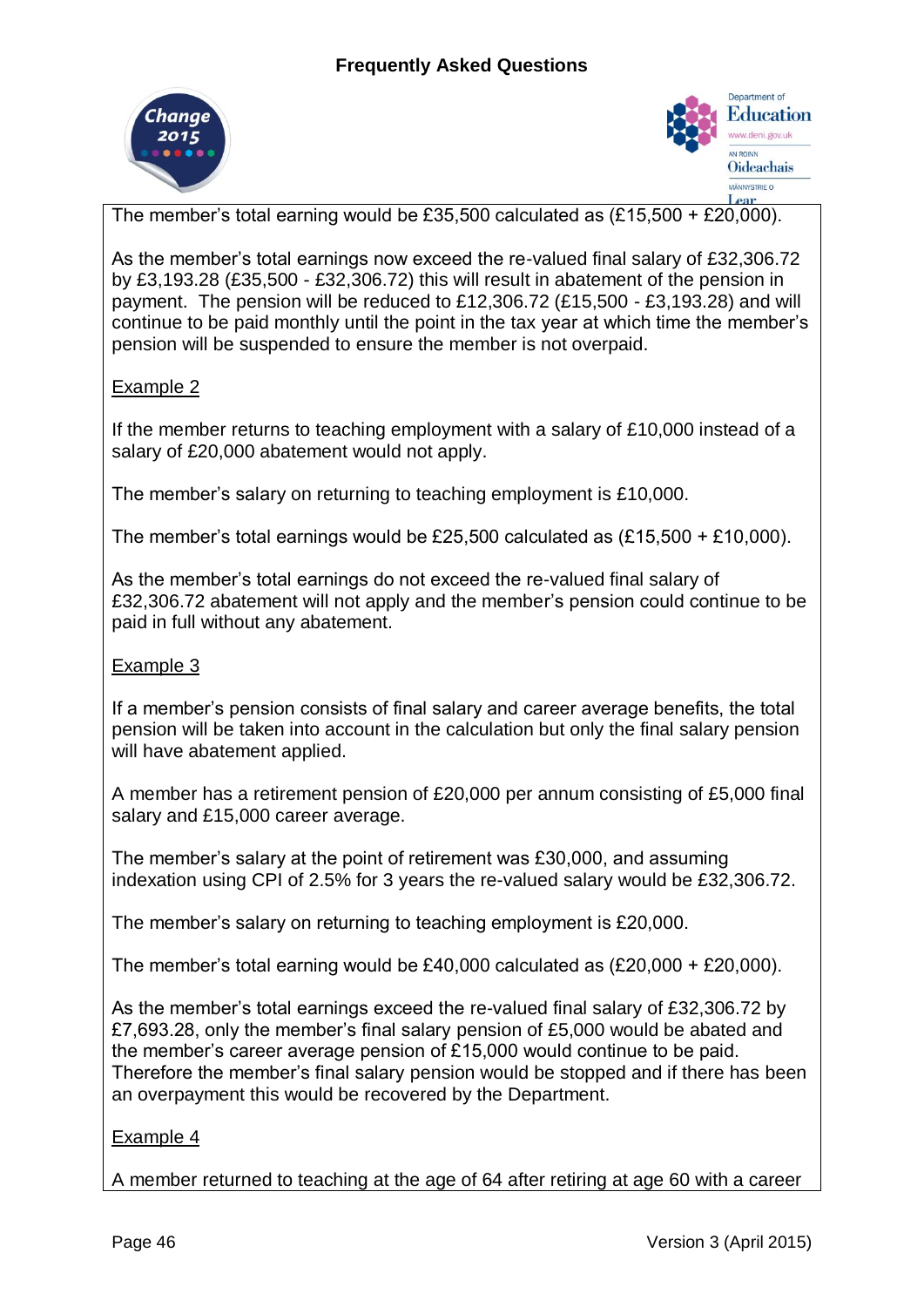



average pension only which has been re-valued to £18,000 per annum.

As the member's pension has been fully built up in the career average arrangements the member's pension will not be abated irrespective of the level of the member's salary on returning to teaching employment.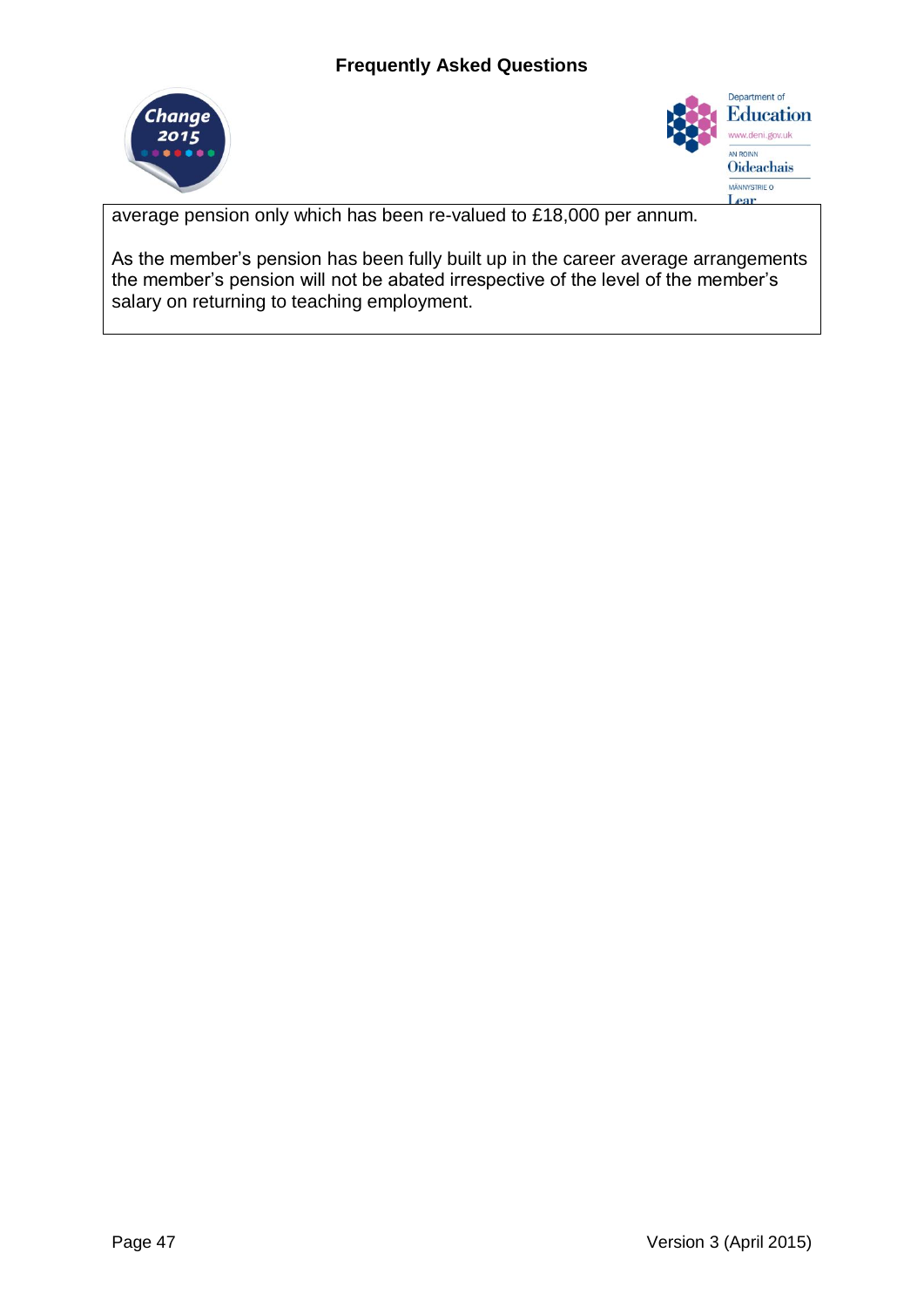



# **Example: Pensions On Divorce**

Pensions On Divorce (POD) or Pension Sharing On Divorce (PSOD) is:

- subject to overriding legislation;
- will continue to be administered in a similar way to the current arrangements;
- applies to both final salary and career average arrangements;

*Note: The Government Actuary's Department has to provide guidance and factors on the Cash Equivalent Transfer Value calculation methodology for final salary and career average arrangements.*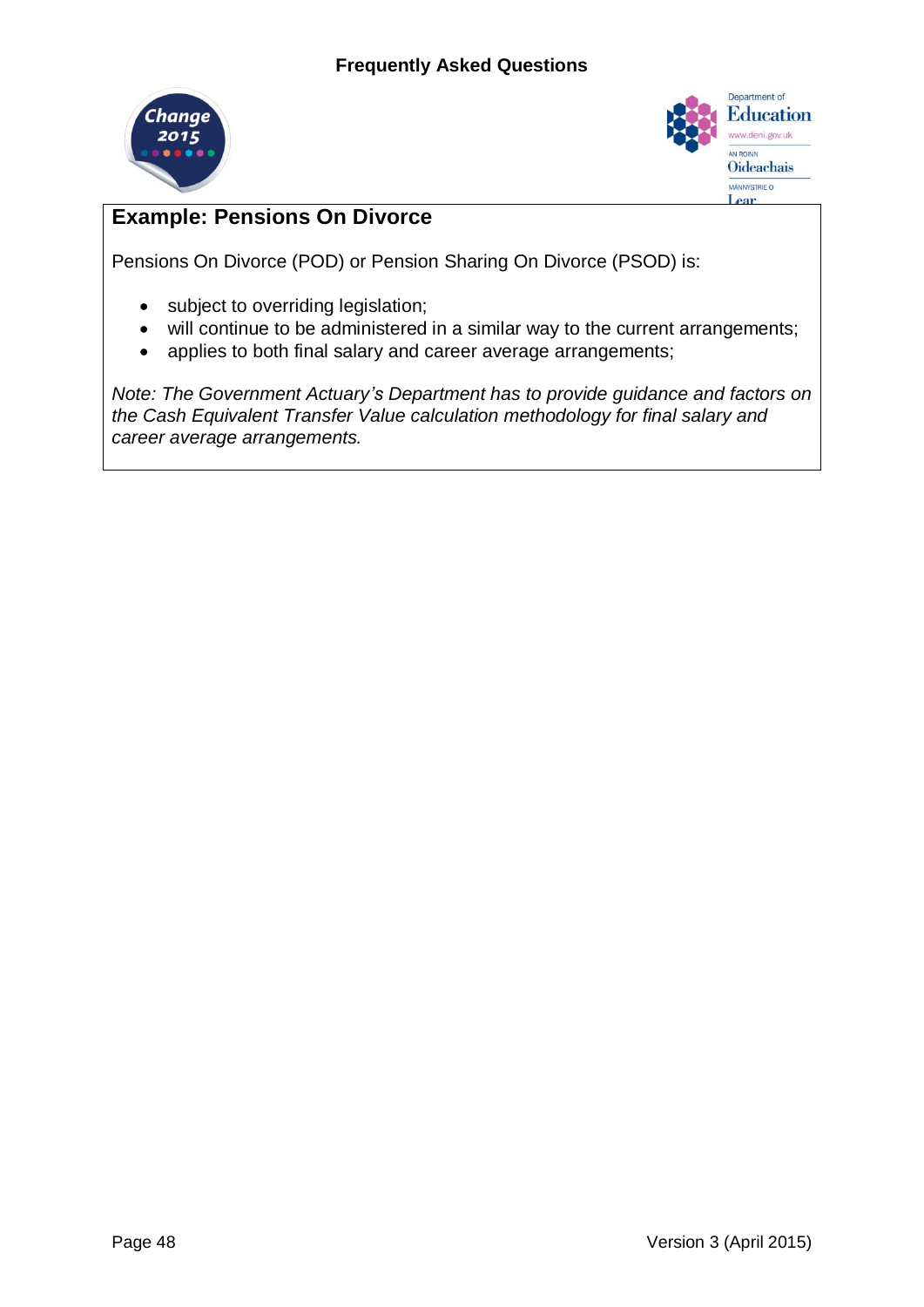



**Annex 3**

# **Glossary**

It is hoped that the following clarifications are useful:

*Abatement (abated):* A provision in the current scheme where a member's age or premature retirement pension is abated (reduced or stopped) in a tax year if the reemployment earnings exceed a certain limit. The NITPs 2015 pension is not abated but will be taken into account in the abatement calculation for the current scheme.

*Accrual rate:* The rate, as a proportion of pensionable earnings, at which pension builds up for each year of membership. The accrual rate in the reformed scheme is 1/57th of pensionable earnings for each scheme year.

*Accrued pension:* The amount of pension built up in the final salary or career average (NITPS 2015) scheme up to the current date. In the reformed scheme, this takes account of the pension earned in all scheme years to date, together with the index-linking that has been applied to date.

*Active scheme members:* Members paying or due to pay ongoing contributions and accruing benefits in the scheme. For the purposes of index-linking, a member may be treated as having remained active if they return to pensionable service following a break of five years or less, and providing they have not drawn the benefits already accrued in full. For the purposes of protection and tapered protection, a member was an active scheme member on 1 April 2012 provided they were either: paying contributions and accruing benefits at that point; or had done so previously, had not drawn benefits in full, and return to paying contributions and accruing benefits within five years or less of having previously done so.

*Actuarial adjustment:* The adjustment applied to a member's accrued pension to take account of the fact that it is being paid early, or in some cases late. The adjustment is made using factors, determined by the scheme actuary, which are calculated in a way that aims to reflect fairly the fact that benefits are expected to be in payment for a longer, or a shorter, period.

*Actuarially adjusted benefit:* A pension which is adjusted by an appropriate factor, where a scheme member has taken benefits before, or after, NPA. For NPA 60 members, there is no actuarial increase for late payment. NPA65 members receive an actuarial increase provided they are in service beyond their NPA, and this provision is being carried forward into NITPS 2015.

*Additional pension:* Amounts of extra pension which can be purchased by monthly contribution or by lump sum. Employers can purchase on behalf of a member, but must pay by lump sum.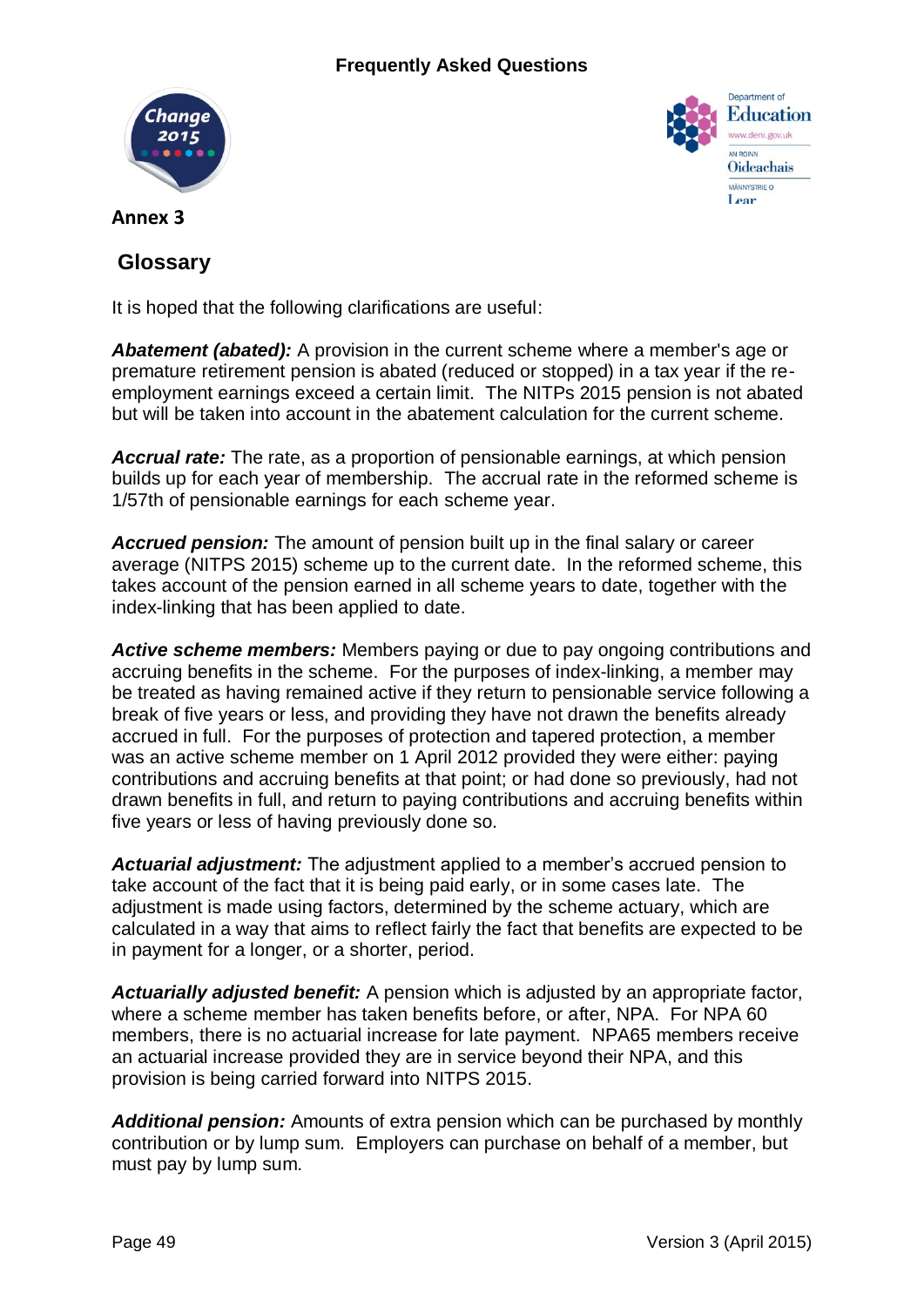



*Career average scheme / Career average benefit:* A defined benefit scheme that gives scheme members a pension based on a proportion of the salary earned in each scheme year. Amounts of pension earned in previous years have index-linking applied in order to maintain their value.

*Commutation / Commutation rate:* Commutation is where a member exchanges an amount of annual pension in return for a retirement lump sum. The rate at which pension is given up for a higher retirement lump sum is known as the commutation rate. In the NITPS, giving up £1 of annual pension provides £12 of retirement lump sum.

**Consumer Prices Index (CPI):** An index of inflation published by the Office for National Statistics. This is the current basis for determining cost of living increases for public sector pensions. The index used could change in the future.

*Current scheme:* The existing final salary NPA 65 scheme, where benefits are calculated on the basis of salary at retirement, length of service, and a 60ths accrual rate. Other members of the final salary scheme have an NPA 60 with 80ths accrual, or a combination of both.

*Deferred scheme members:* A member who was previously an active member, but has now left pensionable service and not yet taken all pension benefits from the scheme.

*Defined benefit pension scheme:* A pension scheme where the pension is related to the members' salary or some other value fixed in advance. Final salary and career average are typical examples of such a scheme.

*Department of Finance and Personnel Order:* A direction from the Department of Finance and Personnel confirming the amount of indexation to be applied to inservice career average benefits at the beginning of each scheme year. This reflects provisions in the Public Service Pensions Act 2014. In-service index-linking in the NITPS is Treasury Order plus 1.6% (See In-service index linking).

*Discretionary compensation:* A payment granted by employers in addition to premature retirement at the discretion of employers.

*Disqualifying break in service:* A disqualifying break in service is where a member is out of pensionable public service for more than 5 years in service after 1 April 2015. This can have an impact on the benefits a member receives when they retire.

*Excluded employment:* A period which would be pensionable service, but for the fact that the member has opted out or has remained in a non-pensionable post which commenced before April 2007.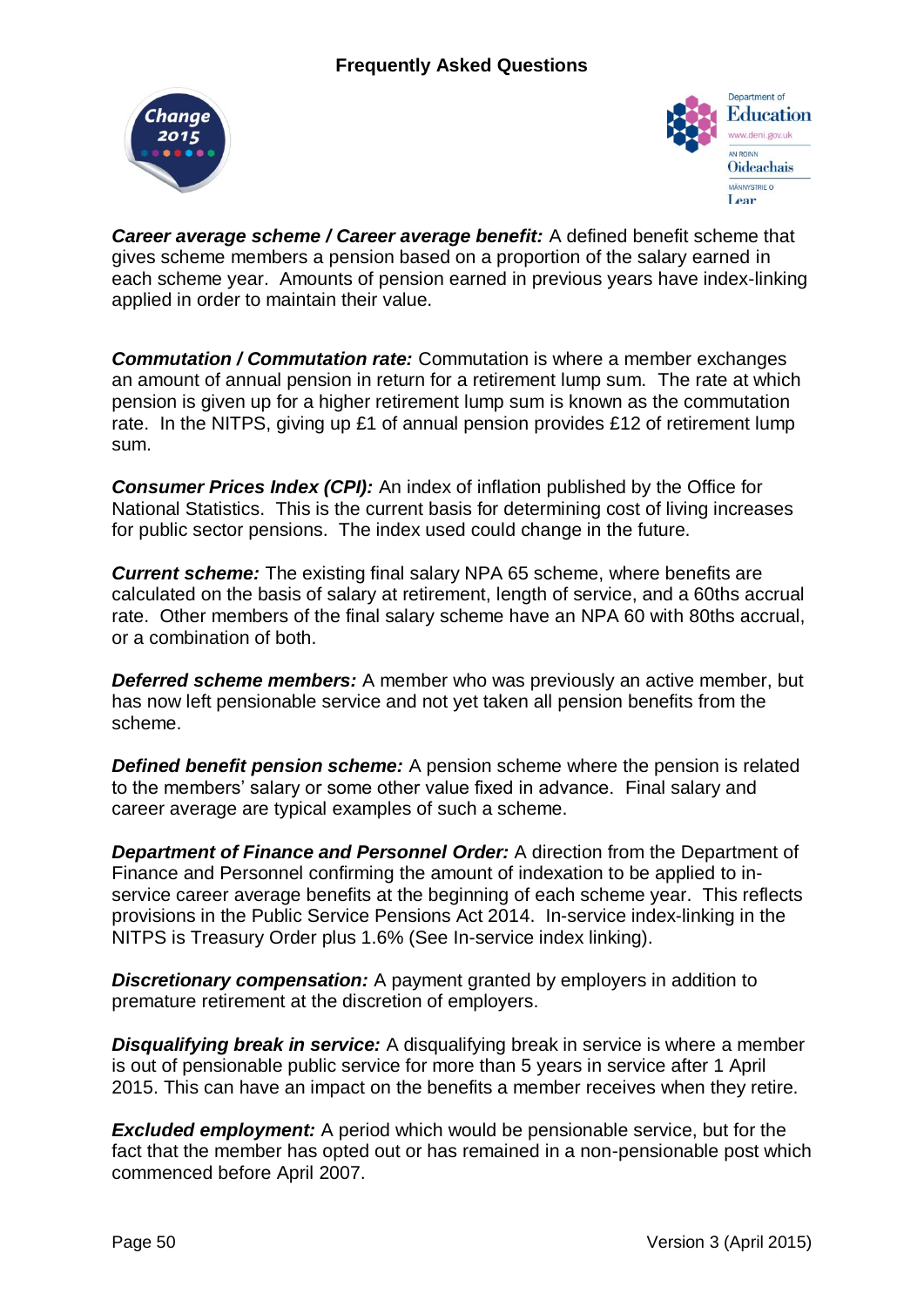



*Final salary scheme:* A defined benefit scheme that gives members a pension based on their final salary, the accrual rate and the period of service.

*Full protection:* Scheme members who, on 1 April 2012, have ten years or less to their NPA, will continue to accrue benefits in the current scheme, provided there is no break in service of more than five years.

*Index-linking addition:* The amount of revaluation added to a scheme member's accrued pension at the beginning of each scheme year.

*In-service index-linking:* The rate at which amounts of career average benefits are re-valued while the scheme member remains in pensionable service as an active member of the NITPS. The rate for NITPS 2015 will be that specified in the Department of Finance and Personnel Order plus 1.6%. However, please note: where a member returns to pensionable service following a break of less than five years, this rate will apply to the member's benefits earned up to the point of the break, provided the member has not drawn them in full.

*Mandatory compensation:* A compensation payment, in recognition of loss of office, that is granted by employers where a member has been awarded premature retirement.

*NITPS 2015:* This is the name of the new career average scheme which comes into effect on 1 April 2015. Member's pension is based on a banked amount of  $1/57<sup>th</sup>$  of actual salary per year. However, please note: members can increase banked amount to either  $1/55^{th}$ , 1/50<sup>th</sup> or  $1/45^{th}$  for the year by paying a higher contribution rate.

*Normal Pension Age (NPA):* The age at which benefits would come into payment in full, i.e. without actuarial adjustment. NPA is linked to SPA in NITPS 2015. NPA in the current final salary scheme is 65, though many members retain a NPA of 60 under previous arrangements or a combination depending on the member's circumstances.

*Out-of-service index linking:* Indexation of benefits for deferred members, this is currently linked to CPI.

However, please note: where a member has a break in pensionable service of more than five years, this is the rate that will always apply to the member's career average pension earned up to the point of the break.

**Pensionable earnings:** Pensionable earnings are the earnings against which the scheme member and the employer will pay contributions and is the salary used to calculate the pension earned in any given year. For those in multiple employment,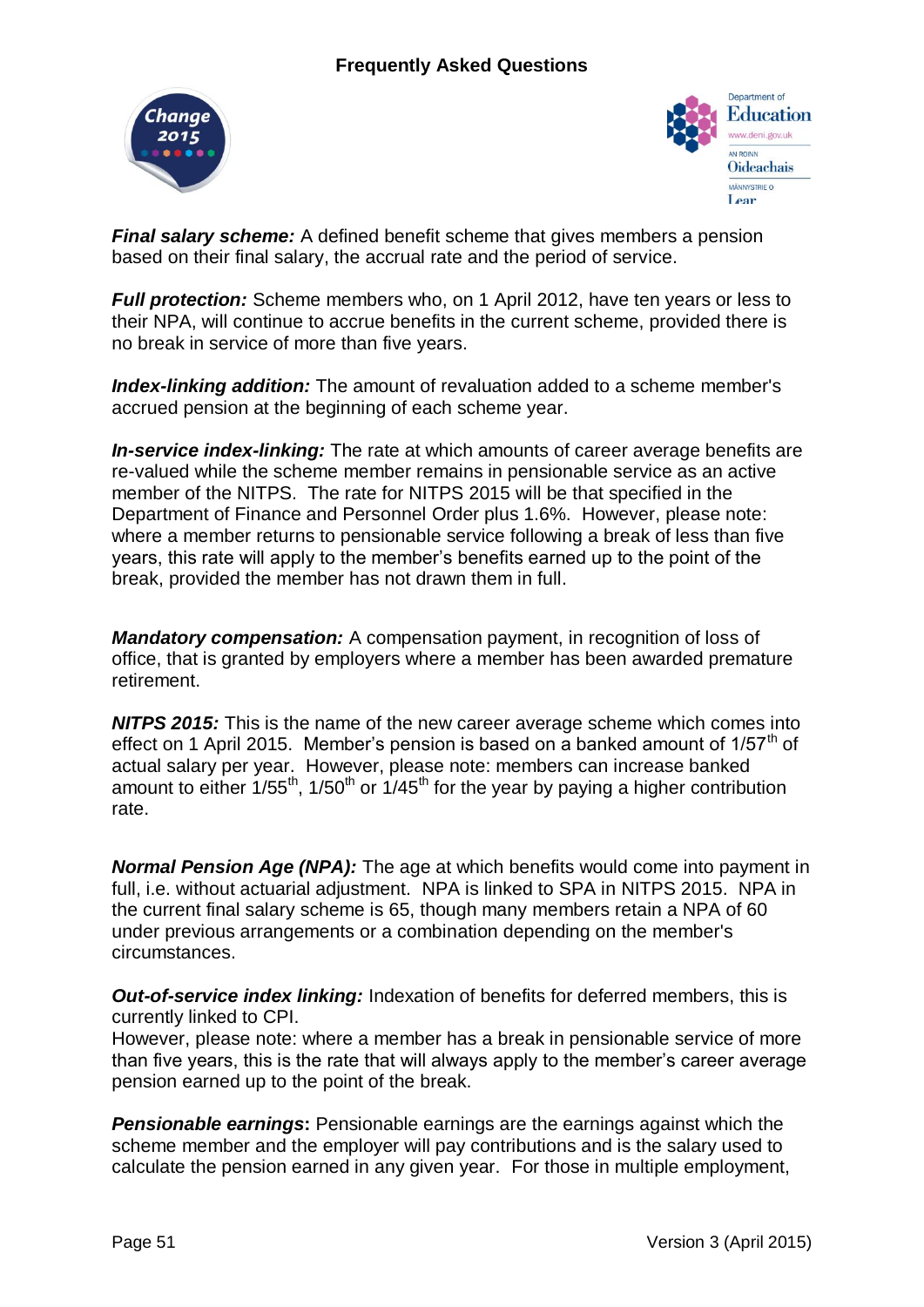



including those working more than full-time, the pensionable earnings from all employments can be taken into account in determining the member's benefits, subject to contributions being paid in respect of them.

**Pensionable service:** A period where the scheme member is an active member.

**Pensioner:** Members who are in receipt of a retirement pension. In addition, this will also include pensions payable to surviving adults and other dependants entitled to benefits in respect of deceased former members of the scheme.

**Phased retirement:** Scheme flexibility whereby scheme members can, with their employers' co-operation, manage their transition to retirement. This provision allows members to access some of their benefits, subject to certain conditions, whilst they carry on working on a part-time basis or in a role of lesser responsibility.

*PRC (Premature Retirement Compensation):* A payment of either mandatory and/or discretionary compensation, awarded by the employer as a result of premature retirement.

*Premature retirement:* Where a scheme member has left pensionable service early, on the grounds of redundancy or in the efficient discharge of the employer's functions, and the employer has agreed to pay premature retirement compensation under the PRC regulations. The scheme member must have left service from age 55 and whilst the member receives, at least, her or his accrued pension that is a combination of pension paid by the NITPS and mandatory and discretionary compensation funded by the employer.

**Premature retirement pension:** A pension paid by the NITPS, payable with compensation funded by employers under the PRC regulations.

*Re-employment:* Where a member draws their full accrued benefits from the NITPS and then either returns to pensionable service and accrues further separate benefits or enters excluded employment (e.g. employment that is covered by the NITPS but the member has elected to opt out of scheme membership).

*Reformed scheme:* The new arrangements for the NITPS whereby benefits will be determined on a career average basis, i.e. a percentage of the salary earned in each scheme year.

*Restricted salary provision:* Applies to members in the current final salary scheme, where their final salary has increased, year on year, by more than 10% over the last three years before leaving service.

*Qualifying break in service:* A break in service where a member is out of pensionable service for 5 years or less.